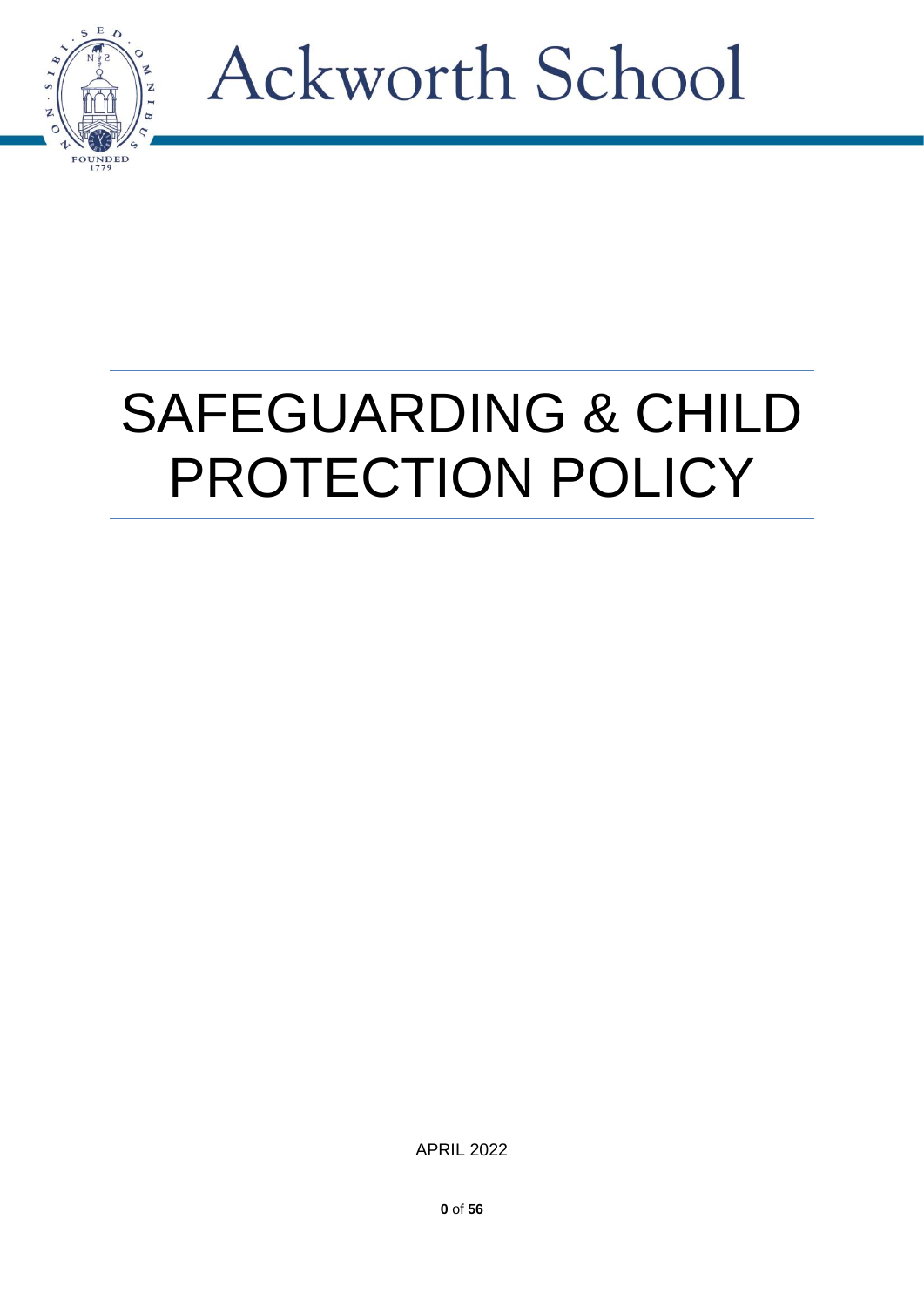

### **Safeguarding and Child Protection Policy**

**Table of Contents**

#### **This policy has been reviewed by the Compliance and Policy Sub-Committee and approved by the School Committee**

| No.             | <b>Section</b>                                                        | Page            |
|-----------------|-----------------------------------------------------------------------|-----------------|
|                 |                                                                       | No.             |
| $\mathbf{1}$    | Aims & Ethos                                                          | $\overline{3}$  |
| $\overline{2}$  | Safeguarding and Child Protection Policy Statement                    | $\overline{3}$  |
| 3               | Creating a Culture of Safeguarding                                    | $\overline{5}$  |
| 4               | <b>Early Years Foundation Setting</b>                                 | $\overline{7}$  |
| 5               | <b>Whole School</b>                                                   | 8               |
| 6               | <b>Boarding</b>                                                       | 9               |
| $\overline{7}$  | <b>Autism Resource</b>                                                | 10              |
| 8               | <b>Key Contacts</b>                                                   | 10              |
| 9               | Covid-19                                                              | 11              |
| 10              | Monitoring & Review                                                   | $\overline{11}$ |
| 11              | <b>Targets</b>                                                        | 12              |
| $\overline{12}$ | <b>Safer Recruitment</b>                                              | $\overline{13}$ |
| 13              | <b>Identifying Abuse</b>                                              | 14              |
| 14              | Early Help                                                            | 14              |
| 15              | Child in Need (CIN) & Child Protection (CP)                           | 15              |
| 16              | Looked After Children (LAC)                                           | 16              |
| 17              | Risks - Factors & Forms of Abuse of Children                          | 16              |
| 18              | What is Child Abuse                                                   | 16              |
| 19              | Abuse                                                                 | 16              |
| 20              | <b>Physical Abuse</b>                                                 | 16              |
| 21              | <b>Emotional Abuse</b>                                                | 17              |
| 22              | Sexual Abuse and the Law                                              | $\overline{17}$ |
| 23              | Neglect                                                               | 18              |
| 24              | Who are the Abusers?                                                  | 19              |
| 25              | Peer on Peer (Child on Child) Abuse                                   | $\overline{19}$ |
| 26              | Voyeurism                                                             | 20              |
| 27              | Sexual Violence and Sexual Harassment                                 | $\overline{21}$ |
| 28              | Nudes and Semi-nudes - (sexting/youth produced sexual imagery)        | $\overline{22}$ |
| 29              | Children with Harmful Sexual Behaviour                                | $\overline{23}$ |
| 30              | <b>Multiple Harms</b>                                                 | $\overline{23}$ |
| $\overline{31}$ | Child Sexual Exploitation (CSE) and Child Criminal Exploitation (CCE) | $\overline{24}$ |
| 32              | Child Criminal Exploitation (CCE)/County Lines                        | 24              |
| 33              | Domestic Abuse                                                        | 25              |
| 34              | Homelessness                                                          | $\overline{25}$ |
| 35              | <b>Private Fostering</b>                                              | 26              |
| 36              | Dealing with Issues relating to Parental Responsibility               | 26              |
| 37              | <b>Fabricated Illness</b>                                             | 26              |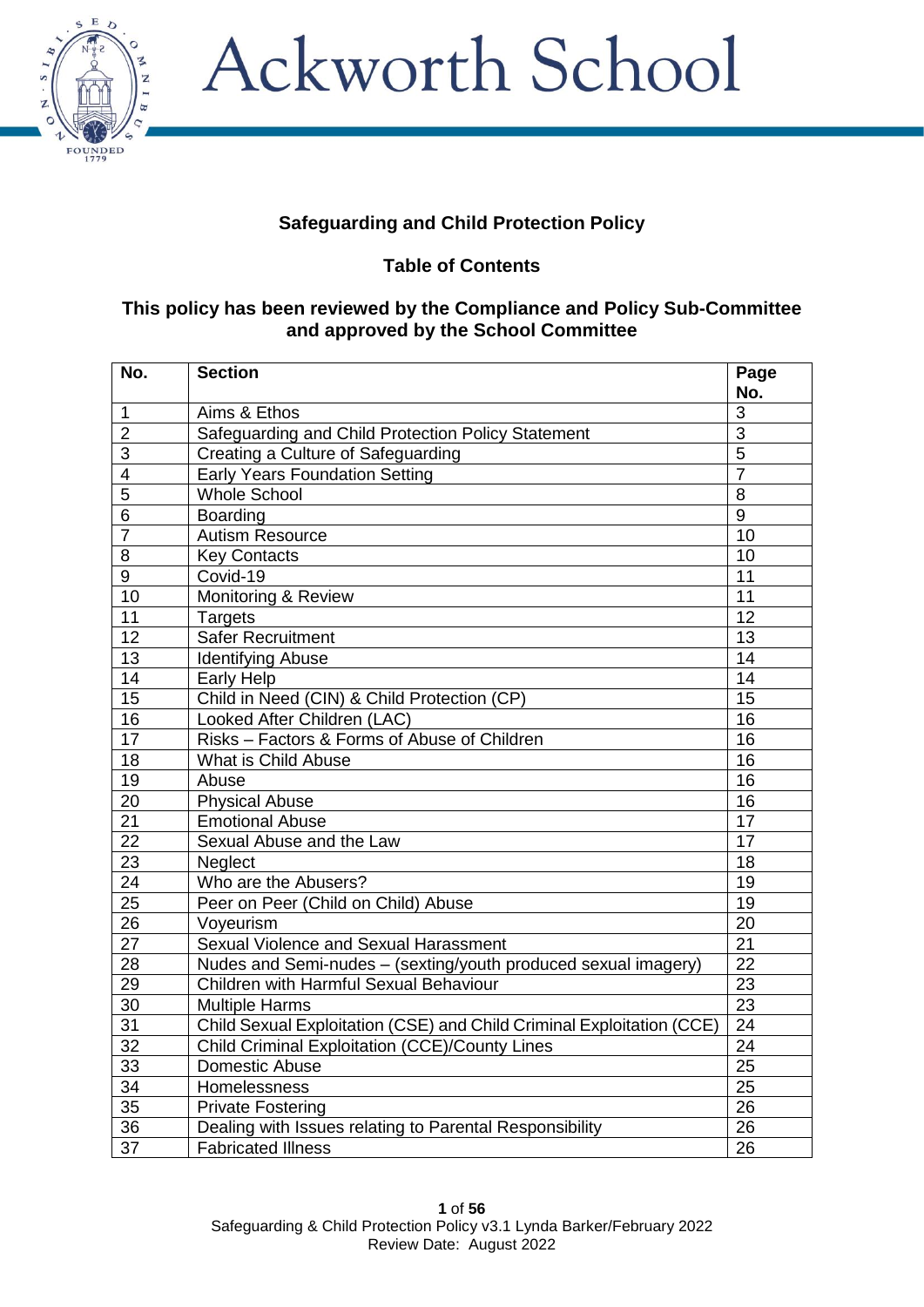

| 38     | Honour Based Abuse (HBA)                                             | 26 |
|--------|----------------------------------------------------------------------|----|
| 39     | <b>Forced Marriage</b>                                               | 27 |
| 40     | Female Genital Mutilation (FGM)                                      | 27 |
| 41     | <b>Mental Health</b>                                                 | 28 |
| 42     | Adverse Childhood Experiences (ACES)                                 | 28 |
| 43     | <b>Prevent and Channel</b>                                           | 28 |
| 44     | <b>Preventing Radicalisation</b>                                     | 28 |
| 45     | <b>Online Safety</b>                                                 | 29 |
| 46     | <b>Online Sexual Harassment</b>                                      | 29 |
| 47     | Child Missing from Education                                         | 30 |
| 48     | Signs of Abuse                                                       | 31 |
| 49     | <b>Physical Abuse</b>                                                | 31 |
| 50     | <b>Emotional Abuse</b>                                               | 31 |
| 51     | <b>Sexual Abuse</b>                                                  | 31 |
| 52     | Neglect                                                              | 32 |
| 53     | The Role of the School Committee & Designated Safeguarding Lead      | 32 |
| 54     | Designated Safeguarding Lead Responsibilities                        | 32 |
| 55     | The Designated Safeguarding Lead will                                | 33 |
| 56     | Procedures                                                           | 34 |
| 57     | Whole School Approach to Safeguarding                                | 34 |
| 58     | When a Disclosure of Alleged Abuse is made against another pupil or  | 35 |
|        | adult who is not a member of staff in School                         |    |
| 59     | When a Disclosure of Alleged Abuse is made against a member of       | 36 |
|        | staff                                                                |    |
| 60     | <b>Initial Assessment</b>                                            | 41 |
| 61     | The Three Possible Outcomes of the Initial Assessment                | 41 |
| 62     | Whistle-Blowing                                                      | 42 |
| 63     | <b>Referring Concerns to MASH</b>                                    | 43 |
| 64     | Multi-Agency Referral Form (MARF)                                    | 43 |
| 65     | <b>Record Keeping</b>                                                | 43 |
| 66     | Working with External Agencies - Attending Meetings, Providing       | 44 |
|        | Reports                                                              |    |
| 67     | <b>Supporting Children</b>                                           | 44 |
| 68     | Advice for Staff Dealing with Pupils                                 | 44 |
| 69     | Training and Support                                                 | 45 |
| 70     | <b>Supporting Staff</b>                                              | 46 |
| 71     | <b>Equal Opportunities</b>                                           | 46 |
| App. A | Annex B Additional Information to help staff to understand how to    | 47 |
|        | safeguard children against specific forms of abuse & safeguarding    |    |
|        | issues                                                               |    |
| App. B | <b>External Contacts</b>                                             | 50 |
| App. C | Actions when there are concerns about a child (flow-chart from KCSIE | 53 |
|        | Sept 2021)                                                           |    |
| App. D | Links to other School policies and procedures                        | 54 |
| App. E | Safeguarding Concern Form (to be used in conjunction with CPOMS)     | 55 |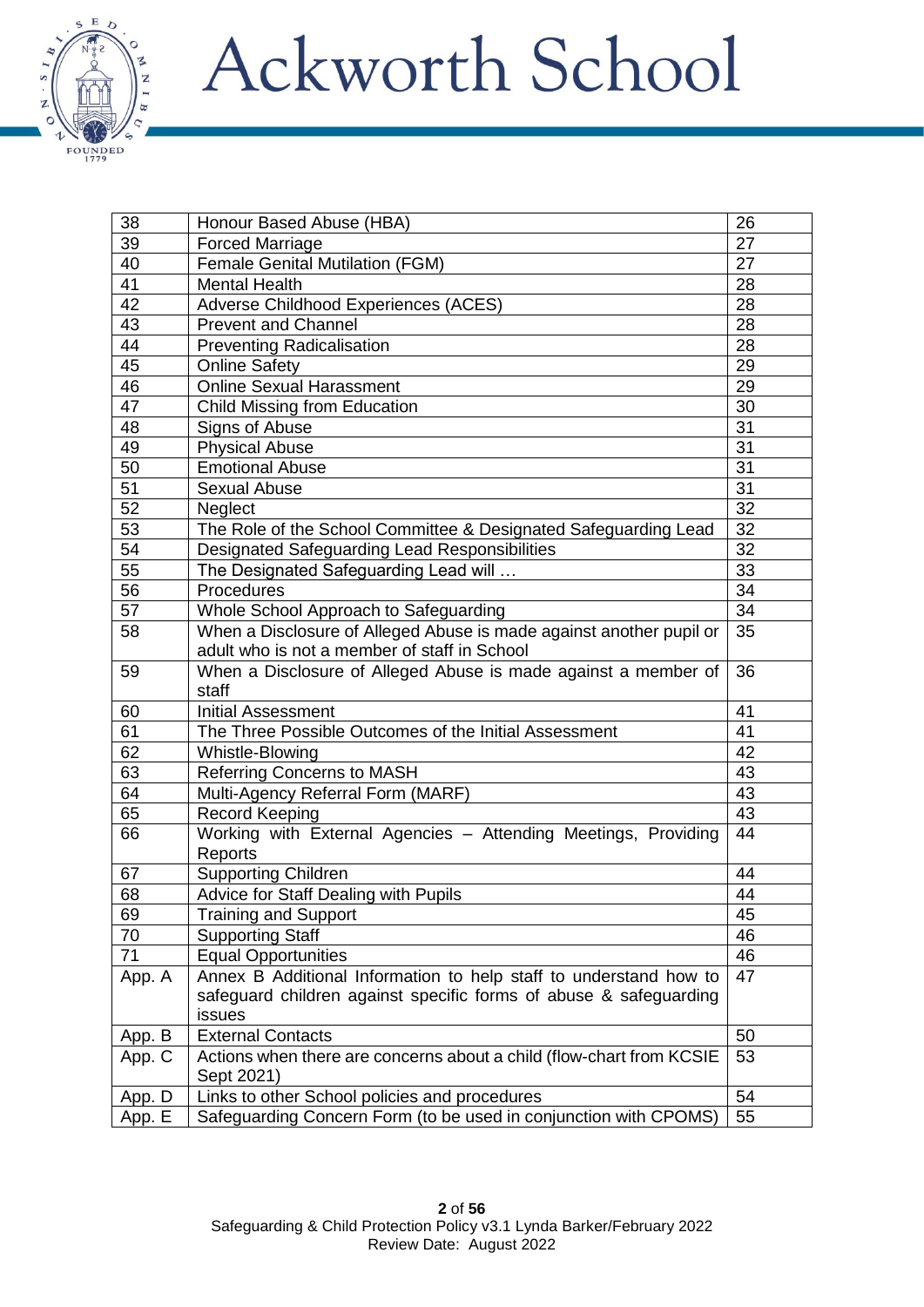

### **Safeguarding and Child Protection Policy**

**This Policy informs practice in the Senior School, Coram House and Nursery, including the Early Years Foundation Stage and is available for parents on the school website. This policy also relates to vulnerable adults who need to be safeguarded from harm.**

### **1. Aims & Ethos**

"We aim to create a happy and secure environment in which all pupils realise and develop their own special abilities in constant awareness of the needs and claims of others."

Ackworth School (the School) has a Child Centred and Co-ordinated Approach to Safeguarding seated within the wider safeguarding system Working Together to Safeguard Children. Staff at Ackworth will maintain an attitude of 'it could happen here' and when concerned about the welfare of a child always act in the best interests of the child.

The Designated Safeguarding Lead (DSL) at Ackworth School is Lynda Barker. Further contact details of staff who are qualified as Deputy Designated Safeguarding Leads can be found on pages 8 & 9.

### **2. Safeguarding and Child Protection Policy Statement**

The School and its Governing body (School Committee) are committed to safeguarding and promoting the welfare of children and believe that all pupils, regardless of age, special needs or disability, racial/cultural heritage, religious belief or sexual orientation, have the right to be protected from all types of harm and abuse. This Safeguarding and Child Protection Policy ("this Policy") forms a fundamental part of our approach to providing excellent pastoral care for all pupils, including young people who may be over the age of 18 years. The procedures contained in this policy apply to all staff, volunteers and members of School Committee and are consistent with those of the Wakefield Safeguarding Children Partnership/West Yorkshire Procedures.

Key documents with which this Policy is in accordance:

- The Education Acts
- Education (Independent Schools Standards) (England) Regulations 2010 (as amended from time to time)
- Safeguarding Vulnerable Groups Act 2006
- The Protection of Freedom Act 2012
- The Children Act 2004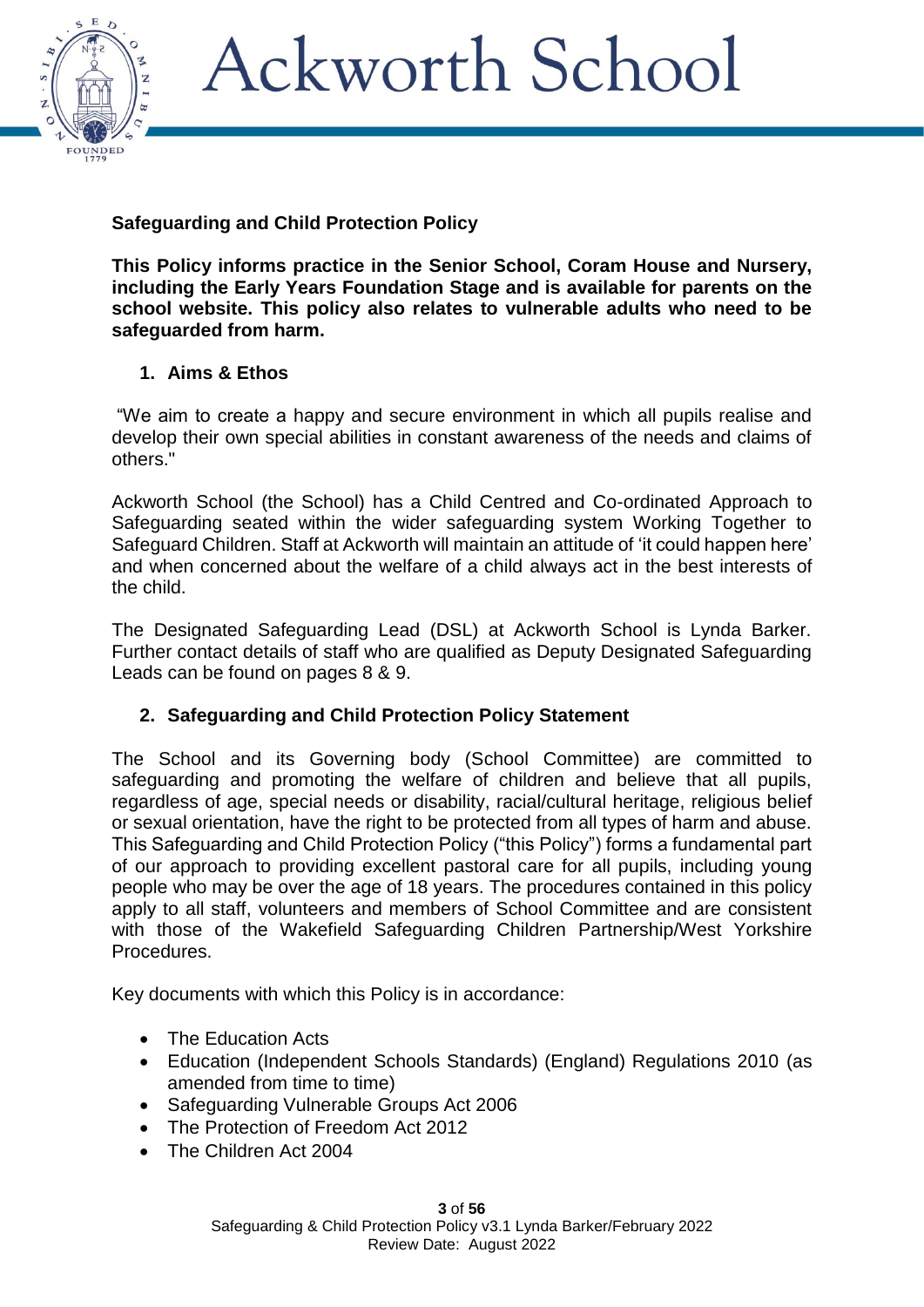

- What to do if you are worried a Child is being Abused 2015 (replaces 2006 version)
- Working Together to Safeguard Children 2018 (A guide to inter-agency working to safeguard and promote the welfare of children.) [Replaces 2015 version]
- Keeping Children Safe in Education Statutory Guidance for Schools and Colleges September 2021 (replaces 2020 September version)
- The Voyeurism (Offences) Act 2019 effective 12 April 2019
- Information Sharing 2015 (replaces 2008 version)
- DBS Referral Guidance (as may be amended from time to time)
- Independent Schools Inspectorate Handbook April 2015 the regulatory requirements (and as amended)
- National Minimum Standards for Boarding Schools April 2015
- Teacher misconduct: the prohibition of teachers April 2018 (Teaching Regulation Agency) (TRA)
- The Teaching Standards 2012
- Use of reasonable Force in Schools 2013
- Information Commissioner's Office Data Sharing Code of Practice May 2011
- Multi Agency Practice Guidelines: Female Genital Mutilation (2014).
- Equality Act 2010
- Sexual violence and sexual harassment between children in schools and colleges 2018 updated to include advice from Sexual violence and sexual harassment between children in schools and colleges September 2021
- NSPCC How Safe are our Children Report 2020 <https://learning.nspcc.org.uk/media/2287/how-safe-are-our-children-2020.pdf> Section 4 Page 31Disqualification under the Childcare Act 2006
- Counter Terrorism and Security Act 2015
- Prevent 2015

The School recognises and acts upon the legal duties set out in the above statutes, regulations and guidance, to protect its pupils (and staff) from harm, and to co-operate with other agencies in carrying out those duties and responding to safeguarding concerns.

This Policy is used in accordance with locally agreed inter-agency procedures, and specifically in accordance with Wakefield Safeguarding Children Partnership (WSCP) guidance.

This Policy is addressed to all members of staff and volunteers at the School (temporary or permanent) and members of School Committee. Adherence to this Policy is mandatory for **all** staff, peripatetic teachers, volunteers and members of School Committee, and its use is not subject to discretion. This Policy applies whenever staff or volunteers are working with pupils including where this is away from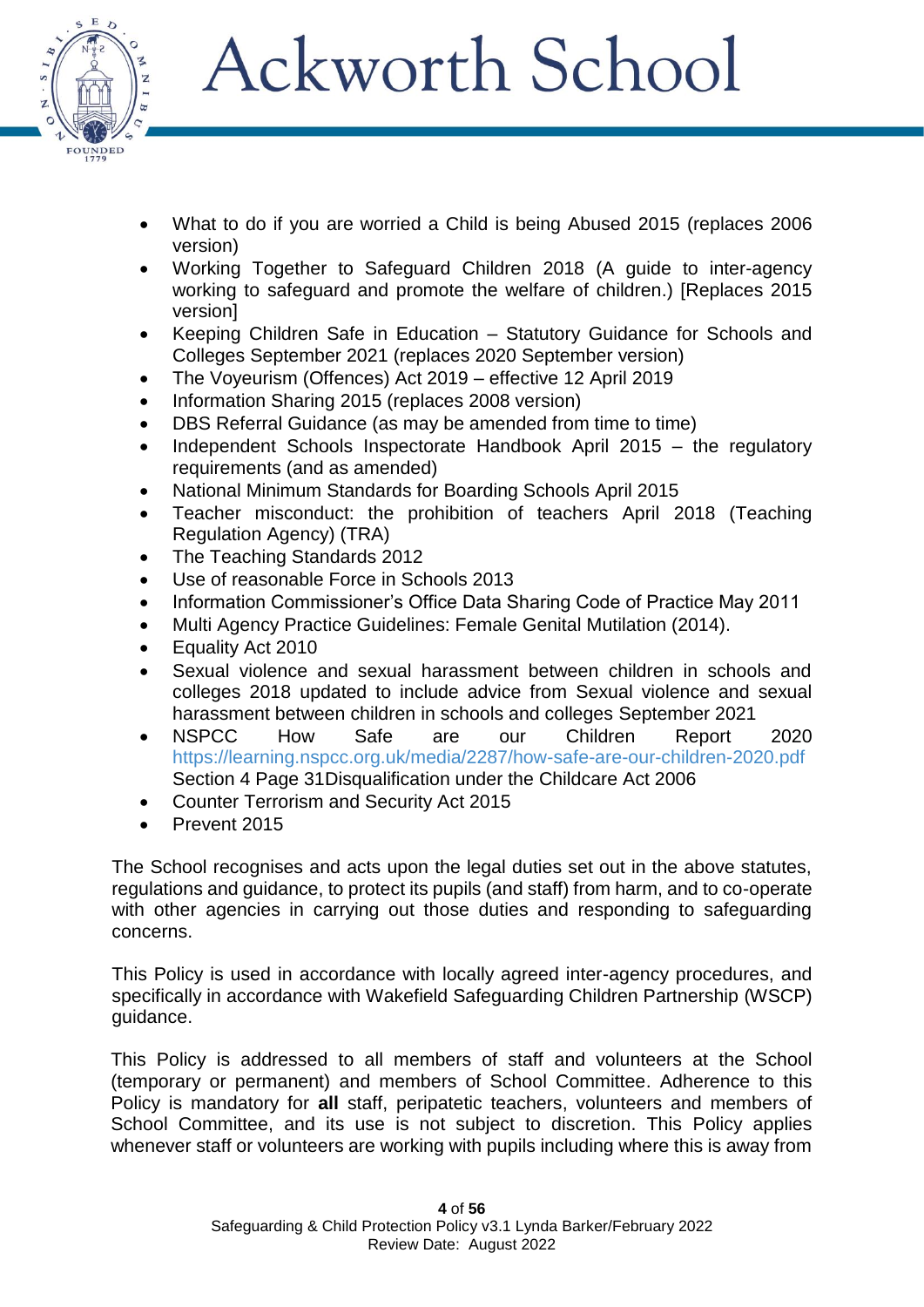

the School, for example at another institution, on school visits and trips, as well as on sporting and cultural activities.

This Policy is available on the School's website. A paper copy of this Policy is also available to parents upon request to the School office.

Pupils are made aware of the contents of this Policy through their programme of PSHE and work in Active Tutorial Time. Teaching about safety and relationships as part of PSHE contributes to the safeguarding of pupils. This reflects the now mandatory Relationship Education, Relationship Sex Education and Health Education. It helps them to recognise when they and others are at risk and equips them with the skills, strategies, and language which they need to take appropriate action. In addition, detailed guidance in the online version of Pupil Organiser (such as Bullying, Coping, School Counsellor/Mental Health and Wellbeing Practitioner, Child Protection, and the updated Computer Acceptable Use Policy, Online Safety) is reiterated by staff regularly, in form periods and at other appropriate times.

### **3. Creating a Culture of Safeguarding**

In order to fulfil these aims the Head will take the necessary steps to ensure that:

The School recognises that safeguarding covers much more than child protection and so this Policy will operate in conjunction with other related policies and procedures, covering areas such as Anti-Bullying, Behaviour, ICT Acceptable Use which has been amended with reference to the new school use of technology with iPads for all staff and pupils, Online Safety, Prevent (which no longer requires a separate policy (Wakefield Children's Safeguarding Board Audit 2019) and Missing Pupils.

'Safeguarding' is broader than 'child protection'. As well as protecting children from harm, 'safeguarding' widens the responsibility to preventing harm and promoting the well-being of children. It is recognised that safeguarding and promoting the welfare of children includes: includes:

- Protecting children from maltreatment.
- Preventing the impairment of children's health or development.
- Ensuring that children are growing up in circumstances consistent with the provision of safe and effective care.
- Both the Mental and Physical Health of children are at risk in terms of safeguarding; staff in school need to be aware and should consider when mental health issues might become a safeguarding issue.

The School takes its responsibilities very seriously. As well as ensuring the School's policies and procedures support its safeguarding responsibilities, the School will work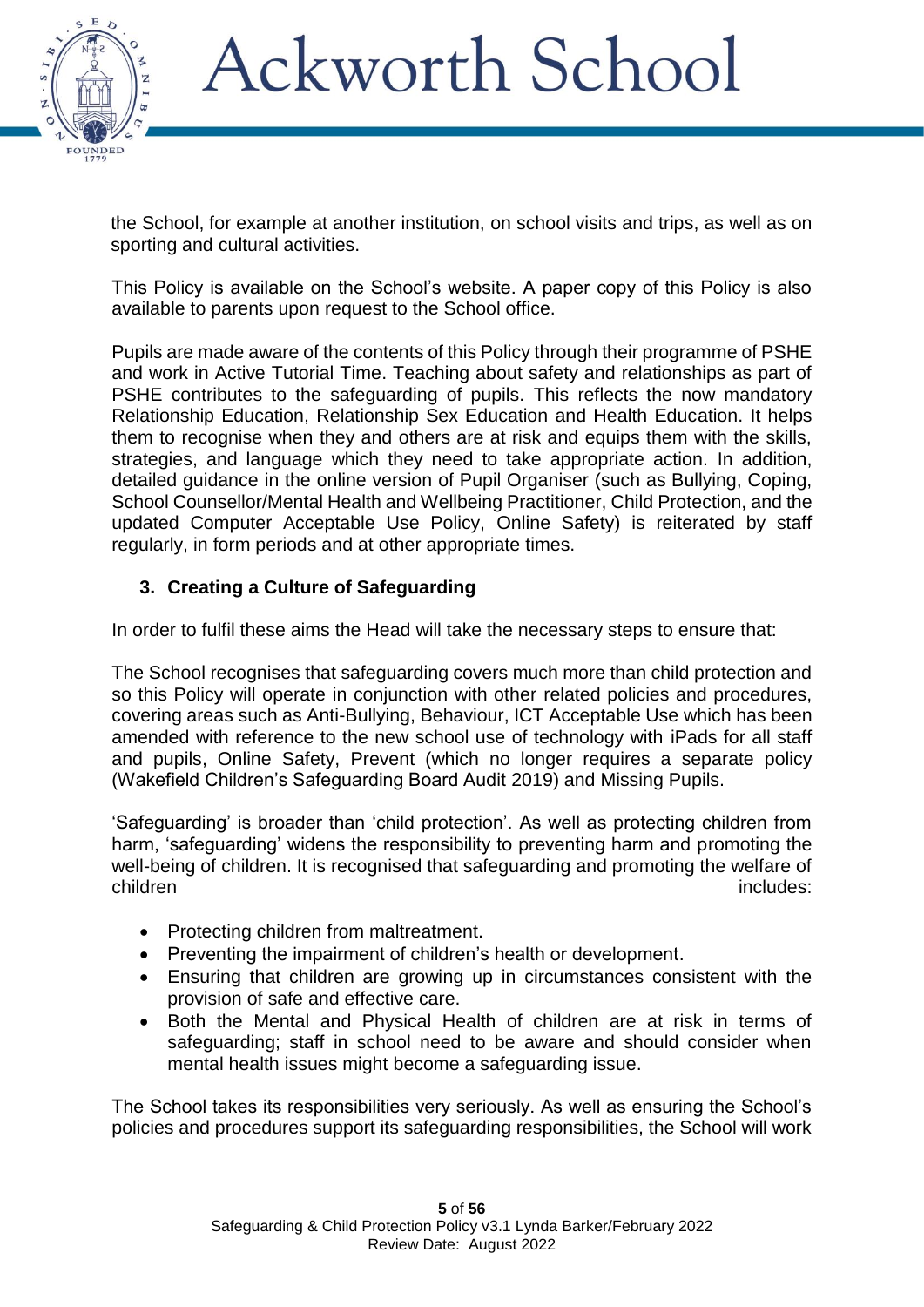

with pupils, their families, Social Services Departments, the Police and other relevant agencies to ensure the risk of harm to children is minimised.

The School is committed to working in partnership with parents, Social Services Departments, Child & Adolescent Mental Health Services (CAMHS), Police and diverse communities, continuously to develop and improve the safeguarding culture within our School.

The School has clear systems and processes to identify these needs, and to consider when they become a safeguarding concern. Teachers can access further advice and guidance at: <https://www.gov.uk/guidance/teaching-about-mental-wellbeing>

School will follow the Relationships Education (all primary pupils), Relationships and Sex Education (for all secondary pupils) compulsory from September 2020. This will be a phased approach linked to Statutory guidance: relationships education, relationships and sex education (RSE) and health education delivered primarily through PSHE.

Having these safeguards in place not only protects and promotes the welfare of children but it also enhances the confidence of our staff, volunteers, parents/carers and the general public.

The School has systems to:

- Prevent unsuitable people working with pupils.
- Identify pupils who are at risk of and/or are likely to suffer significant harm and take appropriate action with the aim of making sure they are safe.
- Promote safe practice and challenge poor practice and unsafe practice.
- Ensure that staff do not, through their actions, place pupils at risk of harm, or themselves at risk of a disclosure of alleged abuse (by providing guidance in the Staff Handbook and Staff Code of Conduct on areas such as 1-1 tuition, sports coaching, conveying by car, inappropriate electronic communication).
- In light of the recent and ongoing pandemic of Covid 19 2020 staff have also received updated guidance to account for the increase in online/ distance learning. This requires parental permission for any 1:1 tuition which may be required with parental presence online. (See updated addendum for March 2020). These measures will remain in place to safeguard both staff and pupils in the case of any ongoing online/ distance learning.

The School encourages the pupils in its care to raise any concerns that they may have and ensures that these are taken seriously. Any victims who raise concerns will be reassured that they are taken seriously and that they will be supported and kept safe. The School also encourages pupils to contribute their own ideas, according to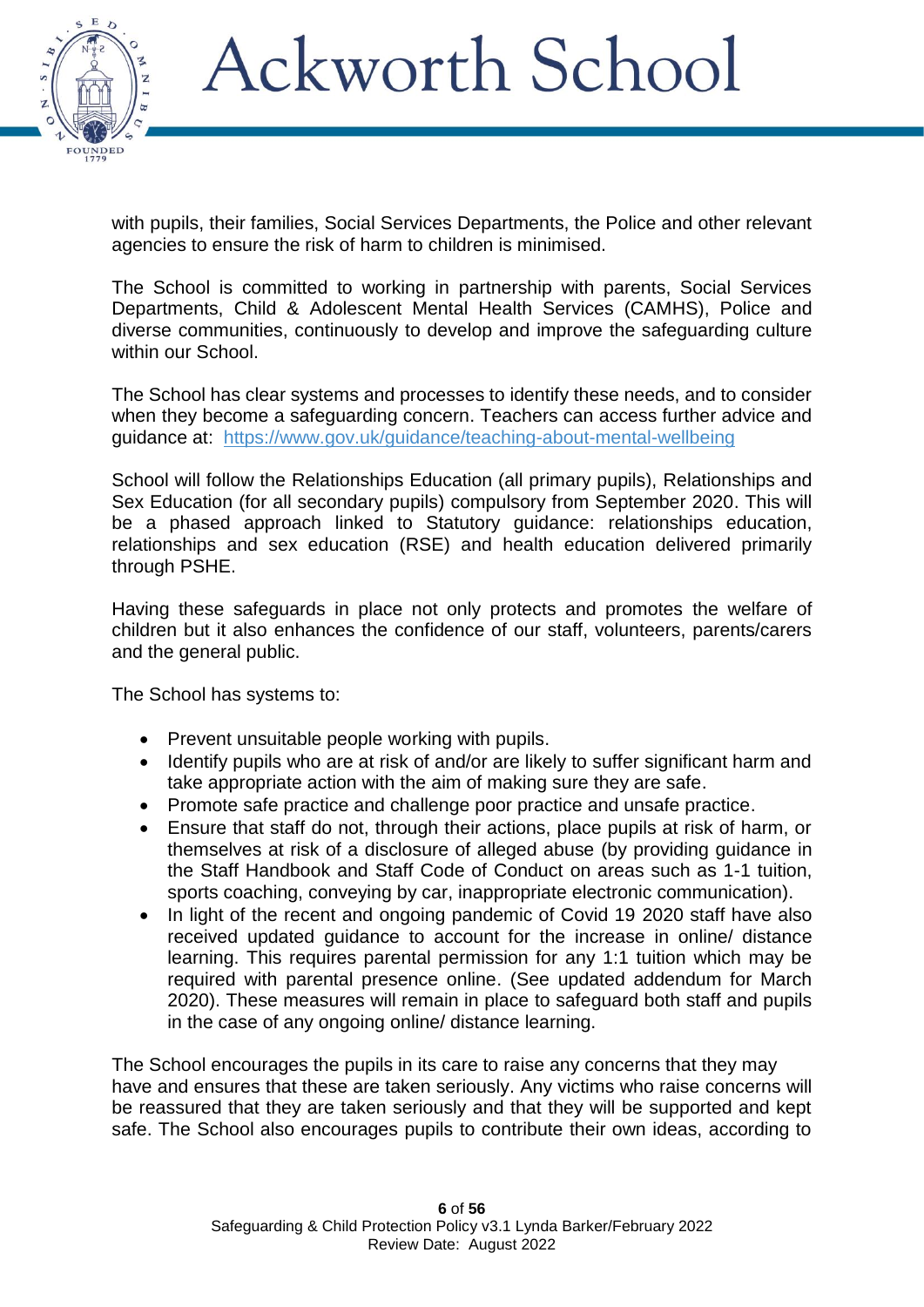

their age and understanding, about how their safety and welfare could be further improved.

While the primary requirement is to notify the Designated Officer (LADO) /Children's Services, the School will also notify the Clerk of School Committee of any safeguarding issues in the following circumstances:

- The issue involves a disclosure of alleged abuse against a member of staff, a volunteer or the Head.
- The issue relates to concerns about the education provided to the pupil.
- The issue involves referral to external agencies.
- The issue could result in a claim against the School or affect the School's reputation.

The School will seek legal advice in any other case where guidance or advice is felt to be needed.

School must work with other agencies to investigate when someone who has worked at the school has 'behaved or may have behaved in a way which indicates they may not be suitable to work with children'. This could apply if a member of staff was involved in a Domestic Abuse incident that didn't involve children – however the trigger could happen in school.

All staff are required to adhere to the ICT Acceptable Use Policy, and specifically to ensure that any images taken of pupils are appropriate and stored and managed safely.

The use of mobile phones and cameras must keep to the School's Computer Acceptable Use Policy. Cameras are used for educational purposes only. On a child's admission to the School, parents must write to the Head of Ackworth School if they do not wish their child to be photographed for educational purposes and school website material. Where students need to evidence work for educational purposes, permission is sought from a senior member of staff and the parents.

### **4. Early Years Foundation Setting**

This Policy applies to the School's provision for the Early Years Foundation Setting ('EYFS'). The Designated Safeguarding Lead with lead responsibility for safeguarding within the EYFS setting is Sally Slater, Head of Coram House.

Only school cameras and school iPad/tablets are to be used in EYFS and these are not to be removed from School. These school devices are locked away overnight. Staff must not use their own mobile phones or other cameras to take photographs within the EYFS setting. All staff in the EYFS are required to adhere to the ICT Acceptable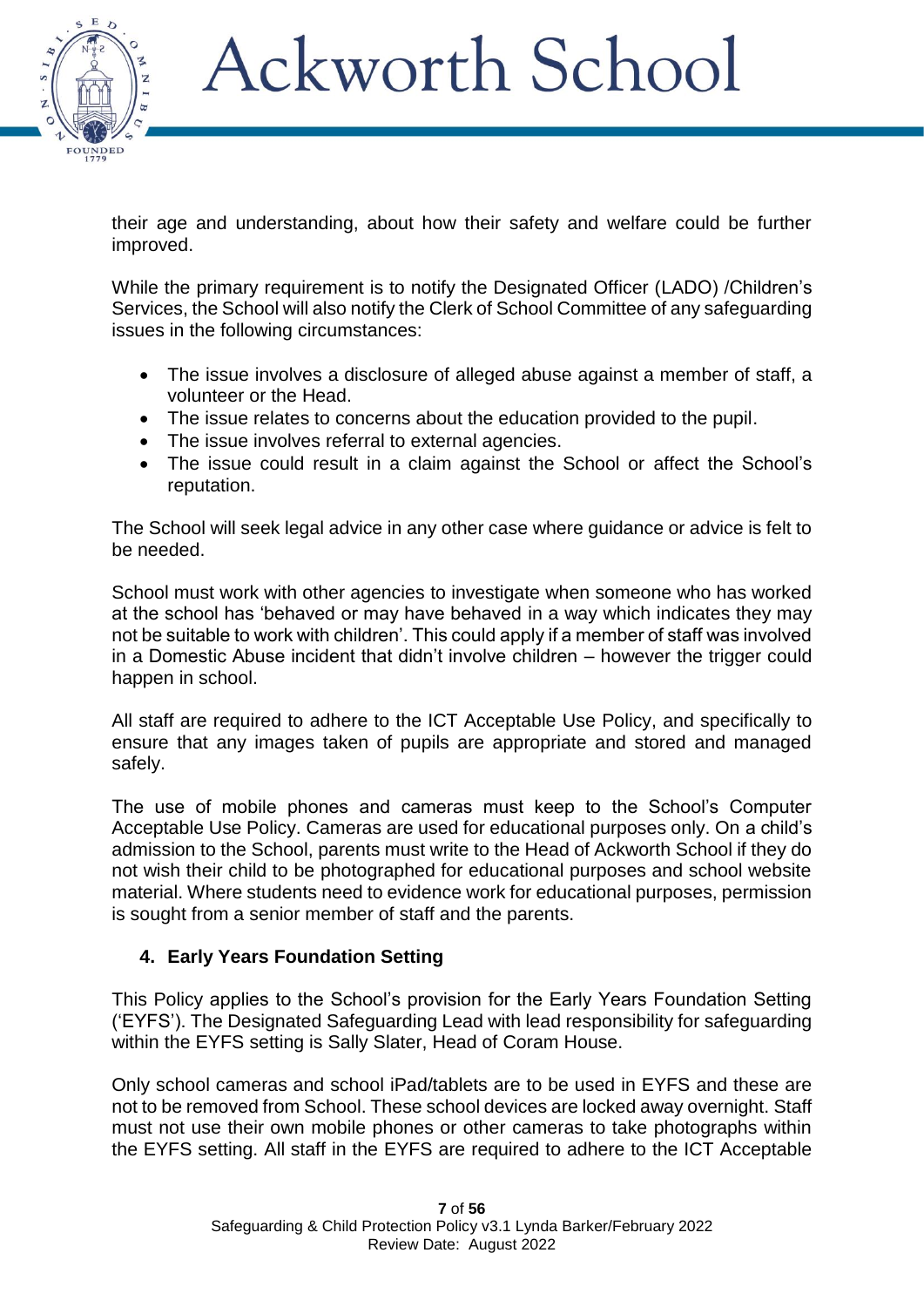

Use Policy, and specifically to ensure that any images taken of pupils are appropriate and stored and managed safely.

Safeguarding training for staff in the EYFS will include guidance on identifying signs of possible abuse and neglect (such as significant changes in a pupil's behaviour, deterioration in wellbeing, physical indications, or comments which give cause for concern) and on how to respond in a timely and appropriate way to such signs or to inappropriate behaviour in other members of staff or any other person working with children (Statutory Framework for the EYFS (2014) Section 3.6).

#### **5. Whole School**

In order to fulfil these aims the Head will take the necessary steps to ensure that:

All staff and volunteers receive training in safeguarding children as part of their induction. Supply staff and other visiting staff will be given the School's 'Guidelines for Visitors' Leaflet updated September 2020 along with an 'Information for Staff' booklet.

School has an approach which recognises that concerns tend to grow and may be apparent before someone makes a disclosure of alleged abuse (we have robust recording systems regarding concerns about staff). Consideration will be given when concerns are raised as to whether the disclosure of alleged abuse does or does not meet the harms threshold.

School is aware that disclosures of alleged abuse may relate to behaviour that may have happened outside school and that this might make an individual unsuitable to work with children; this is transferable risk. If in doubt school would consult with the LADO.

All staff, volunteers and the Head receive updated safeguarding training on a schedule in accordance with advice from the WSCP.

The School operates Safer Recruitment procedures which are in accordance with the Independent School Standards Regulations. This includes ensuring that at least one member of any recruitment panel involved in all stages of the recruitment process has undertaken the appropriate training in Safer Recruitment, and carrying out all required checks on the suitability of all staff and volunteer to work with children and young people in accordance with the guidance and regulations set out at paragraphs 1.1.2. These checks include: two references from previous employers, which are verified; identity check; right to work in the UK; DBS and Barred List checks; a standard proforma application; specific job descriptions; interviews with Head and/and any Deputies Head/Bursar as appropriate. Appropriate supervision arrangements are put in place if staff start work before their DBS disclosure has been obtained and a Barred List Check will have been undertaken.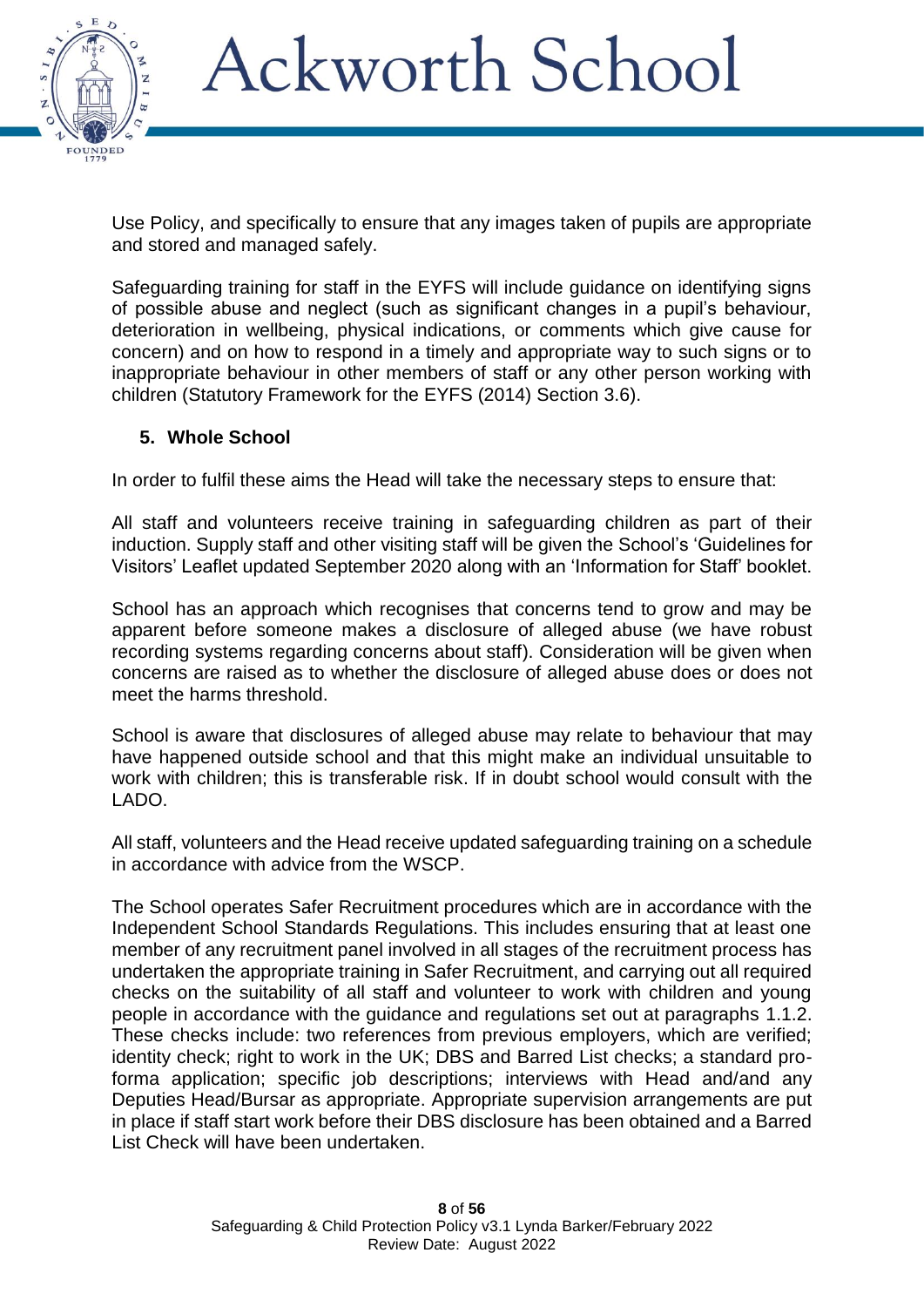

The School obtains assurance that appropriate child protection checks are carried out and procedures apply to any staff or volunteer of another organisation who work with the School's pupils on another site (for example, in a separate institution).

The School carries out the mandated checks on the suitability of all people who serve on our School Committee in accordance with the guidance and regulations set out above.

Where the School ceases to use the services of any person - staff (including agency staff), peripatetic teacher, volunteer or any other person - because it is considered that the person may be unsuitable to work with children, a referral will be made to the Disclosure and Barring Service (DBS: PO Box 181, Darlington, DL1 9FA. Tel: 01325 953795) promptly, and in any event within 28 days in accordance with its legal duty. With reference to teaching staff, where a dismissal does not reach the threshold for DBS referral, a separate consideration will be given to a referral to the TRA.

School will ensure processes relating to supply staff are in place and that any disclosure of alleged abuse is dealt with properly. Agencies will be advised of our processes for managing disclosures of alleged abuse. This will require immediate liaison with the Local Authority Designated Officer (LADO) and a fact-finding exercise to determine a suitable outcome. Supply teachers, whilst not employed by the school, are under the supervision, direction and control of the Head and committee when working in school. School would work closely with the agency to ensure they are fully involved and co-operate in any enquiries from the LADO, police and or children's social services.

All School staff are alert to signs of abuse and neglect and all staff know to whom they should report concerns or suspicions of abuse or neglect. Staff are also aware of other safeguarding issues which can put children at risk of harm. Behaviours linked to issues such as drug taking and or alcohol misuse, deliberately missing education and consensual and non- consensual sharing of nudes and semi nudes images/ or videos are signs of risk.

All School staff keep themselves updated on safeguarding issues and child protection procedures by accessing advice, guidance and training as appropriate to their role. All staff are trained each year by the DSL and regular updates shared.

#### **6. Boarding**

Within the Boarding context, relationships may develop. The School forbids sexual acts between pupils. The School aims to keep such incidents confidential from other pupils, but will always refer concerns to Children's Services for advice.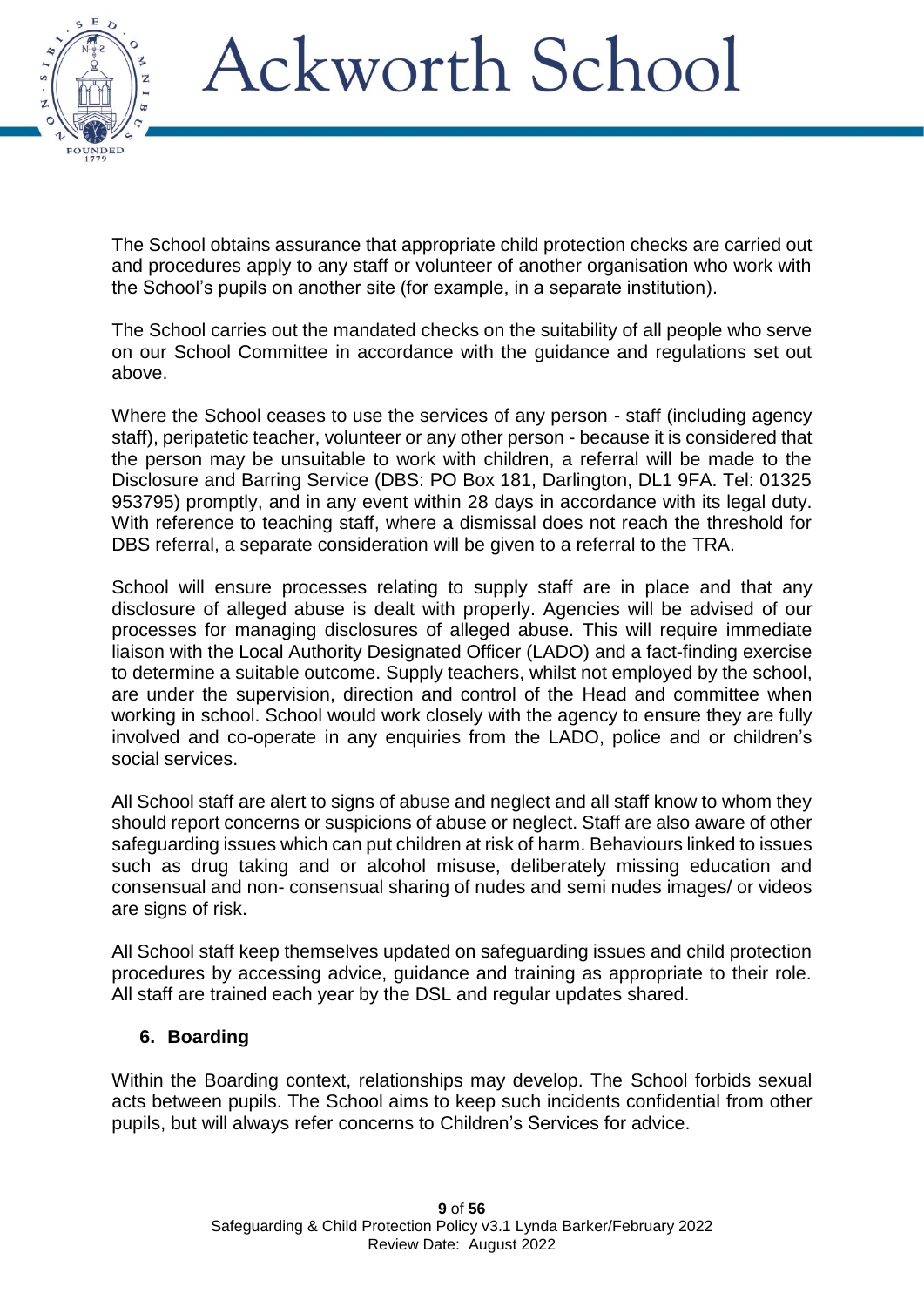

Peer on peer abuse (child on child) – where there is suspicion of abuse between pupils, the School recognises the importance of rapid investigation (notwithstanding its duty to refer concerns without delay to the Multi Agency Safeguarding Hub (MASH) for advice) and protection of all parties involved. This may include separation and additional supervision. The possibility of peer on peer abuse is minimised by: an open atmosphere of mutual trust among the boarding community; experienced boarding staff; good staffing provision and supervision; access to the School Mental Health & Wellbeing Practitioner and Independent Listener.

The school has, and implements effectively, appropriate policies for the care of the boarders who are unwell and ensures that the physical and mental health and emotional wellbeing of boarders is promoted.

This Policy is compatible with and meets all applicable requirements of the WSCP. The School ensures that it has positive communication with the WSCP to ensure compliance with any changes in local protocol and access to relevant support. Their contact details are set out in Appendix A of this document.

### **7. Autism Resource**

The School has a specialist resource for young people with Autism. Within this resource there are two staff who are trained as Designated Safeguarding Leads.

Pupils within the Autism Resource are recognised as having increased vulnerability; as part of the daily support for these young people, the staff are trained and vigilant in their observation of any potential risk which exists.

The pupils in the Autism Resource are particularly vulnerable because of how autism affects their perception of the world and those within it.

The Head of Autism Resource shares all safeguarding concerns with the DSL as part of a daily routine.

#### **8. Key Contacts**

The Deputy Head, Designated Safeguarding Lead (DSL) being the individual from the SMT with responsibility for child protection matters at Ackworth School is **Lynda Barker**.

At Coram House, **Sally Slater** (also a member of SMT) has this responsibility.

The School's Designated Safeguarding Lead is: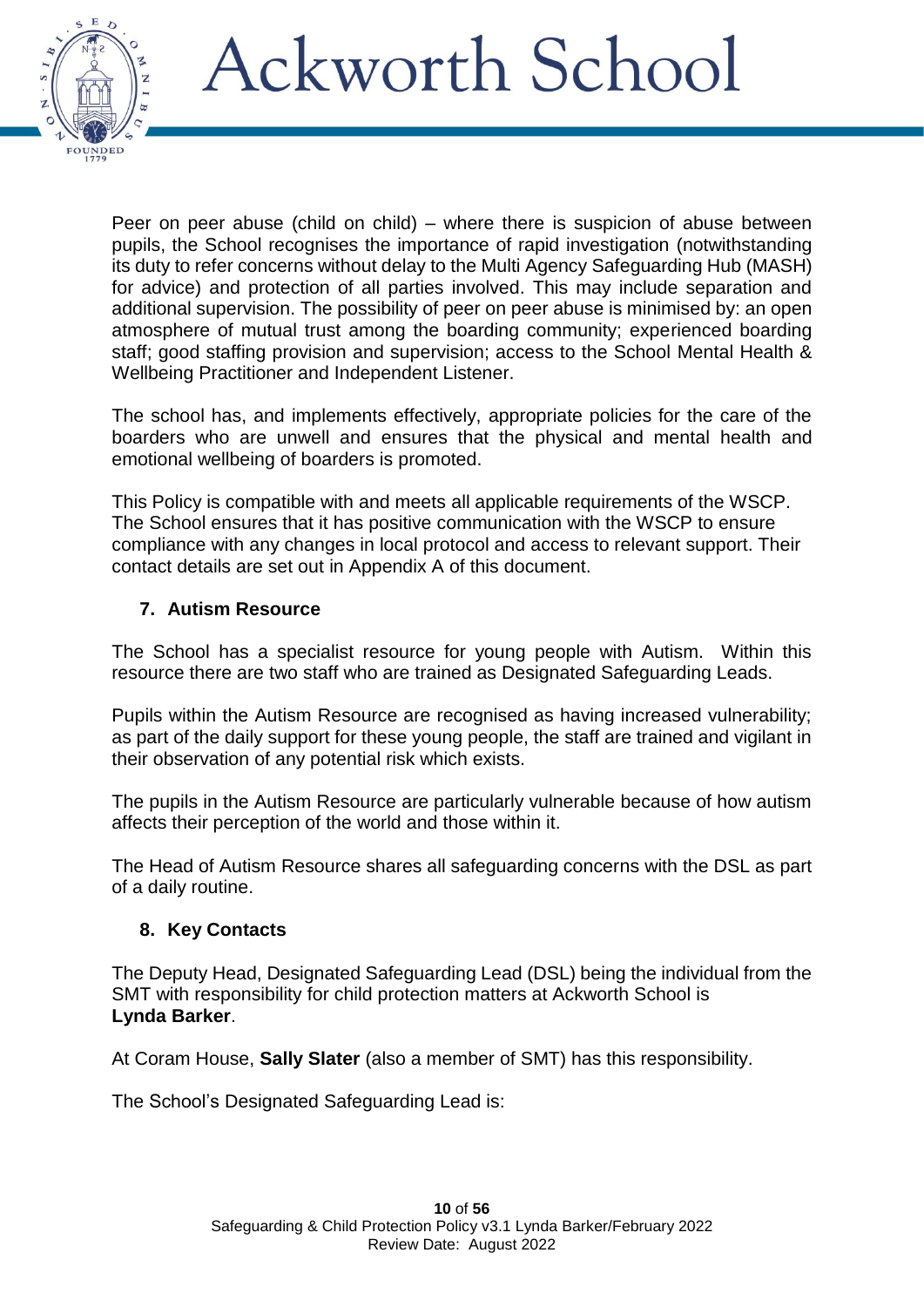

**• Lynda Barker** Deputy Head 01977 233619 or email [lynda.barker@ackworthschool.com](mailto:lynda.barker@ackworthschool.com)

The Designated Safeguarding Lead in Coram House is:

**• Sally Slater** (Head of Coram House including EYFS) 01977 233651 or email [sally.slater@ackworthschool.com](mailto:sally.slater@ackworthschool.com)

The Deputy Designated Leads to contact in their absence are:

- **• Anton Maree** (Head) 01977 233601 or email head@ackworthschool.com
- **• Jeffrey Swales** (Deputy Head) 01977 233603 or email [depheadcurr@ackworthschool.com](mailto:depheadcurr@ackworthschool.com) **Lynne Ward** (Head of Autism Resource) 01977233630 or email [lynne.ward@ackworthschool.com](mailto:lynne.ward@ackworthschool.com) Laura Smith (Pastoral Leader Autism Resource) [laura.smith@ackworthschool.com](mailto:laura.smith@ackworthschool.com)
- **• Alexandra Collingwood** (Head of 6th Form) 01977 233615 or email [alexandra.collingwood@ackworthschool.com](mailto:alexandra.collingwood@ackworthschool.com)
- **• Ben Barker** (Head of EYFS) 01977 233650 or email [ben.barker@ackworthschool.com.](mailto:ben.barker@ackworthschool.com) Ben is currently on paternity leave.
- **• Heather Gordon** (Pastoral and Academic Leader 2nd & 3rd Form) 01977 233600 Heather.gordon@ackworthschool.com
- **Daniel Jones** (Pastoral and Academic Leader 4<sup>th</sup> and 5<sup>th</sup> form) 01977 233600 [Daniel.jones@ackworthschool.com](mailto:Daniel.jones@ackworthschool.com)
- **• Nicola Gilbert** (Head of Boarding) email [Nicola.gilbert@ackworthschool.com](mailto:Nicola.gilbert@ackworthschool.com)
- **• Brenda Hodge** (Senior member of staff boarding) email [Brenda.hodge@ackworthschool.com](mailto:Brenda.hodge@ackworthschool.com)

The member of Committee responsible for Safeguarding and Child Protection is:

**• Stewart Huntington** 01977 233606 or email [stewart.huntington@ackworthschool.com](mailto:stewart.huntington@ackworthschool.com)

This responsibility includes regular checks of the single central record, regular contact with the LADO, regular contact with the DSL, to ensure an overview of safeguarding within school and regular reports to School Committee.

### **9. Covid-19**

A safeguarding addendum has been written and updated throughout the Covid-19 pandemic. If the DSL is unavailable due to Covid-19, the responsibility for safeguarding will sit directly with Anton Maree. Should the Head of Coram House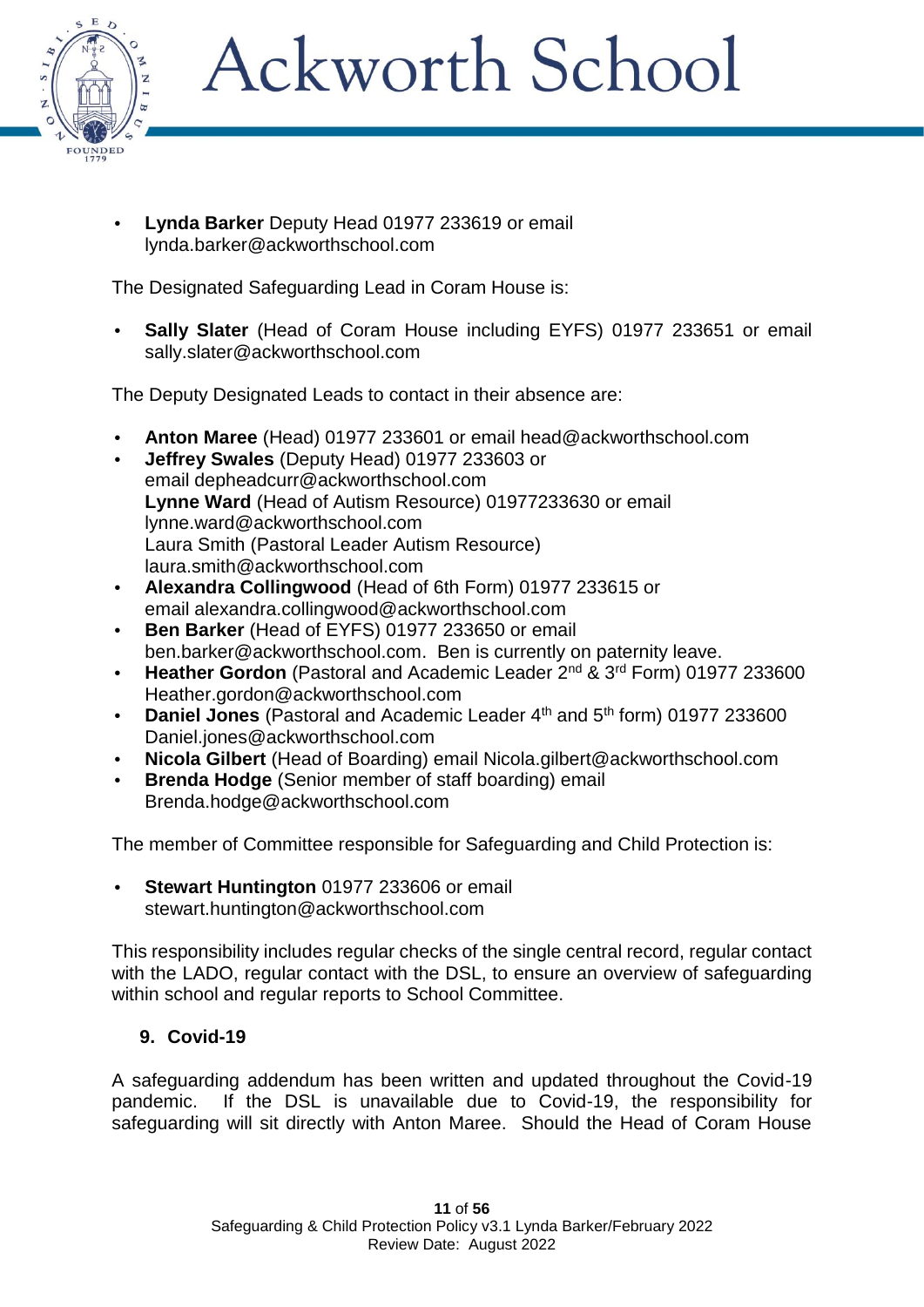

(EYFS) be unavailable, the specific responsibility for safeguarding will sit with Lynda Barker.

### **10.Monitoring & Review**

The working of this Policy will be monitored by the Designated Safeguarding Lead in the School who will report as required to the Head.

The School Committee will undertake an annual review of the School's safeguarding policies and procedures together with a review of the safeguarding incidents that have arisen and how they were managed. This Policy will also be reviewed as necessary to reflect changes in legislation, guidance and practice. This process is carried out to ensure that the School is continuing to provide the very highest standard of safeguarding possible.

Any deficiencies or weaknesses identified in this Policy or in any of the School's child protection arrangements will be remedied without delay.

The school's records on child protection are kept securely in the Designated Safeguarding Lead Deputy Head office, and are separated from routine pupil records. Access is restricted to the DSL, Deputy Head (Digital Strategy) and the Head.

#### **11.Targets**

We believe that our School should provide a caring, positive, safe and stimulating environment that promotes the social, physical and moral development of the individual child. With that in mind the aims of this policy are:

- To support every child's development in ways that will foster security, confidence and independence.
- To provide an environment in which children and young people feel safe, secure, valued and respected, and feel confident and know how to approach adults if they are in difficulties believing they will be effectively listened to and that they will be supported and kept safe.
- That victims will never be given the impression that they are creating a problem by reporting abuse, sexual violence or sexual harassment. Victims will never be made to feel ashamed for making a report.
- To raise awareness in all staff, both teaching and non-teaching, of responsibilities in identifying and reporting cases and possible cases of abuse to the Designated Safeguarding Lead or the Clerk to School Committee, as appropriate.
- To maintain a system of effective communications and record keeping which will include the use of CPOMS as an electronic system of recording from September 2021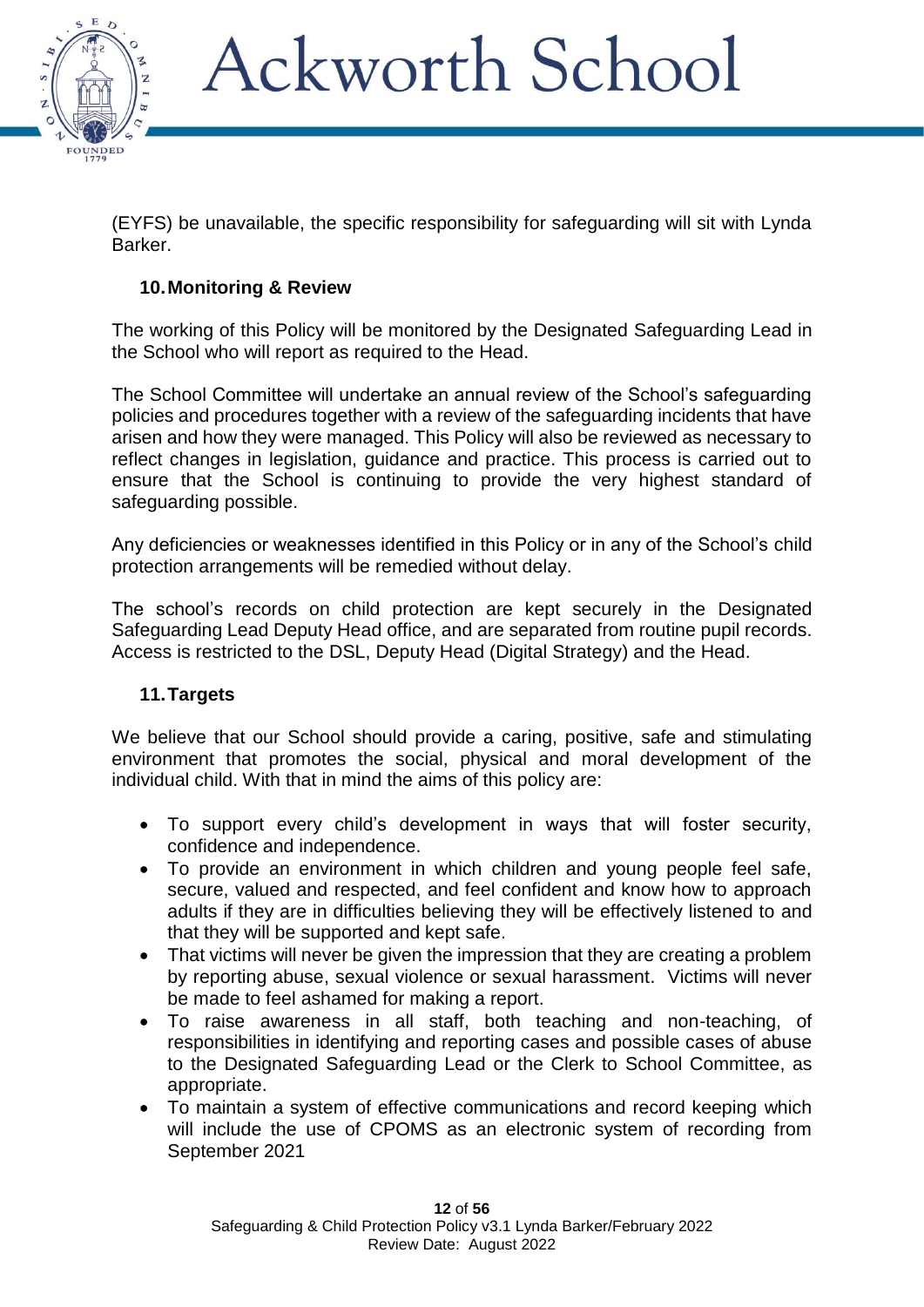

- To promote a structured procedure within the School for members of the community to follow in cases of suspected abuse.
- To maintain a system of monitoring of those thought to be at risk of harm, and to ensure that we, the School, contribute to assessments of need and support packages for those children.
- To promote links with other agencies such as Children's Social Care and the Police with a view to developing a productive and effective partnership.
- To ensure that all adults within our School who have substantial access to children have been checked as to their suitability.
- To ensure that any member of another organisation, if responsible for the School's pupils at any time, has had the appropriate checks.
- To develop further a network of support for staff and pupils including enhanced provision of time with our Mental Health and Well Being Practitioner from September 2021

### **12.Safer Recruitment**

The School will operate safe recruitment procedures as outlined in the guidance *Keeping Children Safe in Education (KCSIE) 2021*, and in accordance with the Recruitment Policy. It will check all staff, School Committee members, volunteers and others such as contractors who may come into regular contact with pupils to ensure their suitability. This includes verifying identity, best practice is checking the name on their birth certificate, qualifications, Enhanced Disclosure and Barring Service (DBS) history (with barred list check for those in regulated activity), the right to work in the UK, references, employment history, medical fitness and overseas checks for those appointed from overseas.

We will obtain written confirmation from supply agencies that agency and third-party staff have been appropriately checked and trained and ensure the correct person arrives in school.

The Single Central Record (SCR) is maintained in accordance with Keeping Children Safe in Education 2021 and is kept in electronic form. The SCR will be checked regularly by the DSL and Head.

The School will also ensure that at least one member of each interview panel has completed the Safer Recruitment course – Anton Maree, Lynda Barker, Jeffrey Swales, Susan Allan, Joanne Colley and Sally Slater have all successfully completed this course. More detail is set out in our Recruitment Policy.

The School will report to the Disclosure and Barring Service (formerly the Independent Safeguarding Authority), as soon as possible, any person (whether employed, contracted, a volunteer or student and whether they have been removed, resigned or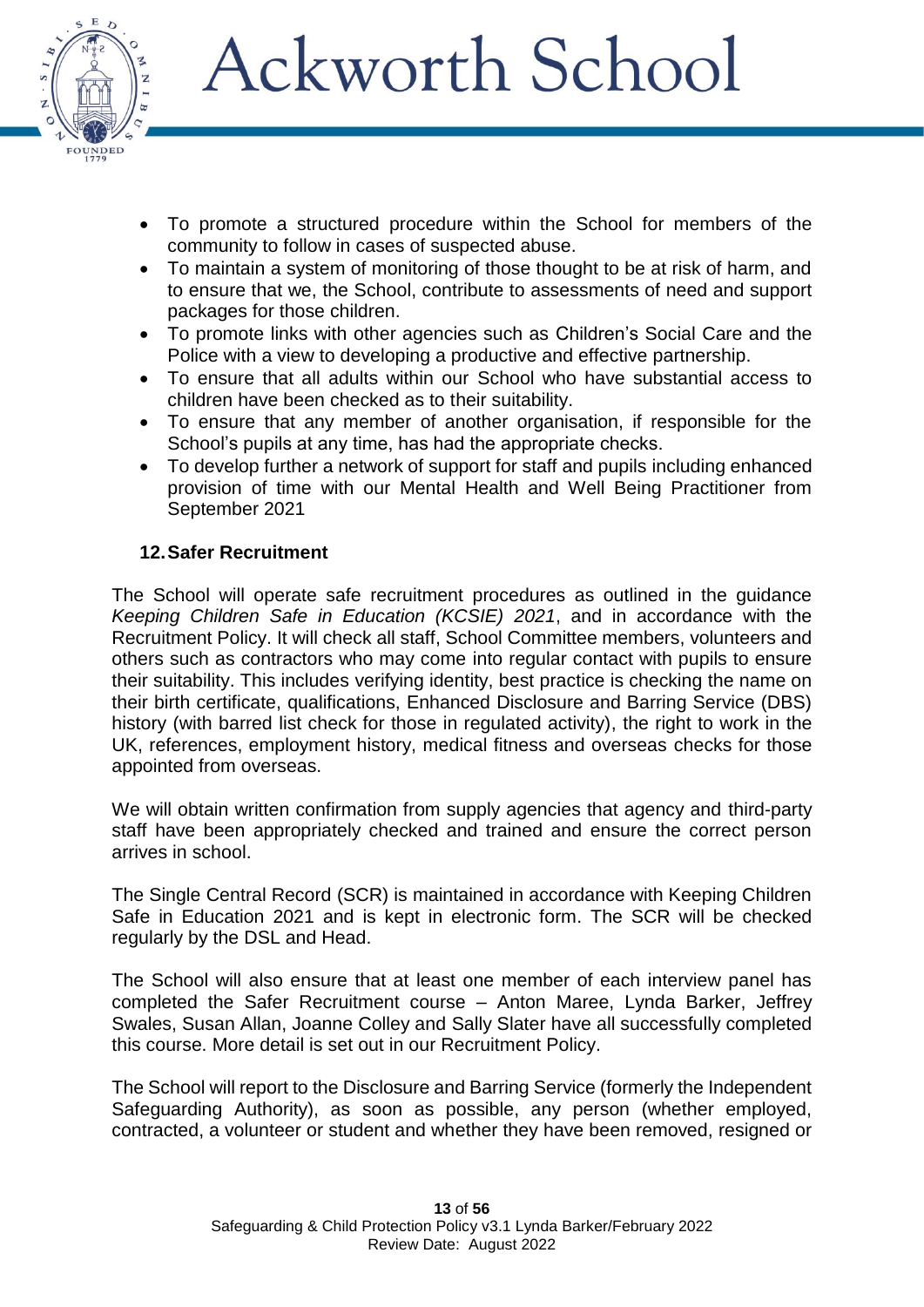

left or otherwise) who has harmed or poses a risk of harm to a child or there is reason to believe they have committed an offence.

### **13.Identifying Abuse**

Staff who have day-to-day contact with pupils are particularly well placed to observe outward signs of abuse such as changes in behaviour or developmental concerns. A child protection concern may come to the attention of School staff or volunteers in a variety of ways, such as pupil disclosure, third party disclosure or staff suspicion.

Any suspicion, disclosure of alleged abuse or incident of abuse must be reported to the Designated Safeguarding Lead immediately. If the disclosure of alleged abuse involves a member of staff, this must be reported immediately to the Head.

It is not the responsibility of the School to investigate suspected or alleged abuse; this is the role of the Police and Children's Social Services.

#### **14.Early Help**

Early help means providing support as soon as a problem emerges at any point in a child's life. Where a child would benefit from co-ordinated early help, an early help inter-agency assessment should be arranged. Chapter one of *Working Together to Safeguard Children* provides detailed guidance on the early help process.

Effective early help relies upon local agencies working together to: identify children and families who would benefit from early help; undertake an assessment of the need for early help; and provide targeted early help services to address the assessed needs of a child and their family which focuses on activity to significantly improve the outcomes for the child.

All staff should be aware that providing early help is more effective in promoting the welfare of children than reacting later. All staff should be aware of the early help process, and understand their role in it. This includes identifying emerging problems, liaising with the Designated Safeguarding Lead and sharing information with other professionals to support early identification and assessment. If early help is appropriate, the Designated Safeguarding Lead (and any Deputies) will generally lead on liaising with other agencies and setting up an inter-agency assessment as appropriate. Staff may be required to support other agencies and professionals in an early help assessment, in some cases acting as the lead professional. Any such cases should be kept under constant review and consideration given to a referral to children's social care for assessment for statutory services, if the child's situation does not appear to be improving or is getting worse.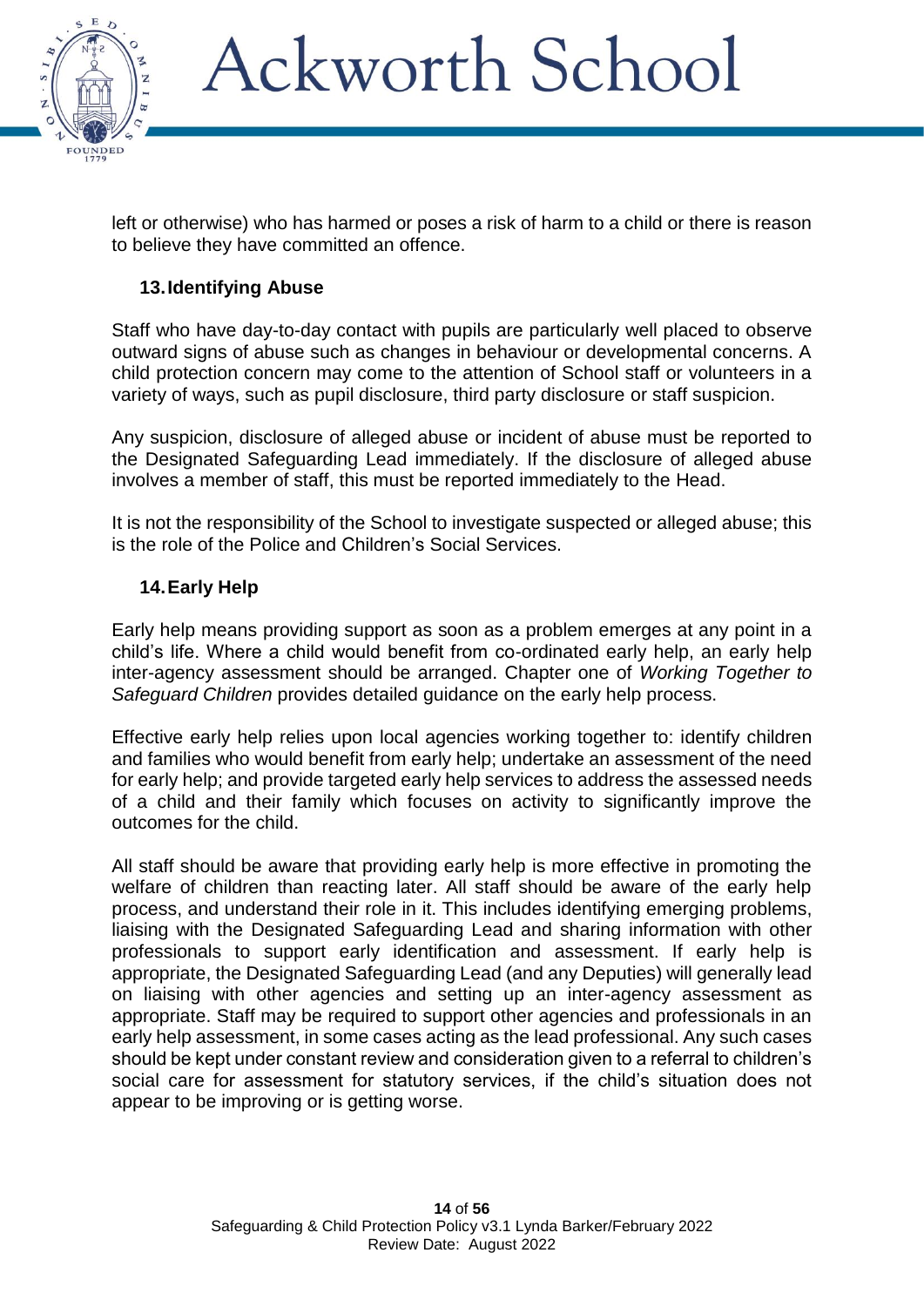

Any child may benefit from early help, but all Staff, members of Committee and Volunteers should be particularly alert to the potential need for early help for a child who:

- is disabled and has specific additional needs;
- has special educational needs (whether or not they have a statutory education, health and care plan);
- is a voung carer:
- is showing signs of being drawn into anti-social or criminal behaviour, including gang involvement and association with organized crime groups. This may be a sign of Child Sexual Exploitation (CSE) or Child Criminal Exploitation (CCE).
- is frequently missing/goes missing from care or home;
- is at risk of modern slavery, trafficking or exploitation CSE or CCE;
- is at risk of being radicalized or exploited;
- is a privately fostered child;
- is misusing drugs or alcohol;
- is in a family circumstance presenting challenges for the child, such as substance abuse, adult mental health problems or domestic abuse; and/or
- has returned home to their family from care.

#### School will follow the guidance Private Fostering

<https://www.gov.uk/government/publications/children-act-1989-private-fostering>

To assist and accurately make an initial assessment of the potential need for Early Help school will use the Signs of Safety to record needs and identify outcomes which would improve the safety and well-being of the child. The DSL Lynda Barker is trained in Signs of Safety.

### **15.Child In Need (CIN) & Child Protection (CP)**

**Children who have a social worker may be particularly vulnerable; we are aware of the research and findings from the Children in Need review 'Improving the educational outcomes of children in need of help and protection'.** <http://www.education.gov.uk/contactus> or [https://whatworks-csc.org.uk.](https://whatworks-csc.org.uk/)

A child in need is defined under the Children Act 1989 as a child who is unlikely to achieve or maintain a reasonable level of health or development, or whose health and development is likely to be significantly or further impaired, without the provision of services; or a child who is disabled. Local authorities are required to provide services for children in need for the purposes of safeguarding and promoting their welfare. Children in need may be assessed under section 17 of the Children Act 1989.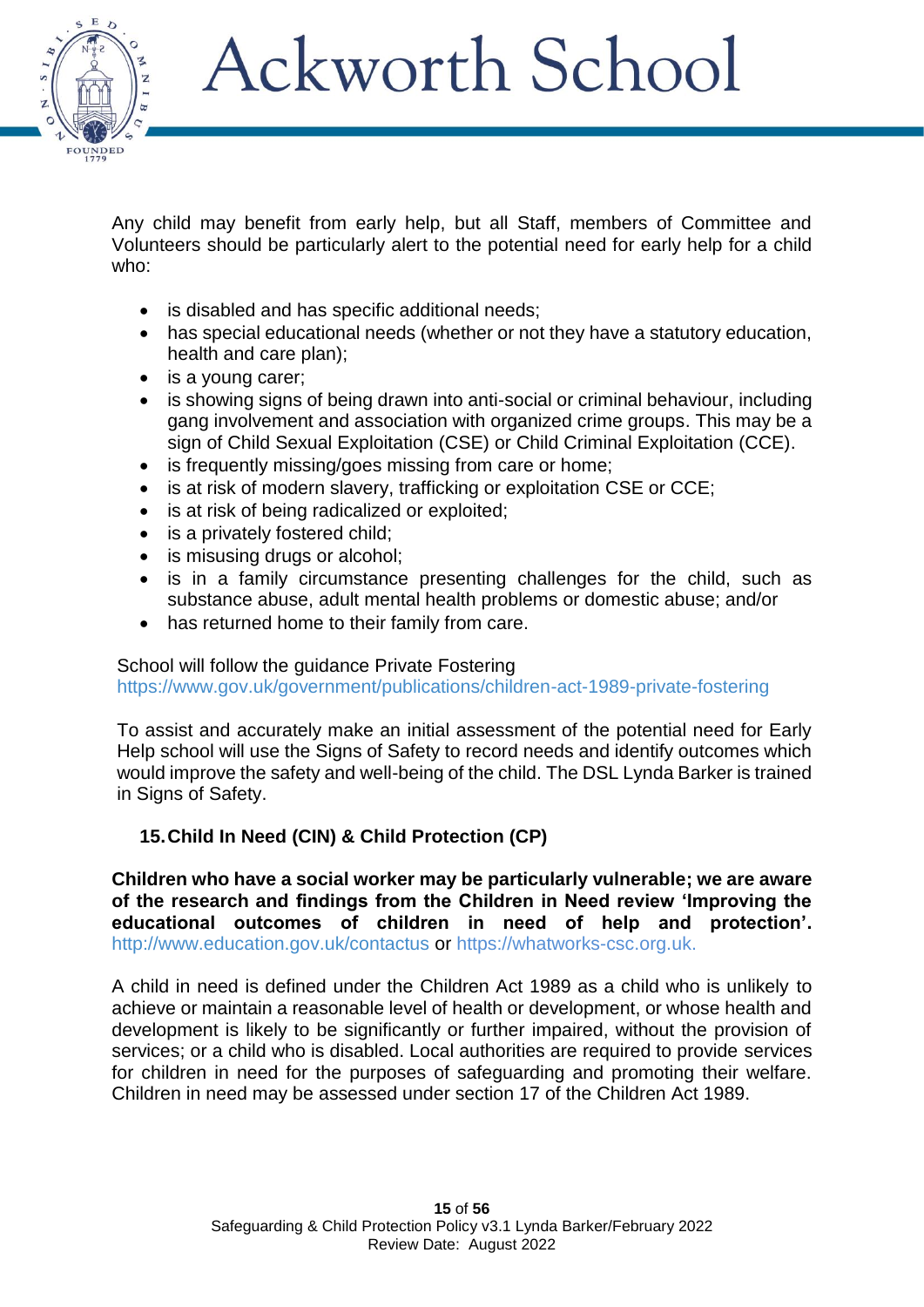

Any pupil in School who is a CIN will be identified on CPOMS and all other siblings who may also be at risk are linked through the CPOMS database. Regular review meetings are held with Children's Services and any other professionals who are working to safeguard the child, this will include professionals from Children's Services, health services and any specific external agencies who have been allocated, based on need.

### **16.Looked after Children (LAC)**

The most common reason for children becoming looked after is as a result of abuse or neglect. The school ensures that appropriate staff have information about a child's looked after status and care arrangements including contact. The designated teacher for Looked After Children (DSL Deputy Head) and those that need to know will be informed of the child's legal status, contact arrangements with birth parents and level of authority delegated to the carer. The Designated Safeguarding Lead will have details of the child's social worker, name of the virtual school head and will attend meetings as and when necessary. They will work with the virtual head to discuss how funding can be best used to support the progress of LAC and meet the needs in their PEP (Personal Education Plan). These plans will be updated each term.

[https://www.gov.uk/government/publications/promoting-the-education-of-looked](https://www.gov.uk/government/publications/promoting-the-education-of-looked-after-children)[after-children](https://www.gov.uk/government/publications/promoting-the-education-of-looked-after-children) [https://www.gov.uk/government/publications/designated-teacher-for-looked-after](https://www.gov.uk/government/publications/designated-teacher-for-looked-after-children)[children](https://www.gov.uk/government/publications/designated-teacher-for-looked-after-children) <http://care4us.co.uk/?idno=1024>

### **17.Risks – Factors and Forms of Abuse of Children**

### **18.What is Child Abuse?**

The definitions in this policy are drawn from Keeping Children Safe in Education (2021).

### 19.**Abuse**

A form of maltreatment of a child. Somebody may abuse or neglect a child by inflicting harm, or by failing to act to prevent harm. Children may be abused in a family or in an institutional or community setting by those known to them or, more rarely, by others (e.g. via the internet). They may be abused by an adult or adults or another child or children. Abuse can take place wholly online, or technology may be used to facilitate offline abuse. Children may be abused by an adult or adults or by another child or children.

#### **20.Physical abuse**

A form of abuse which may involve hitting, shaking, throwing, poisoning, burning or scalding, drowning, suffocating or otherwise causing physical harm to a child. Physical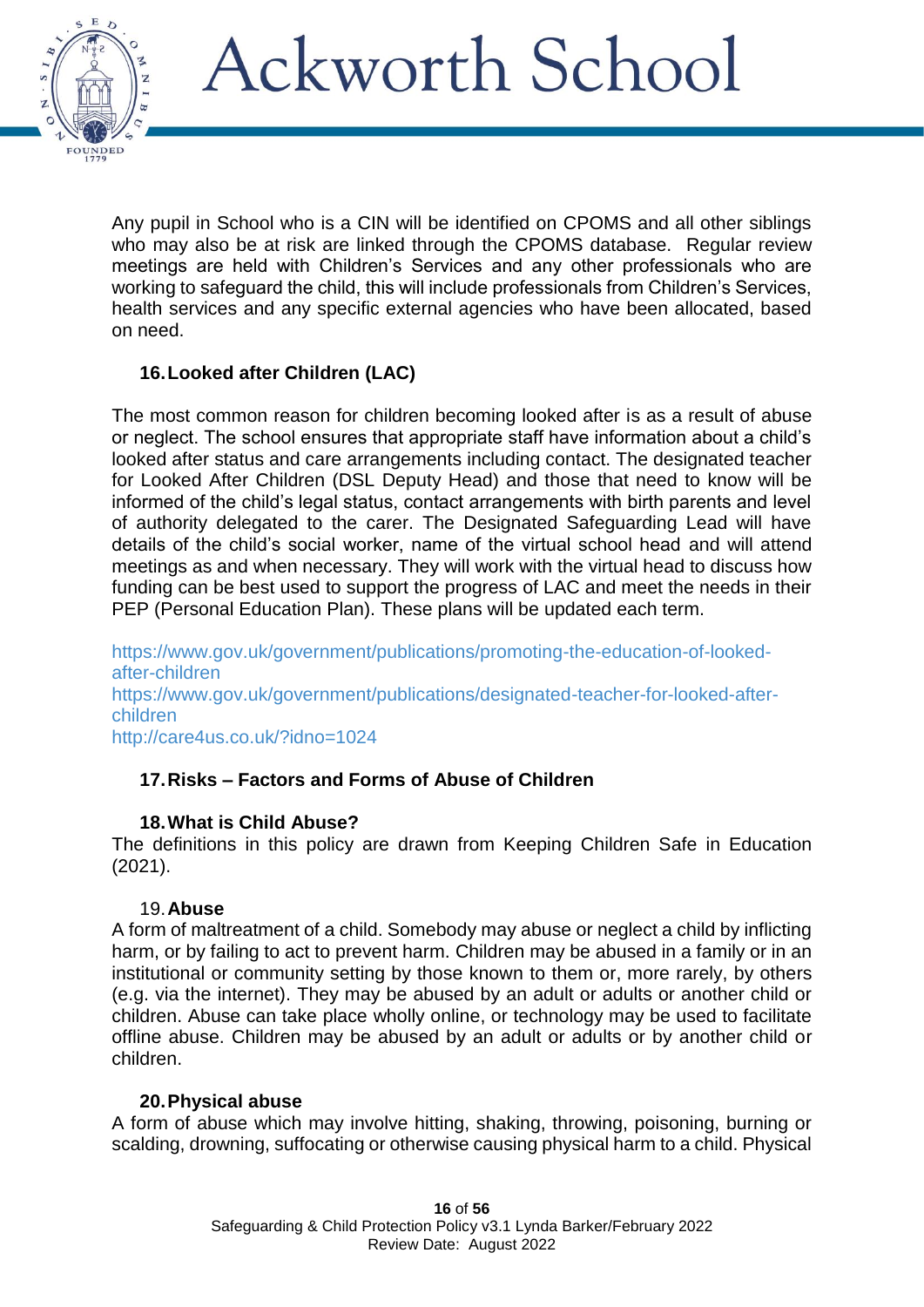

harm may also be caused when a parent or carer fabricates the symptoms of, or deliberately induces, illness in a child.

### **21.Emotional abuse**

The persistent emotional maltreatment of a child such as to cause severe and adverse effects on the child's emotional development. It may involve conveying to a child that they are worthless or unloved, inadequate, or valued only insofar as they meet the needs of another person. It may include not giving the child opportunities to express their views, deliberately silencing them or 'making fun' of what they say or how they communicate. It may feature age or developmentally inappropriate expectations being imposed on children. These may include interactions that are beyond a child's developmental capability as well as overprotection and limitation of exploration and learning, or preventing the child participating in normal social interaction. It may involve seeing or hearing the ill-treatment of another. It may involve serious bullying (including online bullying), causing children frequently to feel frightened or in danger, or the exploitation or corruption of children. Some level of emotional abuse is involved in all types of maltreatment of a child, although it may occur alone.

### **22.Sexual abuse and the Law**

- A child under the age of 13 can never consent to any sexual activity. Any such activity is therefore against the law.
- The age of consent is 16.
- It is a criminal offence for anyone who is 16 or older to have any kind of sexual contact with someone aged 13, 14 or 15.
- It is also a criminal offence for both girls and boys aged 13, 14 and 15 to have consensual sex with anyone else aged 13, 14 or 15.
- This applies whether they are the initiating partner or the consenting partner. This criminal offence where both are aged 13, 14 or 15 applies solely to penetration of the mouth, vagina or anus with the penis and to touching of the penis, vagina or anus with the mouth.
- People in this age group (13, 14 or 15) participating in other consensual sexual acts are not committing criminal offences.
- Sexual intercourse without consent constitutes rape as does intentionally penetrating the anus or mouth of another person with his penis if the other person does not consent; assault by penetration occurs if an object is used.
- Creating and sharing sexual photos and videos of children under 18 is illegal.
- Under the terms of the Sexual Offences Act (2003), all staff are strictly forbidden from entering into an intimate relationship, with any student at this school, even those over the age of 18.

Sexual abuse involves forcing or enticing a child or young person to take part in sexual activities, not necessarily involving a high level of violence, whether or not the child is aware of what is happening. The activities may involve physical contact, including rape, sexual assault and assault by penetration, or non-penetrative acts such as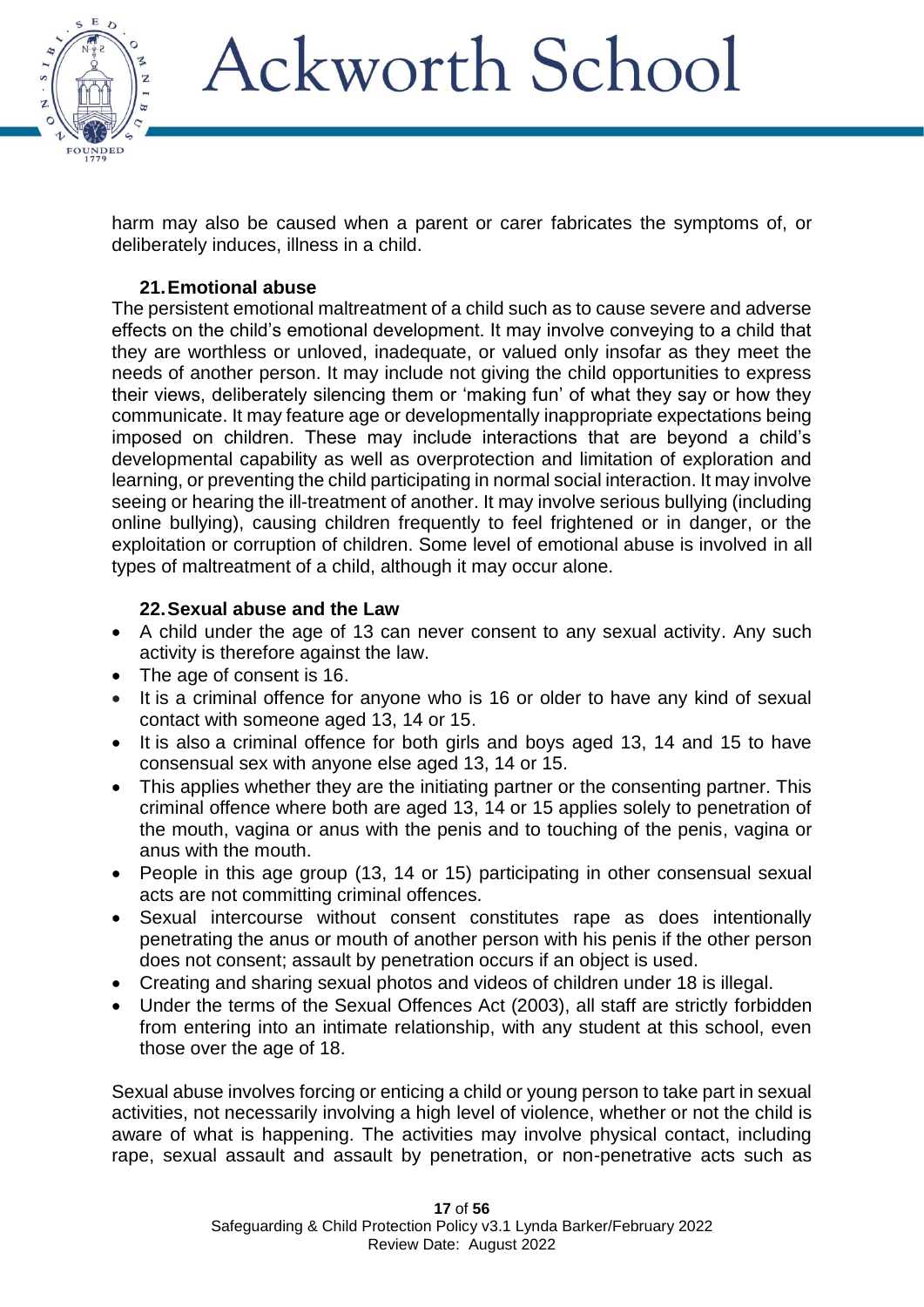

masturbation, kissing, rubbing and touching outside of clothing. They may also include non-contact activities, such as involving children in looking at, or in the production of, sexual images, watching sexual activities, encouraging children to behave in sexually inappropriate ways, or grooming a child in preparation for abuse (including via the internet).

Sexual harassment is "unwanted contact of a sexual nature which may occur both online and offline." It may include sexual comments and jokes, taunting, physical behaviour such as deliberately brushing against someone, displaying photos or drawings, and online sexual harassment which may include the sharing of sexual material on social media, and threats. Sexual harassment may create an atmosphere that can normalise behaviours, and provide an environment that could lead to sexual violence.

Staff are expected to challenge inappropriate behaviours between peers; staff must not downplay or dismiss sexual harassment as 'just banter', 'having a laugh', part of growing up', or 'boys being boys', as this can lead to normalising abuse and acceptance of unacceptable behaviours.

Sexual abuse of children by other children is a specific safeguarding issue (also known as peer on peer abuse) in education and all staff should be aware of it and of policies and procedures for dealing with it.

"Consent" involves an individual having the freedom and capacity to choose. This encompasses the freedom to consent to a particular type of sexual contact but not to others.

Sexual abuse and harassment is not solely perpetrated by adult males. Women can also commit acts of sexual abuse, as can other children.

#### **23.Neglect**

The persistent failure to meet a child's basic physical and/or psychological needs, likely to result in the serious impairment of the child's health or development. Neglect may occur during pregnancy as a result of maternal substance abuse.

Once a child is born, neglect may involve a parent or carer failing to: provide adequate food, clothing and shelter (including exclusion from home or abandonment); protect a child from physical and emotional harm or danger; ensure adequate supervision (including the use of inadequate care-givers); or ensure access to appropriate medical care or treatment. It may also include neglect of, or unresponsiveness to, a child's basic emotional needs.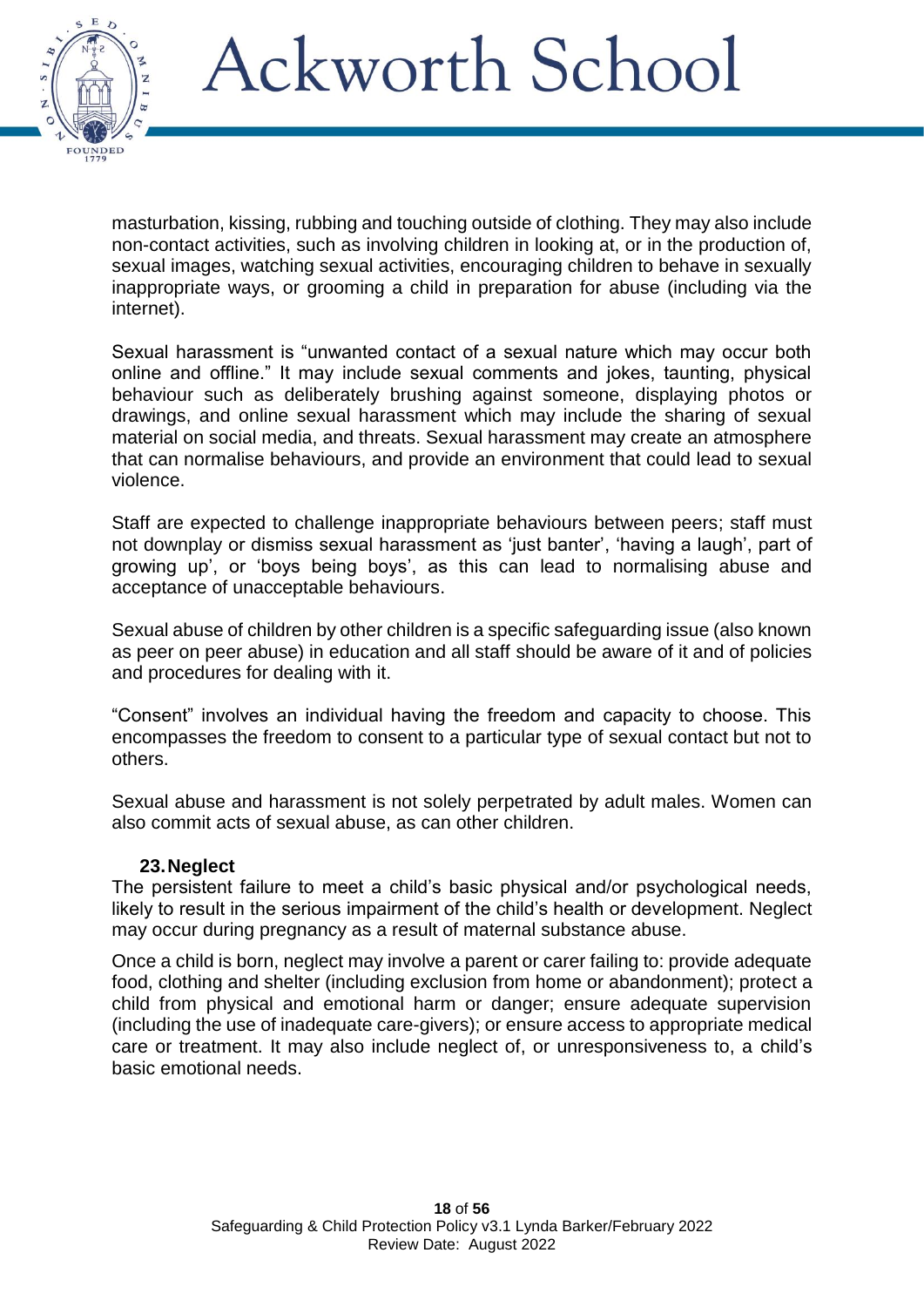

### **24.Who are the abusers?**

Abusers can be parents or carers, siblings or members of the extended family, neighbours, teachers, strangers or other pupils; in short, an abuser could be anyone.

### **25.Peer on Peer (child on child) Abuse**

School recognises the gendered nature of peer on peer abuse, but will treat all peer on peer abuse as unacceptable and of a serious nature. In all cases where peer on peer abuse is reported, this will be taken seriously and investigated further.

All staff should be aware that safeguarding issues can manifest themselves children can abuse other children (often referred to as peer-on peer-abuse), This can happen both inside and outside of College and online. This abuse frequently has a gendered nature, girls are more likely to be victims and boys perpetrators, but all peer on peer abuse is unacceptable and will be taken seriously.

Staff should recognise the indicators and signs of peer on peer abuse and know how to identify it and respond to reports.

All staff should understand, that even if there are no reports in the College it does not mean it is not happening, it may be the case that it is just not being reported. If staff have **any** concerns regarding peer on peer abuse they should report these via the safeguarding procedure and discuss with the designated safeguarding team.

#### **A child-on-child or peer-on-peer concern will be treated as a child protection concern when there is reasonable cause to believe that a child is suffering or likely to suffer significant harm which may warrant referral to an external agency**.

In the event of physical or emotional abuse of one child by another, or by a group of children, the matter is always taken seriously and dealt with accordingly, through the procedures in this policy and through the Anti-Bullying Policy, which clarifies how victims will be supported. As each investigation is undertaken, School will, through these processes, be able to identify whether child protection issues exist. School recognises that this kind of abuse may not be between peers but children of quite different ages.

In any cases where child on child or peer on peer abuse is alleged, staff will follow the School safeguarding procedures and refer such incidents through CPOMS to the DSL. These will be investigated and, where appropriate, advice will be sought from the MASH team. If peer on peer abuse is substantiated, School will seek to risk assess for each pupil any potential for further abuse. This may involve consideration of tutor groups, teaching groups and areas of the school where pupils are allowed. School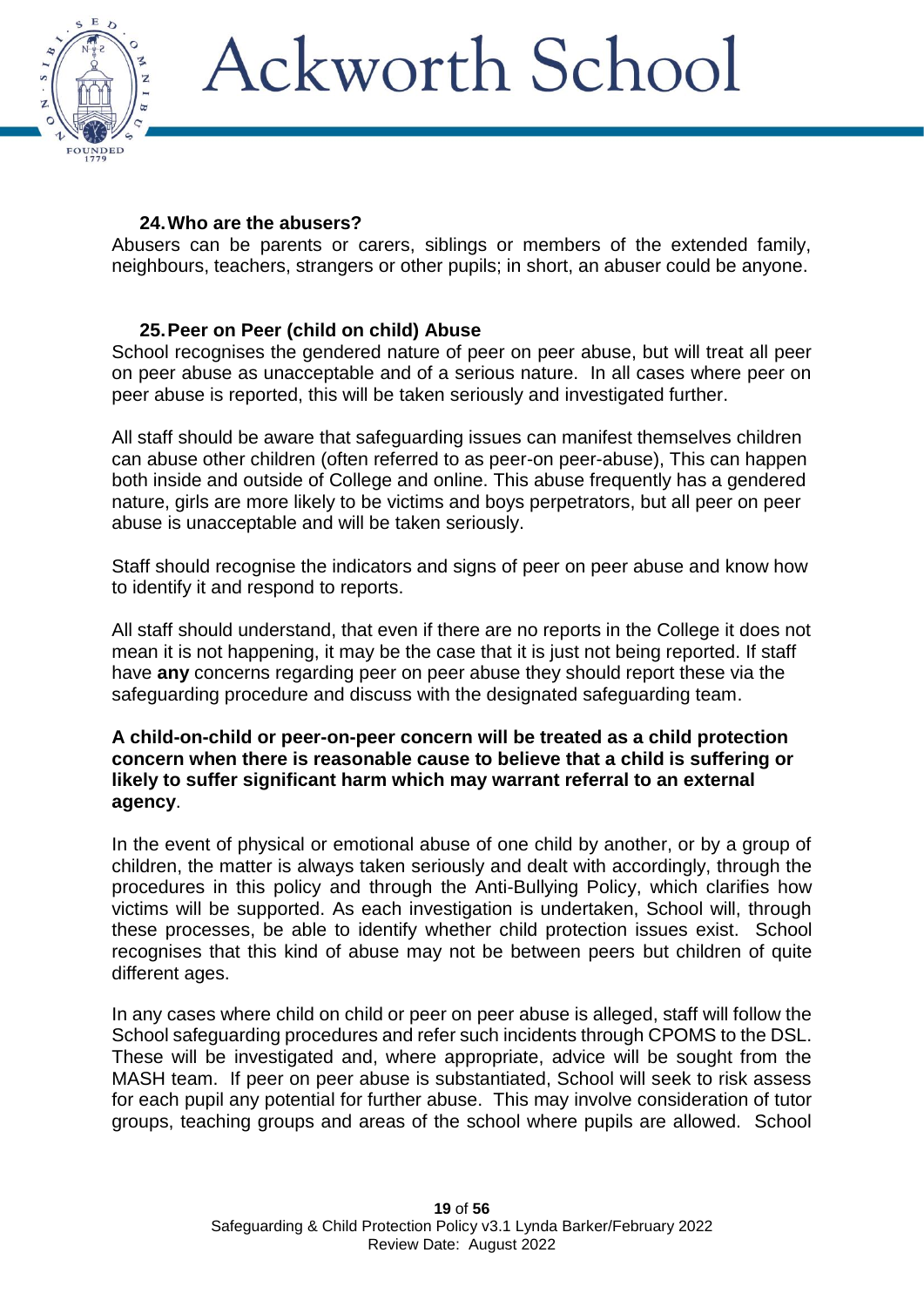

sanctions such as suspension or permanent exclusion could be part of this process. Parents will also be involved.

For both the victim and the perpetrator, support will be an important part of this process. School will seek to reduce risk for each individual.

All staff should be aware that safeguarding issues can often manifest themselves via, peer on peer abuse (child on child). This is most likely to include, but is not limited to:

- bullying (including cyber bullying) prejudice and discrimination
- abuse in intimate personal relationships between peers,
- physical and emotional abuse
- sexual violence and sexual harassment which may include an online element which facilitate, threaten and/ or encourages sexual violence
- Causing someone to engage in sexual activity without consent, such as forcing someone to strip, touch themselves sexually, or to engage in sexual activity with a third party
- consensual and non-consensual sharing of nudes and semi nudes images and or videos (also known as sexting or youth produced sexual imagery.
- Up-skirting
- initiation/hazing type violence and rituals; prejudiced behaviour and teenage relationship abuse.

Staff should always be clear that abuse is abuse and should never be tolerated or passed off as "banter" or "part of growing up".

If it emerges that a sibling, who may not be a pupil, is harming a child then the School, in the first instance, will inform the children's parents of its concerns. If the problem persists and the pupil continues to be the victim of abuse, then the School will refer its concerns to MASH for further advice and support.

In all matters of suspected abuse, either victimisation or perpetration, the School will refer its concerns to Children's Social Care Direct via the MASH team immediately, with the expectation that all children involved, whether perpetrator or victim, are treated as being 'at risk'.

#### **26.Voyeurism**

DSL staff need to be aware of two new offences in the Sexual Offences Act 2003 criminalising certain acts of voyeurism commonly known as up-skirting. This includes the operating of equipment or recording of an image under another person's clothing (without that person's consent or reasonable belief in their consent) with the intention of viewing, or enabling another person to view, their genitals or buttocks (whether exposed or covered with underwear) in circumstances where the genitals, buttocks or underwear would not otherwise be visible, where the purpose is to obtain sexual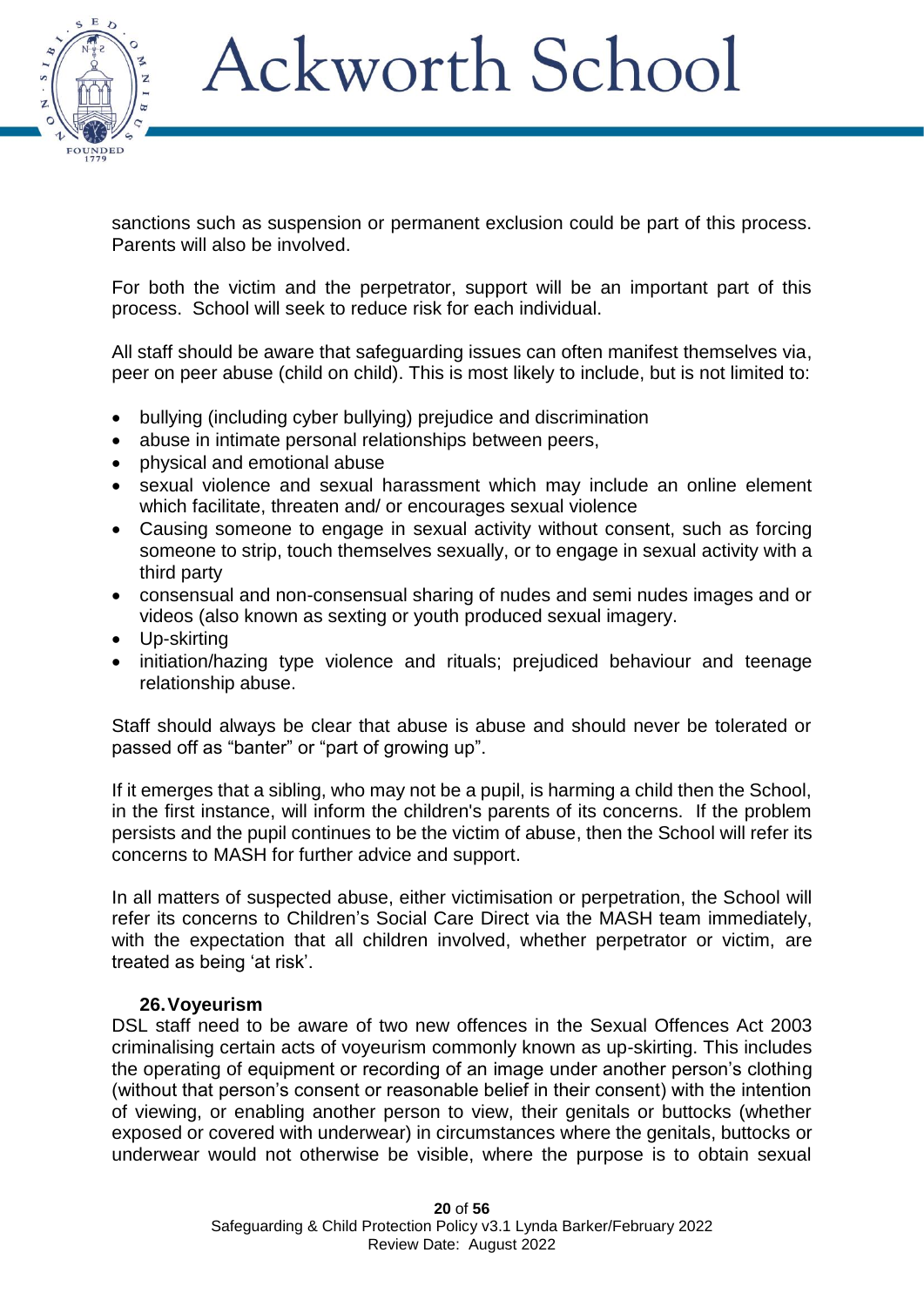

gratification or to cause humiliation, distress or harm. The victim may be male or female. This is covered by The Voyeurism (Offences) Act which came into force on 12th April 2019.

In all cases of such action this falls into Part 5 of KCSIE 2021 where reports are made to police and children's social care.

School will follow Searching Screening and Confiscation at School (2018) where upskirting is reasonably suspected. Staff may search, examine data or files on the device and must deliver the device to police without deleting relevant images.

### **27.Sexual Violence and Sexual Harassment**

In the event of a disclosure of alleged abuse involving potential sexual violence, sexual harassment or peer on peer abuse, we will:

- never tolerate or normalise this behaviour and are very clear it is not an inevitable part of growing up;
- not tolerate or dismiss sexual violence or sexual harassment such as sexual comments, remarks, jokes and online sexual harassment as "banter", "part of growing up", "just having a laugh" or "boys being boys"; school will recognise this behaviour could form part of a broader pattern of abuse;
- deal appropriately by seeking advice if we are made aware of consensual and nonconsensual sharing of nudes and semi nudes images or videos. The response will be influenced by the age of the children as noted previously;
- challenge behaviour (potentially criminal in nature), such as grabbing bottoms, breasts and genitalia and flicking bras and lifting up skirts;
- understand that all of the above can be driven by wider societal factors beyond the school and college, such as everyday sexist stereotypes and everyday sexist language. The Designated Safeguarding Lead and her team will consider the context of any abuse (contextual safeguarding). The School works hard to challenge such behaviours through its curriculum and extra-curricular activities and to promote mutual respect. Unwanted touching and associated behaviours are not tolerated;
- We recognise children with Special Educational Needs and Disabilities (SEND) are three times more likely to be abused than their peers. Additional barriers can sometimes exist when recognising abuse in SEND children. These can include:
	- o assumptions that indicators of possible abuse such as behaviour, mood and injury relate to the child's disability without further exploration.
	- o the potential for children with SEND being disproportionately impacted by behaviours all kinds of abuse, including behaviours such as bullying and harassment, without outwardly showing any signs; and communication barriers and difficulties overcoming these barriers.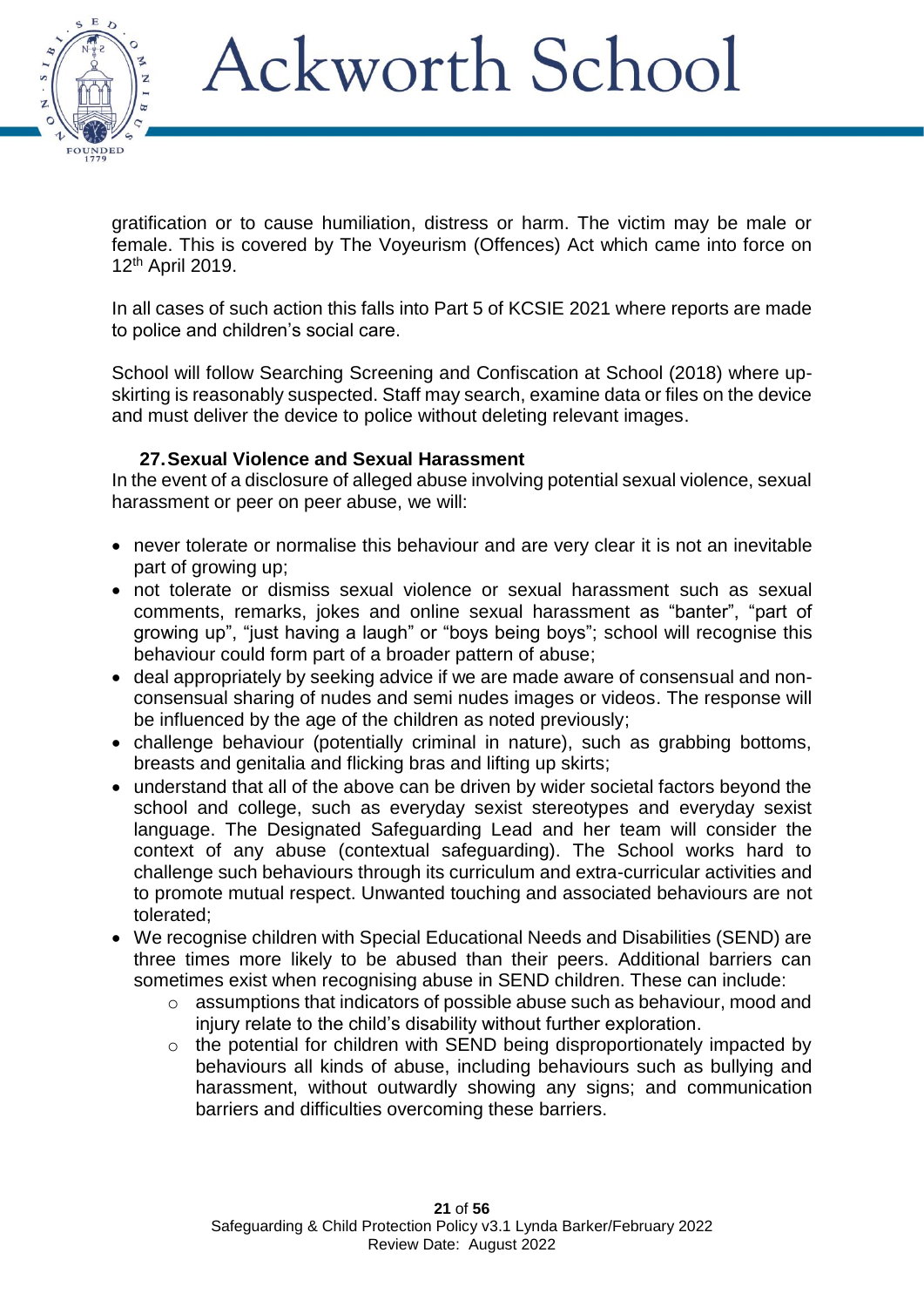

- Children who are lesbian, gay, bi, or trans (LGBT+) can be targeted by their peers. In some cases, a child who is perceived by their peers to be LGBT+ (whether they are or not) can be just as vulnerable as children who identify as LGBT+.
- School is also aware that girls may also be more at risk but that the risk exists for all children.

Any concerns which are raised will be reported immediately to the Designated Safeguarding Lead. The DSL will speak to the pupils concerned and involve parents and where appropriate, external agencies. Through this process, School will work to establish whether any actions can be substantiated as sexual harassment, sexual violence or peer-on-peer abuse.

A separate log of such incidents, whether substantiated or unsubstantiated, is kept as part of our safeguarding records.

In cases where there are disclosures of alleged abuse of either sexual violence or sexual harassment between students, the guidance:

[https://www.gov.uk/government/publications/sexual-violence-and-sexual](https://www.gov.uk/government/publications/sexual-violence-and-sexual-harassment-between-children-in-schools-and-colleges)[harassment-between-children-in-schools-and-colleges](https://www.gov.uk/government/publications/sexual-violence-and-sexual-harassment-between-children-in-schools-and-colleges) and Part 5 of the KCSIE September 2021 will be followed by the Designated Safeguarding Lead (and any Deputies) to determine the appropriate course of action be it:

- Risk Assessment.
- Internal management.
- Early Help.
- Referral to children's social care.
- Reporting to the police if the child is less than 10 years of age (the age of criminal responsibility), where a report would be warranted for an older child, the matter will still be reported to the police, who would be expected to adopt a welfare rather than criminal response.
- Updated National Police Chief's Guidance on when to call the police to ensure calls are appropriate and timely <https://www.npcc.police.uk/documents>
- Following this guidance, the DSL will be expected to consider aggravating factors and in certain instances the wishes of the victim.
- 19 Yellow files are placed in offices around school to allow access to the flow charts to help staff where judgements are required relating to the reported incidents.
- Safeguarding and supporting the victim.
- Safeguarding and supporting the alleged perpetrator.

### **28.Nudes and Semi Nudes – (Sexting/Youth Produced Sexual Imagery)**

This relates to the sending or receiving of sexually explicit text, taking of indecent images, permitting such images to be taken or distributing or publishing such images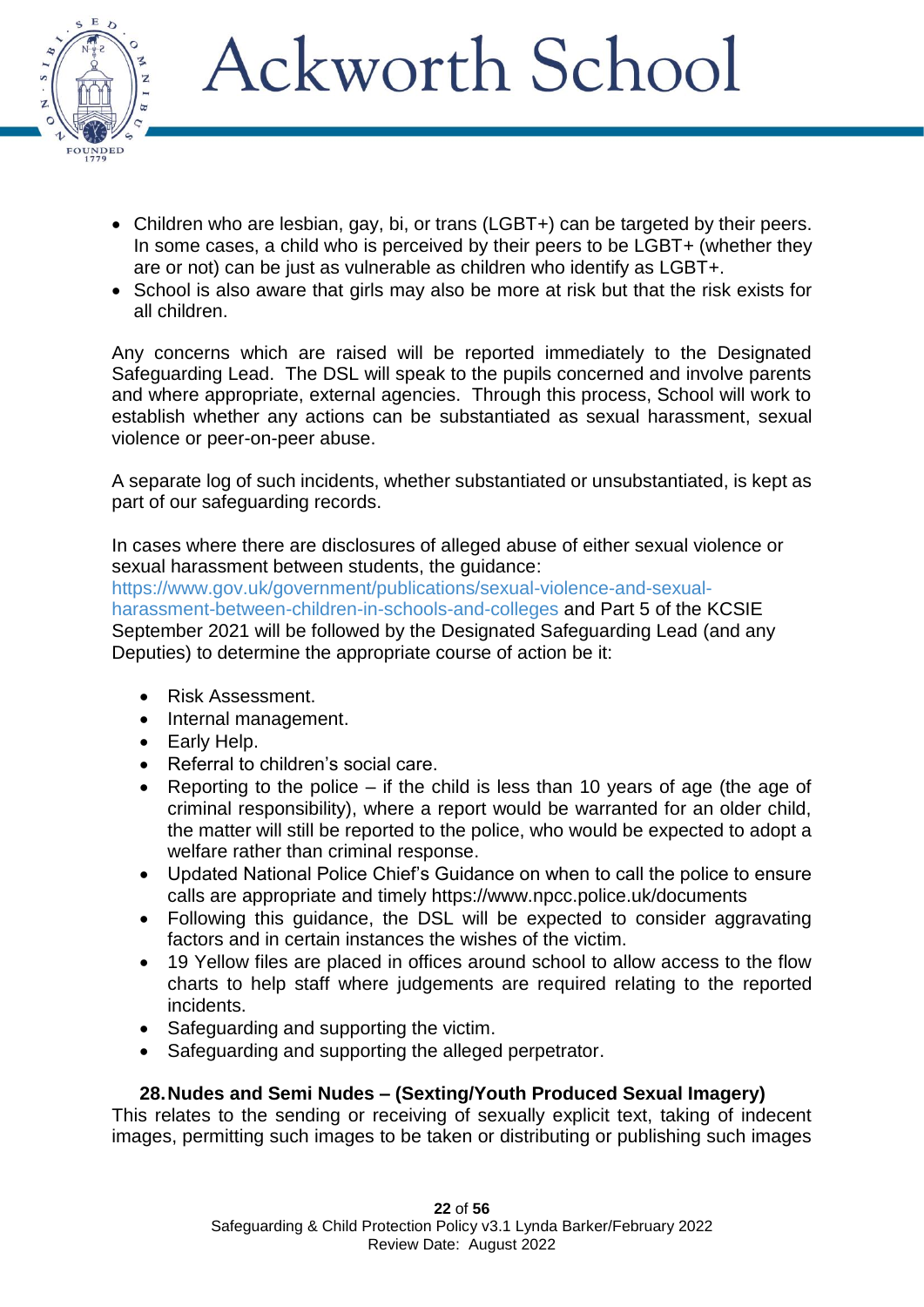

– for example on social media. It is important to note that if the person taking the image or having the image taken is under 18 an offence is committed by both parties. Indecent images may include not only naked images, topless images of girls, but also images in underwear and sex acts.

Consensual image sharing especially between older children of the same age, may require a different response. It might not be abusive but children still need to know it is illegal – whilst non-consensual is illegal and abusive.

School will follow the below guidance to determine the appropriate course of action;

#### All Staff;

[https://assets.publishing.service.gov.uk/government/uploads/system/uploads/attach](https://assets.publishing.service.gov.uk/government/uploads/system/uploads/attachment_data/file/647389/Overview_of_Sexting_Guidance.pdf) [ment\\_data/file/647389/Overview\\_of\\_Sexting\\_Guidance.pdf](https://assets.publishing.service.gov.uk/government/uploads/system/uploads/attachment_data/file/647389/Overview_of_Sexting_Guidance.pdf) and <http://swgfl.org.uk/magazine/Managing-Sexting-Incidents/Sexting-Advice.aspx>

#### Designated Safeguarding Lead;

[https://assets.publishing.service.gov.uk/government/uploads/system/uploads/attach](https://assets.publishing.service.gov.uk/government/uploads/system/uploads/attachment_data/file/609874/6_2939_SP_NCA_Sexting_In_Schools_FINAL_Update_Jan17.pdf) [ment\\_data/file/609874/6\\_2939\\_SP\\_NCA\\_Sexting\\_In\\_Schools\\_FINAL\\_Update\\_Jan1](https://assets.publishing.service.gov.uk/government/uploads/system/uploads/attachment_data/file/609874/6_2939_SP_NCA_Sexting_In_Schools_FINAL_Update_Jan17.pdf) [7.pdf](https://assets.publishing.service.gov.uk/government/uploads/system/uploads/attachment_data/file/609874/6_2939_SP_NCA_Sexting_In_Schools_FINAL_Update_Jan17.pdf) and

<https://www.gov.uk/government/publications/searching-screening-and-confiscation>

#### **29.Children with Harmful Sexual Behaviour**

Research suggests that up to 40 per cent of child sexual abuse is committed by someone under the age of 18. The management of children and young people with sexually harmful behaviour is complex and the school will work with other agencies to maintain the safety of the whole school community. Young people who display such behaviour may be victims of abuse themselves and the child protection procedures will be followed for both victim and perpetrator. Staff who become concerned about a pupil's sexual behaviour should speak to a Designated Safeguarding Lead as soon as possible. We will consider the Brook Traffic Light tool when making judgements. [https://www.brook.org.uk/our-work/the-sexual-behaviours-traffic-light-tool.](https://www.brook.org.uk/our-work/the-sexual-behaviours-traffic-light-tool) Within boarding if any such disclosures of alleged abuse were made, School would produce a risk assessment and make appropriate modifications to rooms and facilities.

#### **30.Multiple Harms**

Safeguarding incidents and/or behaviours can be associated with factors outside the school or college and/or can occur between children outside the school or college. All staff, but especially the Designated Safeguarding Lead should be considering the context within which such incidents and/or behaviours occur. This is known as contextual safeguarding and is an approach to understanding, and responding to, young people's experiences of significant harm beyond their families. It recognises that the different relationships that young people form in their neighbourhoods, schools and online can feature violence and abuse. Parents and carers have little influence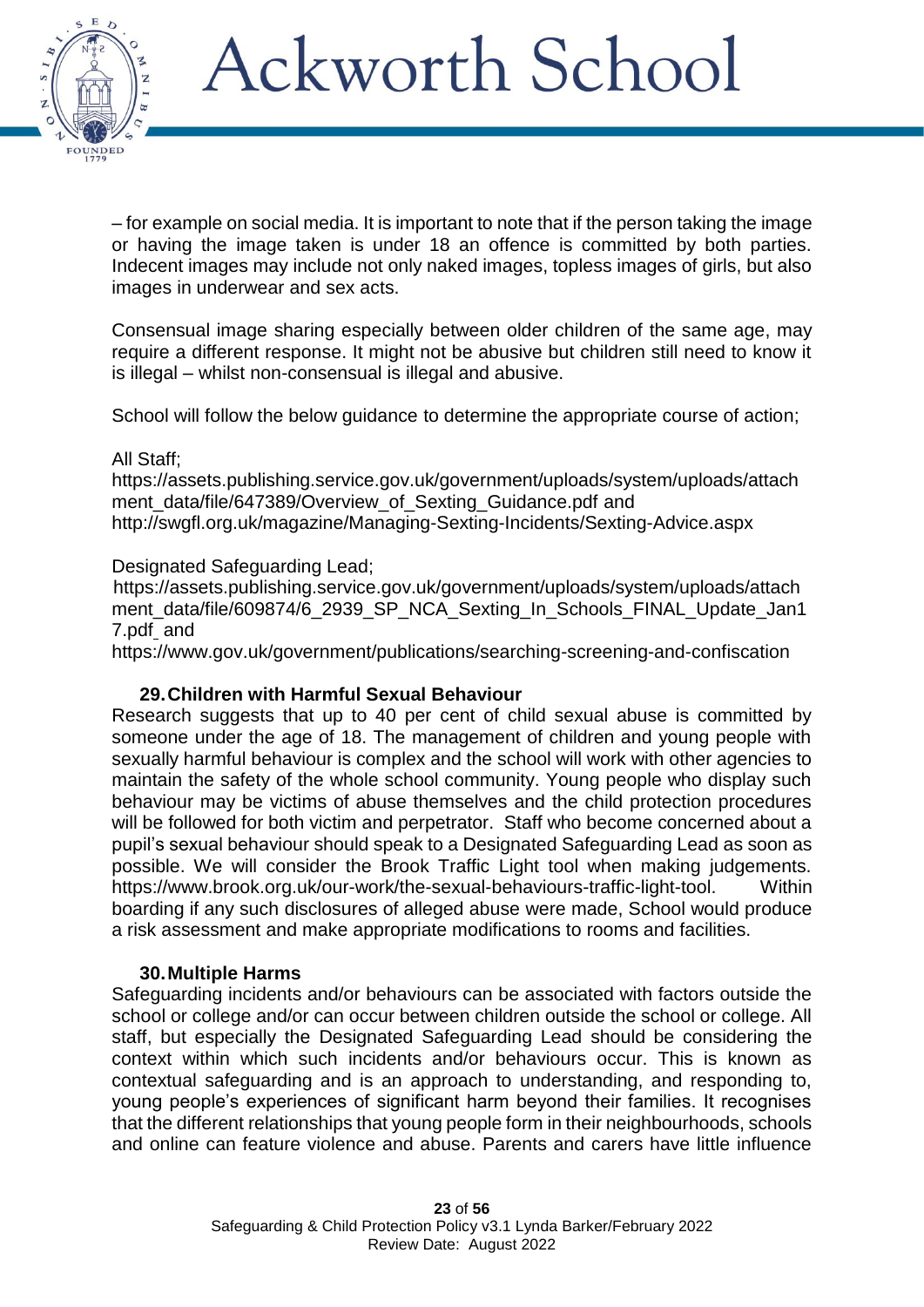

over these contexts, and young people's experiences of extra-familial abuse can undermine parent-child relationships. Children may be vulnerable to multiple harms including, but not limited to, sexual exploitation, criminal exploitation, and serious youth violence, (i.e. harm outside the home); we need enhanced awareness of the threats of Child Sexual Exploitation (CSE) and Child Criminal Exploitation (CCE). therefore, this expands the objectives of child protection systems in recognition that young people are vulnerable to abuse in a range of social contexts.

### **31.Child Sexual Exploitation (CSE) and Child Criminal Exploitation (CCE)**

These are a form of abuse. School are aware that these are forms of abuse which occur when an individual or group take advantage of an imbalance of power to coerce, manipulate or deceive a child someone under threat age of 18 into taking part in sexual or criminal activity, in exchange for something the victim needs or wants, and/ or for the financial advantage or increased status of the. Perpetrator or facilitator and/or through violence or the threat of violence.

This is a serious crime and is never the victim's fault even if there is some form of exchange.

The Designated Safeguarding Lead will follow local CSE procedures in WSCP including MAACSE panel.

[https://www.wakefieldlscb.org.uk/professionals-and-practitioners/child-sexual](https://www.wakefieldlscb.org.uk/professionals-and-practitioners/child-sexual-exploitation/)[exploitation/.](https://www.wakefieldlscb.org.uk/professionals-and-practitioners/child-sexual-exploitation/)

### **32.Child Criminal Exploitation (CCE) / County Lines**

In a similar way to sexual exploitation CCE is when there is a power imbalance where children are used by individuals or gangs to take part in criminal activity, this can include drug running, stealing etc. The child often believes they are in control of the situation. Violence, coercion and intimidation are common.

Children who are victims of CCE are often not recognised as such as they often commit crimes themselves; their vulnerability as victims is not always recognised. It is important for School to be aware of this risk.

County lines is the police term for urban gangs supplying drugs to suburban areas and market and coastal towns using dedicated mobile phone lines or "deal lines". It involves child criminal exploitation (CCE) as gangs use children and vulnerable people to move drugs and money. Gangs establish a base in the market location, typically by taking over the homes of local vulnerable adults by force or coercion in a practice referred to as 'cuckooing'.

County lines is a major, cross-cutting issue involving drugs, violence, gangs, safeguarding, criminal and sexual exploitation, modern slavery, and missing persons;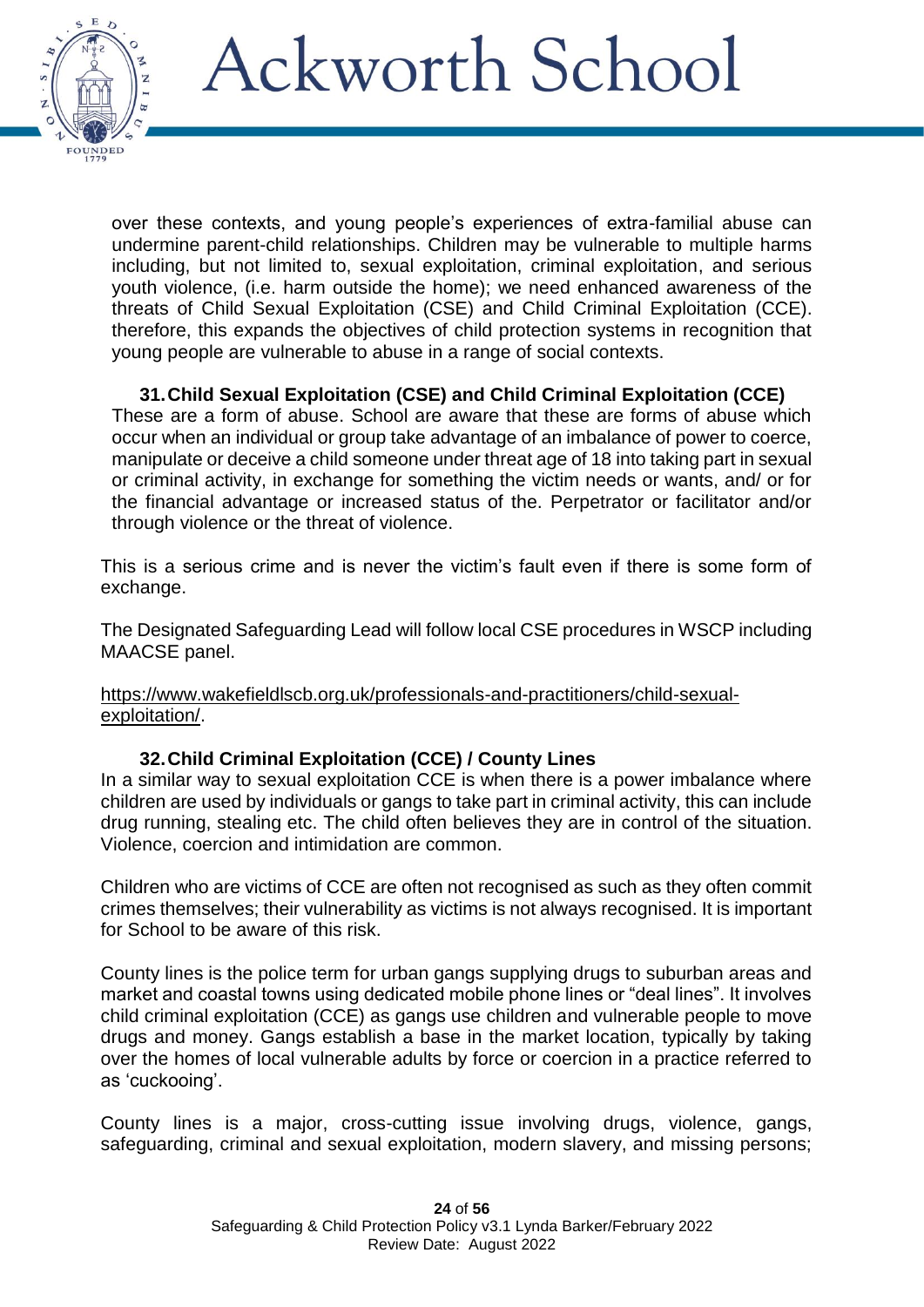

and the response to tackle it involves the police, the National Crime Agency, a wide range of Government departments, local government agencies and VCS (voluntary and community sector) organisations. County lines activity and the associated violence, drug dealing and exploitation have a devastating impact on young people, vulnerable adults and local communities.

[https://www.gov.uk/government/publications/criminal-exploitation-of-children-and](https://www.gov.uk/government/publications/criminal-exploitation-of-children-and-vulnerable-adults-county-lines)[vulnerable-adults-county-lines](https://www.gov.uk/government/publications/criminal-exploitation-of-children-and-vulnerable-adults-county-lines)

<https://www.gov.uk/government/publications/preventingyouthviolence> andganginvolvementanditscriminalexploitationofchildrenandvulnerableadults:countylin esquidance

### **33.Domestic Abuse**

This does not have to include violence to be classed as abuse.

- Any incident or pattern of incidents of controlling, coercive, threatening behaviour, violence or abuse between those aged 16 or over who are, or have been, intimate partners or family members regardless of gender or sexuality.
- The abuse can encompass, but is not limited to: psychological, physical, sexual, financial and emotional. 1:4 women and 1:6 men will experience Domestic abuse at some time in their lifetime.

We will be mindful of how this affects children and that our staff may themselves be victims. Advice on identifying children who are affected by domestic abuse and how they can be helped is available at:

[http://www.wakefield.gov.uk/health-care-and-advice/adults-and-older-people](http://www.wakefield.gov.uk/health-care-and-advice/adults-and-older-people-services/domestic-abuse)[services/domestic-abuse](http://www.wakefield.gov.uk/health-care-and-advice/adults-and-older-people-services/domestic-abuse) and<http://thehideout.org.uk/>

School will be contacted by an officer from Operation Encompass when children have been subjected to, responsible for or involved in witnessing incidents of domestic violence or abuse within 24 hours of the incident being reported to police services. School has a responsibility to take the call and respond within 24 hours.

### **Operation Encompass Officer ring 01924 302376**

### **34.Homelessness**

Being homeless or being at risk of becoming homeless presents a real risk to a child's welfare. The Designated Safeguarding Lead will follow local WSCP's procedure; [http://www.wakefield.gov.uk/health-care-and-advice/adults-and-older-people](http://www.wakefield.gov.uk/health-care-and-advice/adults-and-older-people-services/homelessness/provision-of-accommodation-to-homeless-16-and-17-year-old-young-people)[services/homelessness/provision-of-accommodation-to-homeless-16-and-17-year-old](http://www.wakefield.gov.uk/health-care-and-advice/adults-and-older-people-services/homelessness/provision-of-accommodation-to-homeless-16-and-17-year-old-young-people)[young-people.](http://www.wakefield.gov.uk/health-care-and-advice/adults-and-older-people-services/homelessness/provision-of-accommodation-to-homeless-16-and-17-year-old-young-people)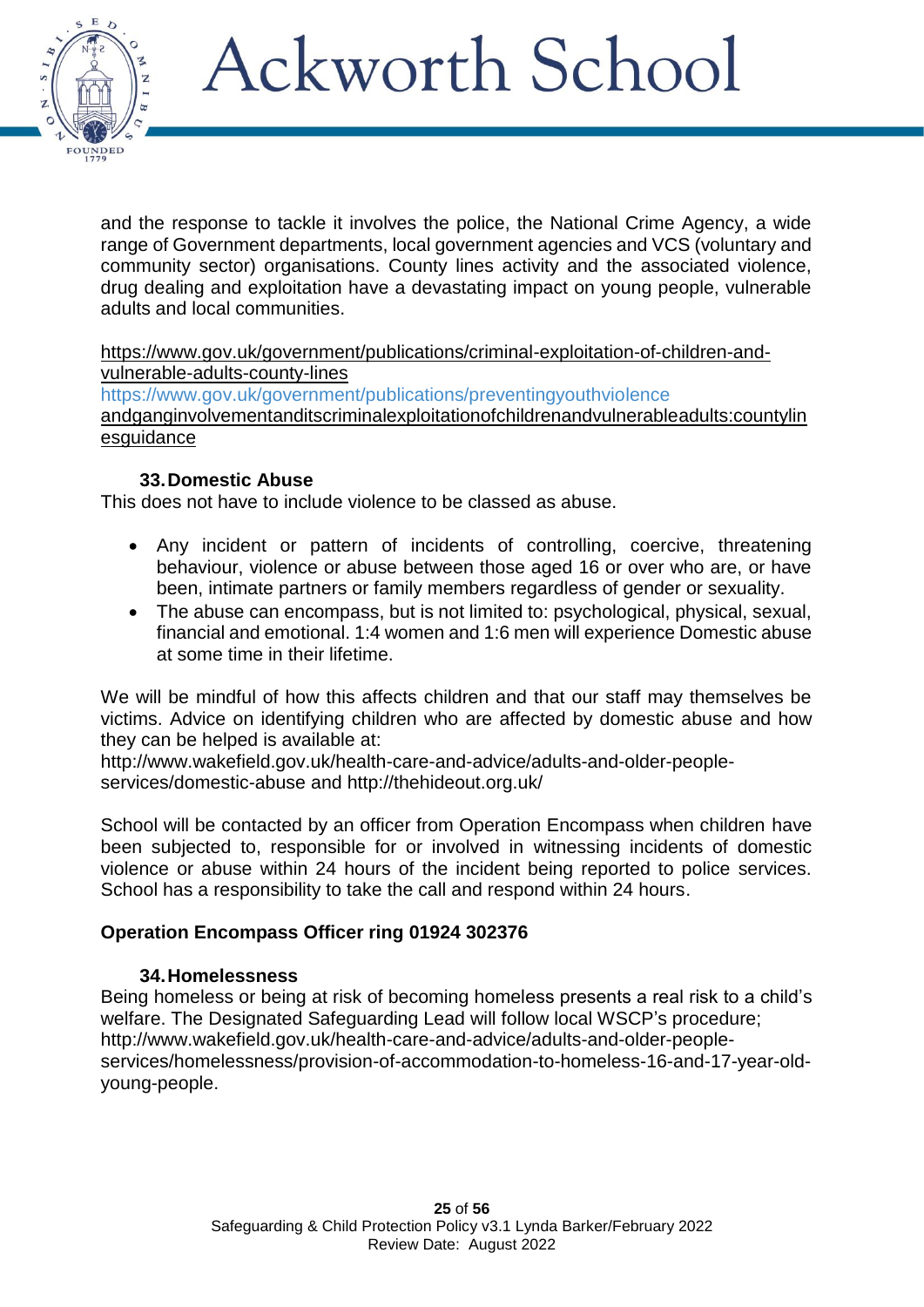

### **35.Private Fostering**

A private fostering arrangement is one that is made privately (without the involvement of a local authority) for the care of a child under the age of 16 years (under 18, if disabled) by someone other than a parent or close relative, in their own home, with the intention that it should last for 28 days or more. (\*Close family relative is defined as a 'grandparent, brother, sister, uncle or aunt' and includes half-siblings and step-parents; it does not include great-aunts or uncles, great grandparents or cousins.) The school will follow the legal requirements of reporting as set out by WSCP.

[http://www.wakefield.gov.uk/schools-and-children/fostering/what-is-fostering/private](http://www.wakefield.gov.uk/schools-and-children/fostering/what-is-fostering/private-fostering)[fostering](http://www.wakefield.gov.uk/schools-and-children/fostering/what-is-fostering/private-fostering)

#### **36.Dealing with issues relating to Parental Responsibility** The Designated Safeguarding Lead will follow local WSCP's procedure; [https://www.gov.uk/government/publications/dealing-with-issues-relating-to-parental](https://www.gov.uk/government/publications/dealing-with-issues-relating-to-parental-responsibility)[responsibility](https://www.gov.uk/government/publications/dealing-with-issues-relating-to-parental-responsibility)

37.**Fabricated Illness** - Fabricated or induced illness (FII) is a rare form of child abuse. It

occurs when a parent or carer, usually the child's biological mother, exaggerates or deliberately causes symptoms of illness in the child. Advice on identifying children who are affected by fabricated illness and how they can be helped is available at:

[https://www.gov.uk/government/publications/safeguarding-children-in-whom-illness-is](https://www.gov.uk/government/publications/safeguarding-children-in-whom-illness-is-fabricated-or-induced)[fabricated-or-induced](https://www.gov.uk/government/publications/safeguarding-children-in-whom-illness-is-fabricated-or-induced) and

<https://www.nhs.uk/conditions/fabricated-or-induced-illness/>

### **38.Honour-based Abuse (HBA)**

So-called 'honour-based' abuse or 'honour based' violence (HBV) encompasses crimes which have been committed to protect or defend the honour of the family and/or the community, including Female Genital Mutilation (FGM), forced marriage, and practices such as breast ironing. All forms of so-called HBA and HBV are abuse (regardless of the motivation) and should be handled and escalated as such. If in any doubt, staff should speak to the Designated Safeguarding Lead. Professionals in all agencies, and individuals and groups in relevant communities, need to be alert to the possibility of a child being at risk of HBA, or already having suffered HBA.

There is a range of potential indicators that a child may be at risk of HBV. Guidance on the warning signs that FGM or forced marriage may be about to take place, or may have already taken place, can be found on pages 38-41 of the Multi agency statutory guidance on FGM (pages 59-61 focus on the role of schools and colleges) and pages 13-14 of the Multi-agency guidelines: Handling cases of forced marriage.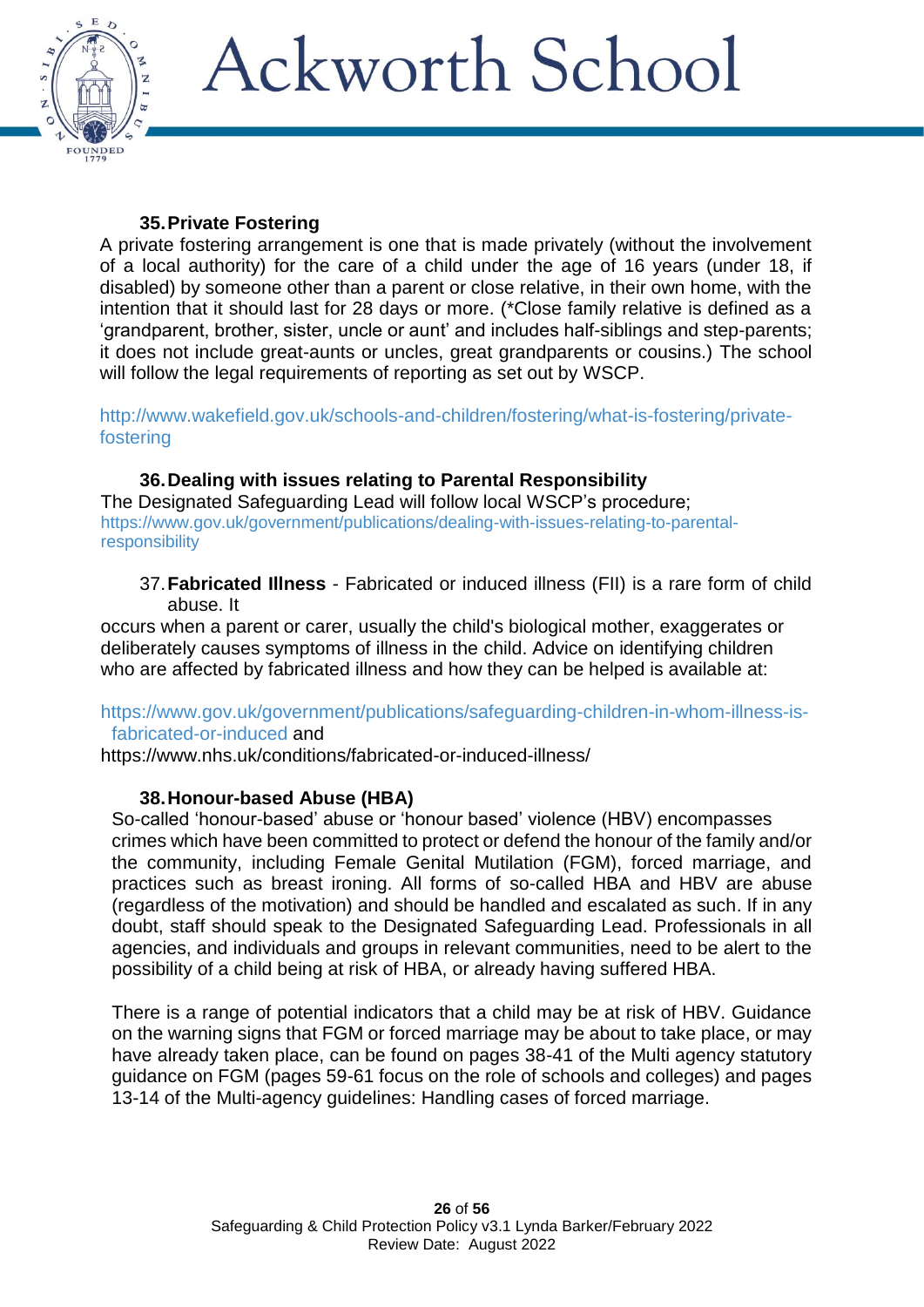

If staff have a concern regarding a child that might be at risk of HBV they should activate local safeguarding procedures, using existing national and local protocols for multi-agency liaison with police and children's social care.

### **39.Forced Marriage**

Forcing a person into a marriage is a crime in England and Wales. A forced marriage is one entered into without the full and free consent of one or both parties and where violence, threats or any other form of coercion is used to cause a person to enter into a marriage. Threats can be physical or emotional and psychological. A lack of full and free consent can be where a person does not consent or where they cannot consent (if they have learning disabilities, for example). Nevertheless, some communities use religion and culture as a way to coerce a person into marriage. Schools and colleges can play an important role in safeguarding children from forced marriage.

The Forced Marriage Unit has published Multi-agency guidelines, with pages 32-36 focusing on the role of schools and colleges. School and college staff can contact the Forced Marriage Unit if they need advice or information. Contact: 020 7008 0151 or email: fmu@fco.gov.uk.

#### **40.Female Genital Mutilation (FGM)**

Professionals in all agencies, and individuals and groups in relevant communities, need to be alert to the possibility of a girl being at risk of FGM, or already having suffered FGM. There is a range of potential indicators that a child or young person may be at risk of FGM, which individually may not indicate risk but if there are two or more indicators present, this could signal a risk to the child or young person. Victims of FGM are likely to come from a community that is known to practise FGM. It should be noted that girls at risk of FGM may not yet be aware of the practice or that it may be conducted on them, so sensitivity should always be shown when approaching the subject. Warning signs that FGM may be about to take place, or may have already taken place, can be found on pages 11-12 of the Government Publication *"Multi-Agency Practice Guidelines: Female Genital Mutilation"*. Whilst all staff should speak to the Designated Safeguarding Lead with regard to any concerns about FGM, there is a specific legal duty on teachers. In accordance with WSCP procedures and the Serious Crime Act 2015, any concerns that a girl aged under 18 may be at risk of FGM or has already undergone the procedure must be reported to police. The Mandatory reporting duty commenced in October 2015.

Those failing to report such cases to the police will face disciplinary sanctions unless the teacher has good reason not to. Unless there is a good reason not to, the teacher should still consider and discuss the case with the Designated Safeguarding Lead and involve CSC as appropriate. The duty does not apply in relation to at risk or suspected cases (i.e., where the teacher does not discover that an act of FGM appears to have been carried out, either through disclosure by the victim or visual evidence) or in cases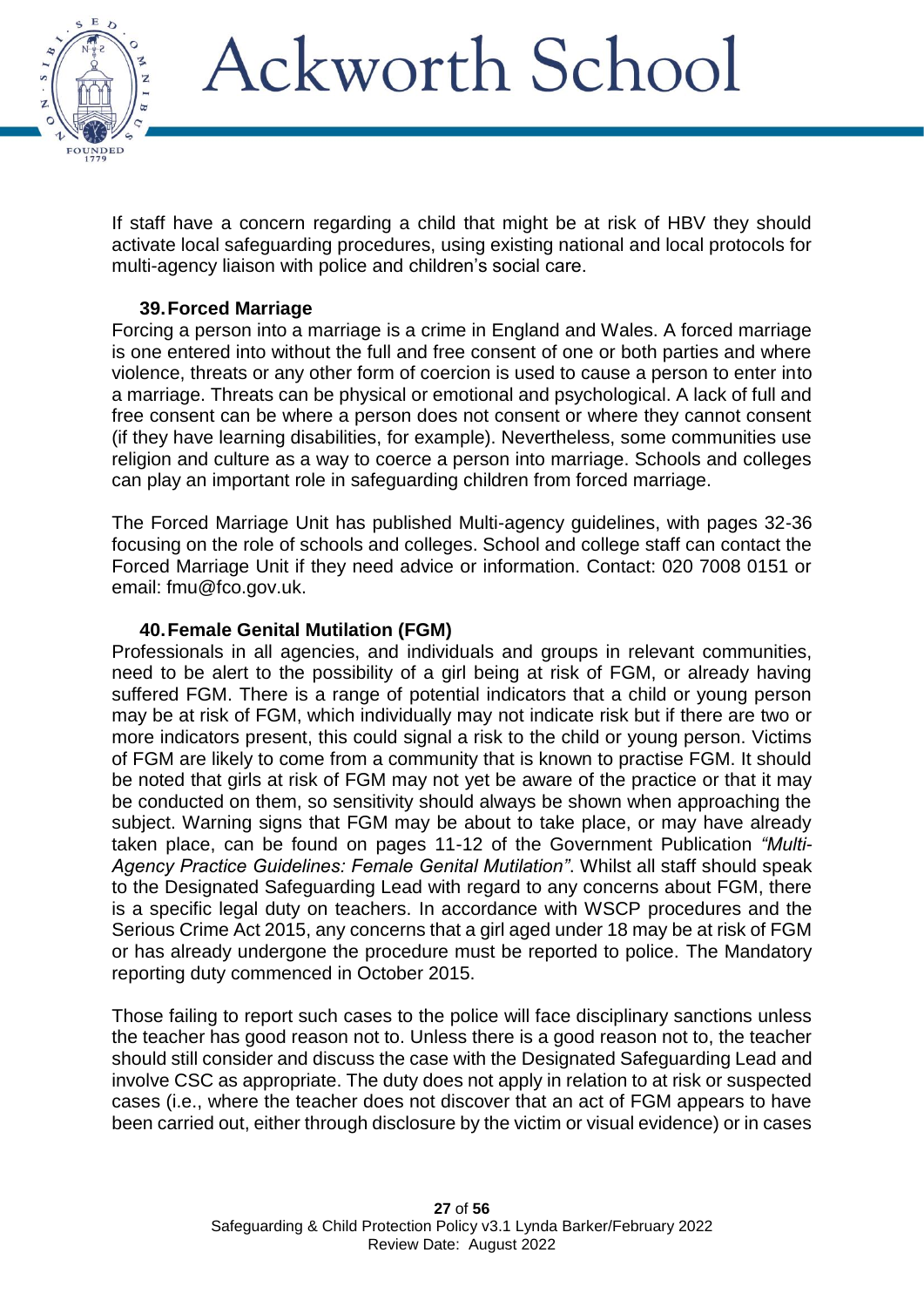

where the woman is 18 or over. In these cases, teachers should follow normal safeguarding procedures.

Staff should activate local safeguarding procedures, using existing national and local protocols for multi-agency liaison with police and children's social care.

#### **41.Mental Health**

Staff need to be aware that mental health problems can be an indicator that a child has suffered or is at risk of suffering abuse, neglect or exploitation. Any such concerns should be reported immediately.

### **42.Adverse Childhood Experiences (ACES)**

Where children have suffered abuse or neglect or other potentially adverse childhood experiences (ACES) staff need to be aware there may be a lasting impact throughout childhood, adolescence and adulthood and need to appreciate how these can impact on mental health, behaviour and education.

### **43.Prevent and Channel**

#### **44.Preventing Radicalisation**

This is part of our wider safeguarding duty. The school will intervene where possible to prevent vulnerable children being radicalised. The internet has become a major factor in radicalisation and recruitment. Extremism goes beyond terrorism and includes people who target the vulnerable – including the young – by seeking to sow division between communities on the basis of race, faith or denomination; justify discrimination towards women and girls; persuade others that minorities are inferior; or argue against the primacy of democracy and the rule of law in our society. Extremism is defined in the Counter Extremism Strategy 2015 as the vocal or active opposition to our fundamental values, including the rule of law, individual liberty and the mutual respect and tolerance of different faiths and beliefs. Understanding that terrorism is an action that endangers or causes serious violence to a person/ people; causes serious damage to property; or seriously interferes or disrupts an electronic system. The use or threat **must** be designed to influence the government or to intimidate the public and is made for the purpose of advancing a political, religious or ideological cause.

In order to support Prevent, all staff receive Prevent training on the Prevent Agenda each September. All new staff are asked to complete the online Prevent training through Educare.

Due to Covid-19 training has been delivered remotely to include Prevent in September 2020 and September 2021.

Pupils will be taught about the Prevent Agenda and British Values via PSHE lessons.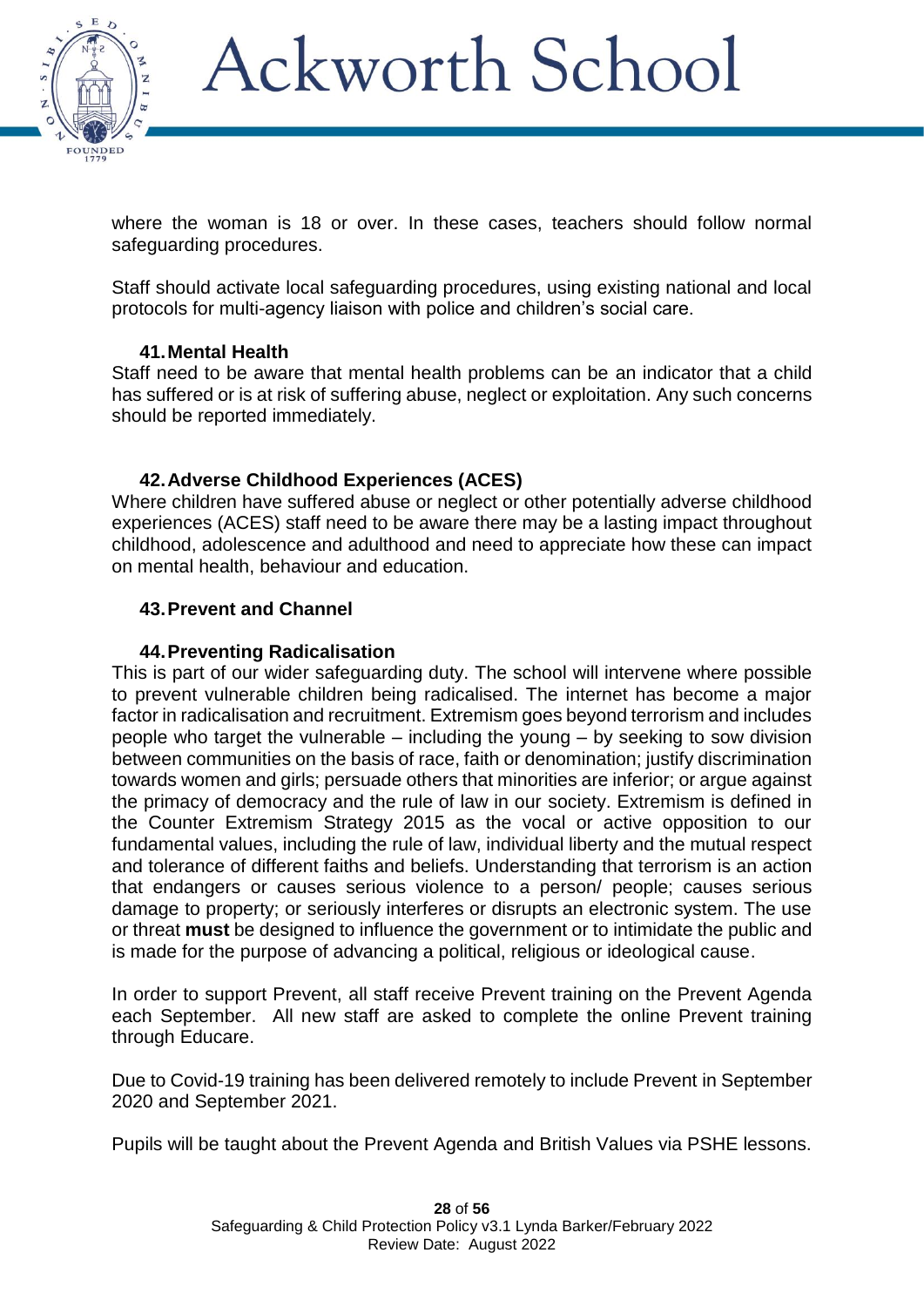

The Prevent Lead at Ackworth School is Lynda Barker who is also trained to lead training in Prevent and school recognises it is a legal requirement to have an awareness of the Prevent Agenda and Channel. The school had a Prevent Risk Assessment and separate Prevent policy. The Prevent Policy is no longer required to be separate. Lynda Barker and the Coram SMT have undertaken Prevent awareness training with our local Prevent Officer PC Gary Blezard. The school has also ensured that suitable filtering is in place to ensure children are safe from terrorist and extremist material when accessing the internet in schools.

#### **45.Online Safety**

Pupils are allowed to use their own mobile devices at break and lunch time. This has been agreed as our policy in consultation with parents. Our firewall (Smoothwall) monitors any attempt to access inappropriate content on school devices and personal devices using the School Wi-Fi, and pupils are made aware of this. Personal devices using 3, 4 or 5G cannot be monitored on the School premises.

Most of our children will use mobile devices and computers at some time. They are important tools for communication and education as well as for recreation and socialising. However, we know that some men, women and young people will use these technologies to harm children. The harm might range from sending hurtful or abusive texts and emails (online bullying), to enticing children to engage in sexually harmful conversations, webcam photography or face-to-face meetings, radicalisation or sexual predation.

The breadth of issues classified within online safety is considerable, but can be categorised into three areas of risk: content: being exposed to illegal, inappropriate or harmful material contact: being subjected to harmful online interaction with other users conduct: personal online behaviour that increases the likelihood of, or causes, harm.

#### **46.Online Sexual Harassment**

Schools have a responsibility to create an atmosphere of shared understanding and consent throughout the school community.

Online sexualized behaviour is categorised into four areas

- Consensual and Non-consensual sharing of intimate images and videos
- Exploitation and coercion and threats
- Sexualised bullying
- Unwanted sexualisation

Each of these will be dealt with as advised by Childnet in Step Up, Speak Up March 2019:

<https://www.childnet.com/resources/step-up-speak-up>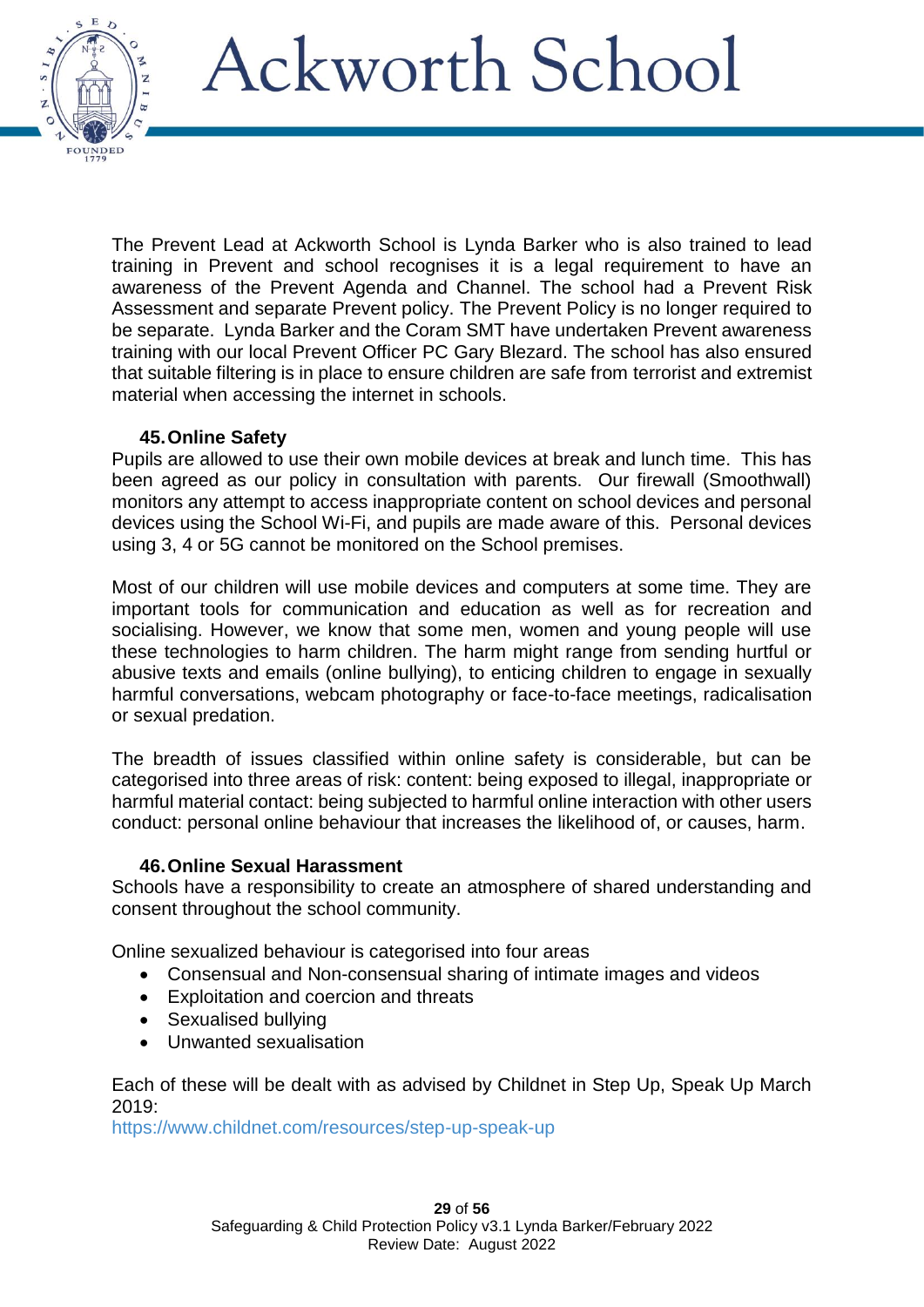

#### [https://www.childnet.com/resources/step-up-speak-up/guidance-and-training-for](https://www.childnet.com/resources/step-up-speak-up/guidance-and-training-for-schools-and-professionals)[schools-and-professionals](https://www.childnet.com/resources/step-up-speak-up/guidance-and-training-for-schools-and-professionals)

The School's Staff Code of Conduct and ICT Acceptable Use Policy explain the responsibilities of staff in relation to keeping children safe in school.

The School will do all it reasonably can to limit children's exposure to the above risks when using our own IT systems, by having in place appropriate filters and monitoring systems which are designed to protect children from online abuse without "over blocking" or imposing unreasonable restrictions as to what children can be taught through online education.

Pupils also receive guidance on safe use of the web (including anti-bullying) through the ICT and PSHE curriculum, extended form periods and in morning readings. Onlinebullying by children, via texts, direct messages, social media or email, will be treated as seriously as any other type of bullying and will be managed through our Anti-bullying policy and procedures.

Chat rooms and social networking sites are sources of risk of inappropriate and harmful behaviour in the digital arena. Some children will undoubtedly be 'chatting' on mobile or social networking sites at home. The School runs parent seminars to help parents understand the possible risks.

For more information on Online safety see:

www.thinkuknow.co.uk [www.disrespectnobody.co.uk](http://www.disrespectnobody.co.uk/)  [www.internetmatters.org](http://www.internetmatters.org/)  [www.pshe-association.org.uk](http://www.pshe-association.org.uk/)  [www.educateagainsthate.com](http://www.educateagainsthate.com/) [www.gov.uk/government/publications/the-use-of-social-media-for-online](http://www.gov.uk/government/publications/the-use-of-social-media-for-online-radicalisation)[radicalisation](http://www.gov.uk/government/publications/the-use-of-social-media-for-online-radicalisation)

### **47.Child Missing from Education**

A child going missing from education, particularly repeatedly, is a potential indicator of abuse or neglect and can act as a vital warning sign of a range of safeguarding possibilities. This may include abuse and neglect, which may include sexual abuse or exploitation and child criminal exploitation. It may indicate mental health problems, risk of substance abuse, risk of travelling to conflict zones, risk of female genital mutilation or risk of forced marriage. Early intervention is necessary to identify the existence of any underlying safeguarding risk and to help prevent the risks of a child going missing in future. School is aware of the increased risk with Children Missing in Education of Child Sexual Exploitation (CSE) and Child Criminal Exploitation (CCE).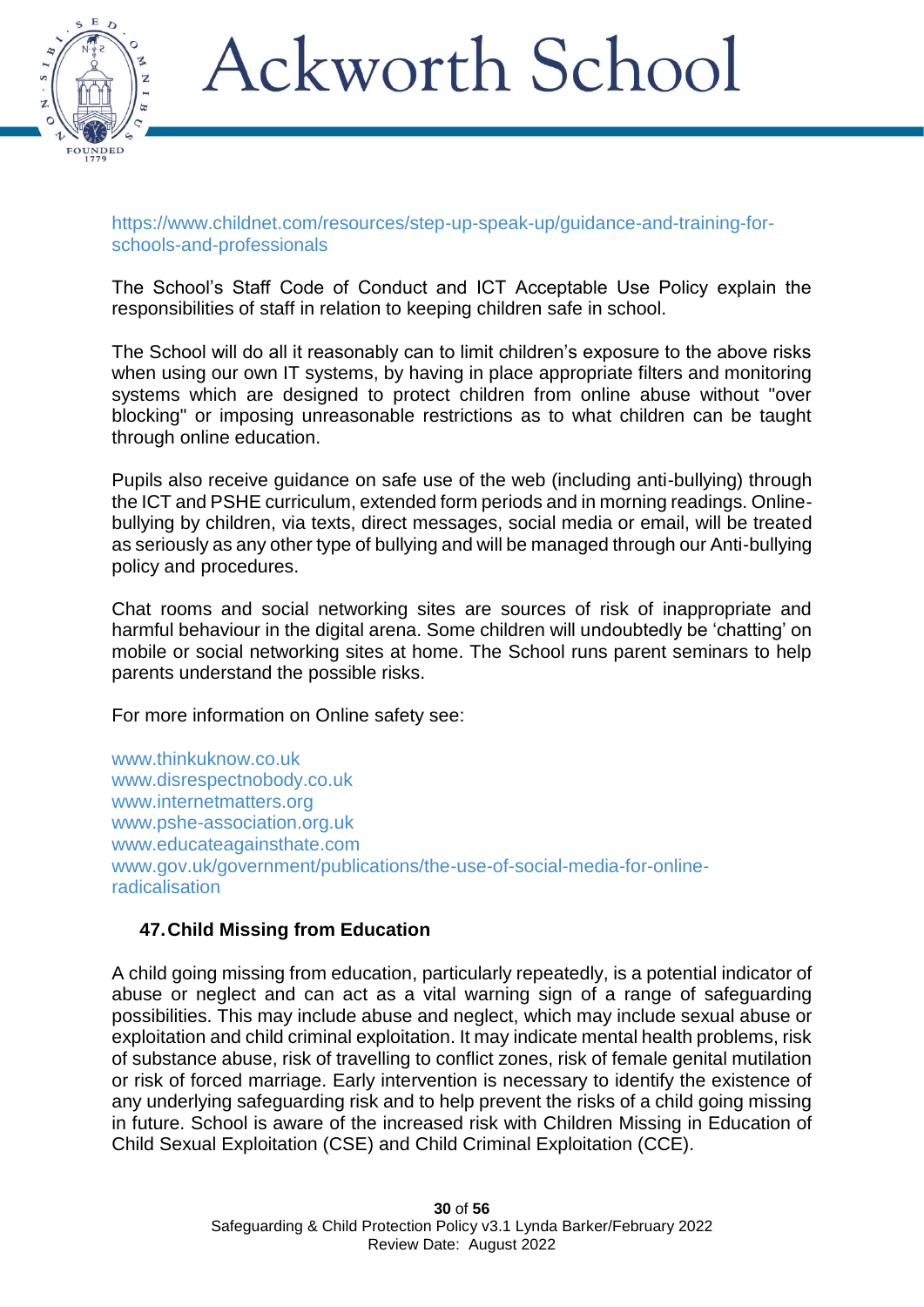

The school follows the WSCP procedures with regard to "Children Missing from Education", so parents have a responsibility to inform the school of reasons for absence. If a pupil is withdrawn from the school, they must notify us immediately of the name of the new school at which the pupil is registered and the date on which they are due to start. Should any pupil leave school without parents giving us these details the school has a duty to inform the local authority.

All pupils will be placed and removed from admission and attendance registers as required by law. We will collect, where possible, more than one emergency contact number for each pupil. We will inform the local authority of any pupil who fails to attend for a continuous period in line with local Wakefield procedures.

### **48.Signs of Abuse**

The following may help staff be aware of possible signs of abuse but *these do not necessarily mean that the child has been abused:* 

### **49.Physical Abuse**

- Unexplained injuries/burns.
- Untreated injuries.
- Bruises/abrasion around the face.
- Bi-lateral injuries e.g. two bruised eyes.
- Bite marks.
- Bruising abrasions to lips, cheeks, outer ear.

#### **50.Emotional Abuse**

- Excessive overreaction to mistakes.
- Continual self-deprecation.
- Excessive rocking, thumb sucking, hair twisting.
- Extreme compliance/aggression.
- Drug, alcohol or substance misuse.
- Significant peer relationship difficulties.

### **51.Sexual Abuse**

- Sexual awareness inappropriate to child's age, including provocative sexual behaviour.
- Self-harm.
- Pregnancy.
- Sexually transmitted diseases.
- Sudden changes in behaviour or school performance.
- Fear of undressing for Games/PE lessons.
- Depression/withdrawal.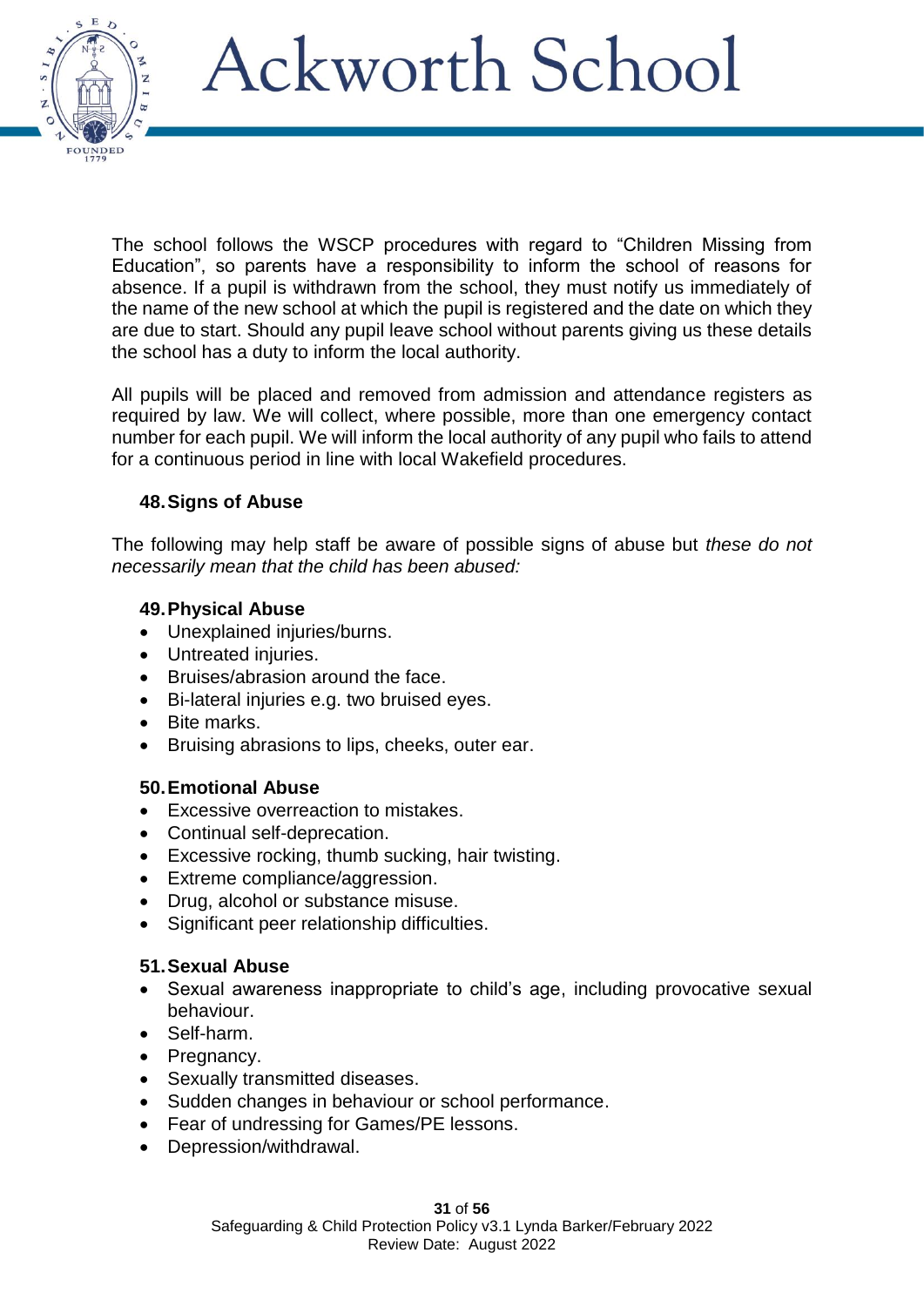

• Drug, alcohol or substance abuse.

#### **52.Neglect**

- Constant hunger, tiredness and/or poor personal hygiene.
- Untreated medical problems.
- Destructive tendencies.
- Social isolation.
- Poor self-esteem and/or relationship with peers.
- Excessive rocking, hair twisting, thumb sucking.

### **53.The Role of the School Committee and the Designated Safeguarding Lead**

The Designated Safeguarding Lead (and any deputies) are most likely to have a complete safeguarding picture. The Designated Safeguarding Lead takes lead responsibility for safeguarding and child protection (including online safety) and is a member of the Senior Management Team. Deputies are trained to the same standard and whilst activities can be delegated to the deputies, the lead responsibility is not.

The School's appointed a Designated Safeguarding Lead is Lynda Barker and Sally Slater is DSL for Coram House (including EYFS). The Designated Safeguarding Leads are members of the School's Senior Management Team with the necessary status and authority to take responsibility for child protection matters.

In the absence of the Designated Safeguarding Lead, a Deputy Designated Safeguarding Lead should be contacted. Details of staff trained as DSL are on Pages 8-9. These staff have all undertaken the Designated Safeguarding Lead training and subsequent refresher courses when required (on a two-yearly cycle) delivered through the WSCP, including child protection and inter-agency working, in accordance with KCSIE. The member of School Committee responsible for Safeguarding and Child Protection is Stewart Huntington.

#### **54.Designated Safeguarding Lead Responsibilities**

- Ensure that effective communications and liaison with Children's Social Care and other agencies take place as appropriate in the event of staff having child protection concerns about a pupil.
- Ensure that when children leave the school their child protection file is transferred to the new school or college as soon as possible. This will be transferred separately from the main pupil file, ensuring secure transit. Confirmation of receipt will be requested.
- Ensure that the Head, all staff, members of School Committee and others have regular two-yearly training on child abuse and its main indicators and that they are aware of their own child protection responsibilities and those of the School. Any volunteers, or temporary staff, will be made aware of child protection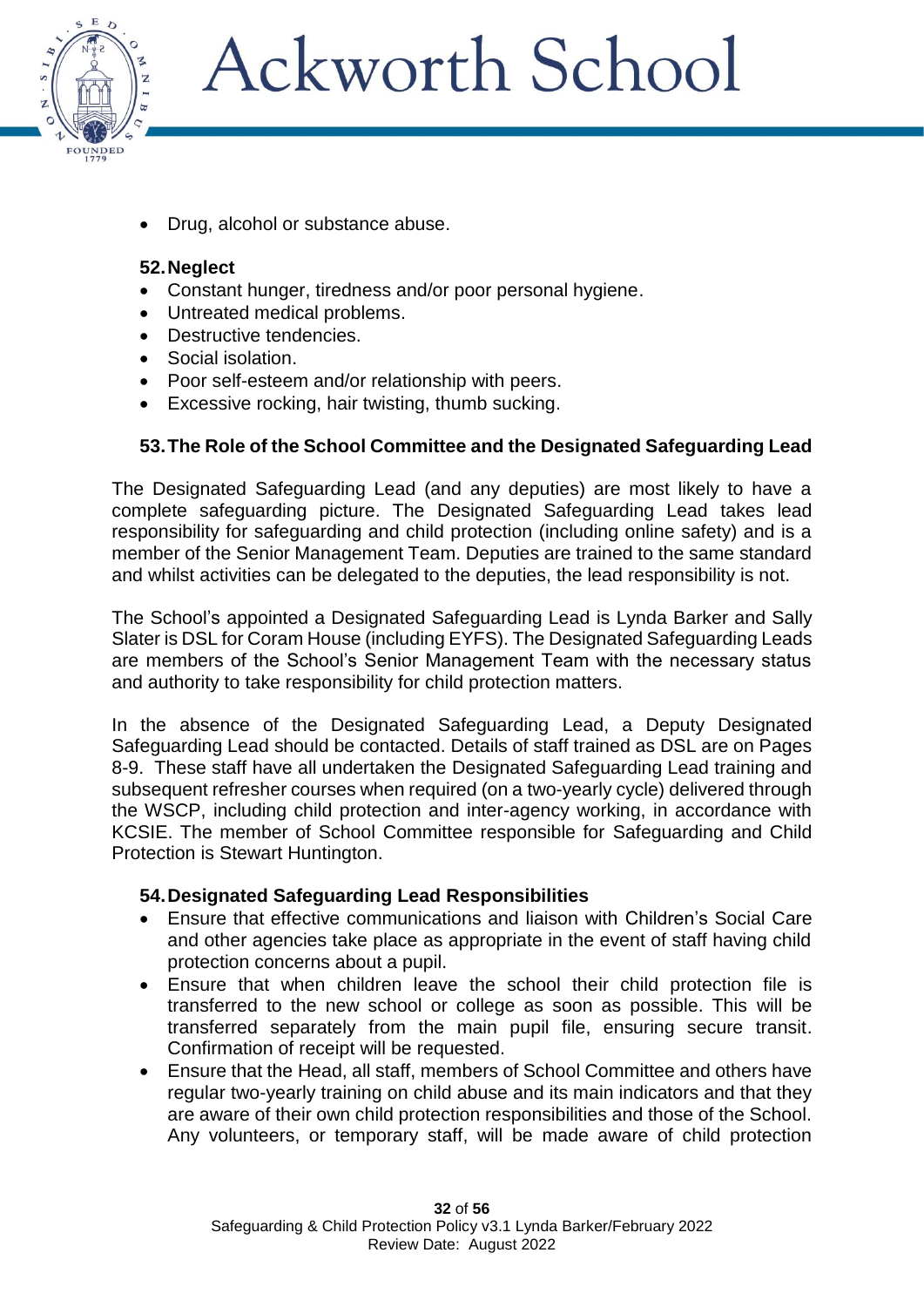

arrangements and will also undergo appropriate training. Training will be provided on Prevent awareness. In addition to the formal training set out above, all staff are also given at least annual updates in the form of email/staff meetings/newsletters. All new documentation and training PowerPoints are on the Staff Intranet and in staff Teams.

- Ensure that all new members of staff, new School Committee members and others, including volunteers, are trained as soon as possible after joining the School.
- Ensure that the Designated Safeguarding Lead and all those named on Page 8 & 9, including the School Committee member responsible for child protection, are properly trained and re-trained on a two-yearly cycle.
- Review annually the Safeguarding & Child Protection Policy and the efficiency with which related duties have been discharged.
- Ensure that where the School ceases to use the services of any person (whether employed, contracted, a volunteer or student) because that person was considered unsuitable to work with children, a detailed report is made to the Disclosure and Barring Service (DBS) within one month of the person leaving the School. It is a legal duty to refer to the Disclosure and Barring Service if a person in regulated activity has been dismissed or removed due to safeguarding concerns, or would have been had they not resigned. The School Committee has noted that failure to make a report constitutes an offence which may also result in the School being removed from the register of independent schools.
- Ensure all staff and members of the committee have received a copy of the Safeguarding and Child Protection Policy and Part 1 of the KCSIE 2021, including Annex B. All staff working directly with children will sign to say they have received, read and understood Part 1 of the KCSIE 2021, including Annex B and the Child Protection and Safeguarding Policy. Annex A is used with nonteaching staff.
- Regularly check the Single Central Record (SCR)

### **55.The Designated Safeguarding Lead will:**

• Arrange to provide Induction Safeguarding Training as laid down by the WSCP to all members of staff, as well as training any volunteers or temporary members of staff, to include the School Safeguarding Policy, the behaviour policy, the guidance in the Staff Handbook and Staff Code of Conduct about Staff behaviour in relation to pupils, online safety and acceptable use of ICT policies, the pupil behaviour policy, the safeguarding response to children who go missing from education, the identity and function of the Designated Safeguarding Leads, and providing a copy of Part 1 of KCSIE 2021 and Annex B, with the condensed version of Part 1 (Annex A) being provided for those staff who do not work directly with children. The Booklet 'What to do if you're worried a child is being abused' 2015 and Part One of the KCSIE September 2021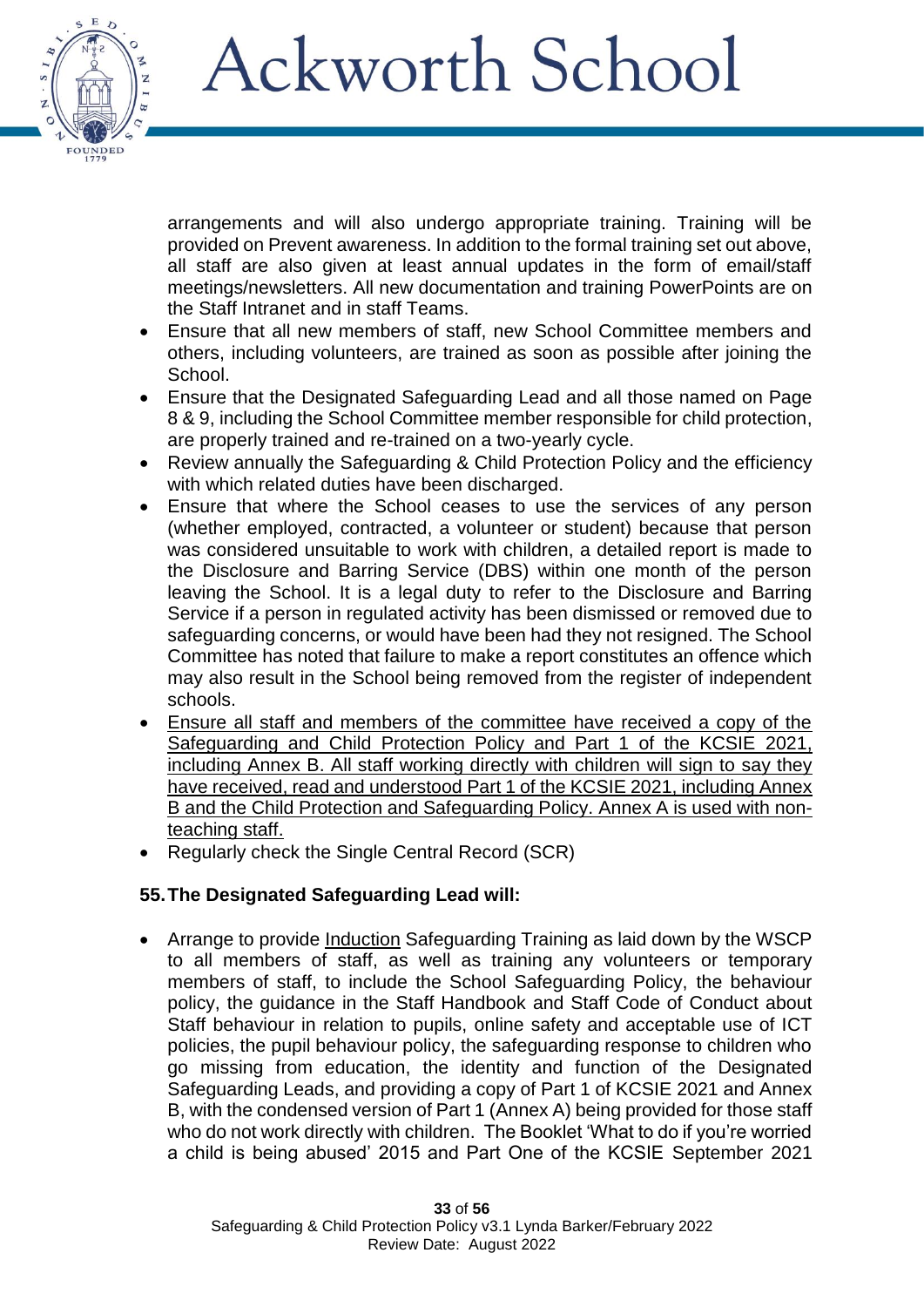

including Annex B is available on the safeguarding notice board. Information on Prevent and HBA/FGM is also included on the safeguarding notice board.

- Arrange to provide regular Safeguarding Training as laid down by the WSCP to all members of staff and volunteers. This will be at least every year with regular updates as and when required. A record is kept of all those who have received Safeguarding Training. This training will include advice on protecting children from radicalisation as well as online safety. It will raise increased awareness of sexual violence, sexual harassment, peer on peer abuse and potential mental health issues in young people.
- Support, advise and liaise with staff in their safeguarding work.
- Ensure staff have an increased awareness of the specific needs of children in need, those with special educational needs and young carers.
- Ensure that any pupil who is subject to a Child Protection Plan who is absent without explanation for two days is referred to their key Social Care Team.
- Liaise with, when appropriate (e.g. if the disclosure of alleged abuse is against the Head), the Clerk of School and/or the member of School Committee member responsible (see procedures below).

### **56.Procedures**

All members of staff, volunteers and members of School Committee must know:

- That safeguarding is the responsibility of everyone.
- The signs and symptoms of abuse.
- How to respond to a pupil who discloses abuse.
- What to do if they are concerned about a child.
- That anybody can make a referral to Social Services/Safeguarding Children Board.
- The School's child protection procedures (including the reading of Keeping Children Safe in Education Part 1 and Annex B (Annex A for those not working directly with children) [September 2021]) and to follow them.

### **57.Whole school approach to Safeguarding**

- Committee and school leadership should ensure they facilitate a whole school approach to safeguarding. This means ensuring safeguarding and child protection are at the forefront and underpin all relevant processes and policies should operate with the best interests of the child at their heart.
- School should ensure the wishes and feelings of the child are taken into account. Systems are in place and well promoted, easily understood and easily accessible for children to confidently report abuse, knowing their concerns will be taken seriously and knowing they can safely express their views and give feedback.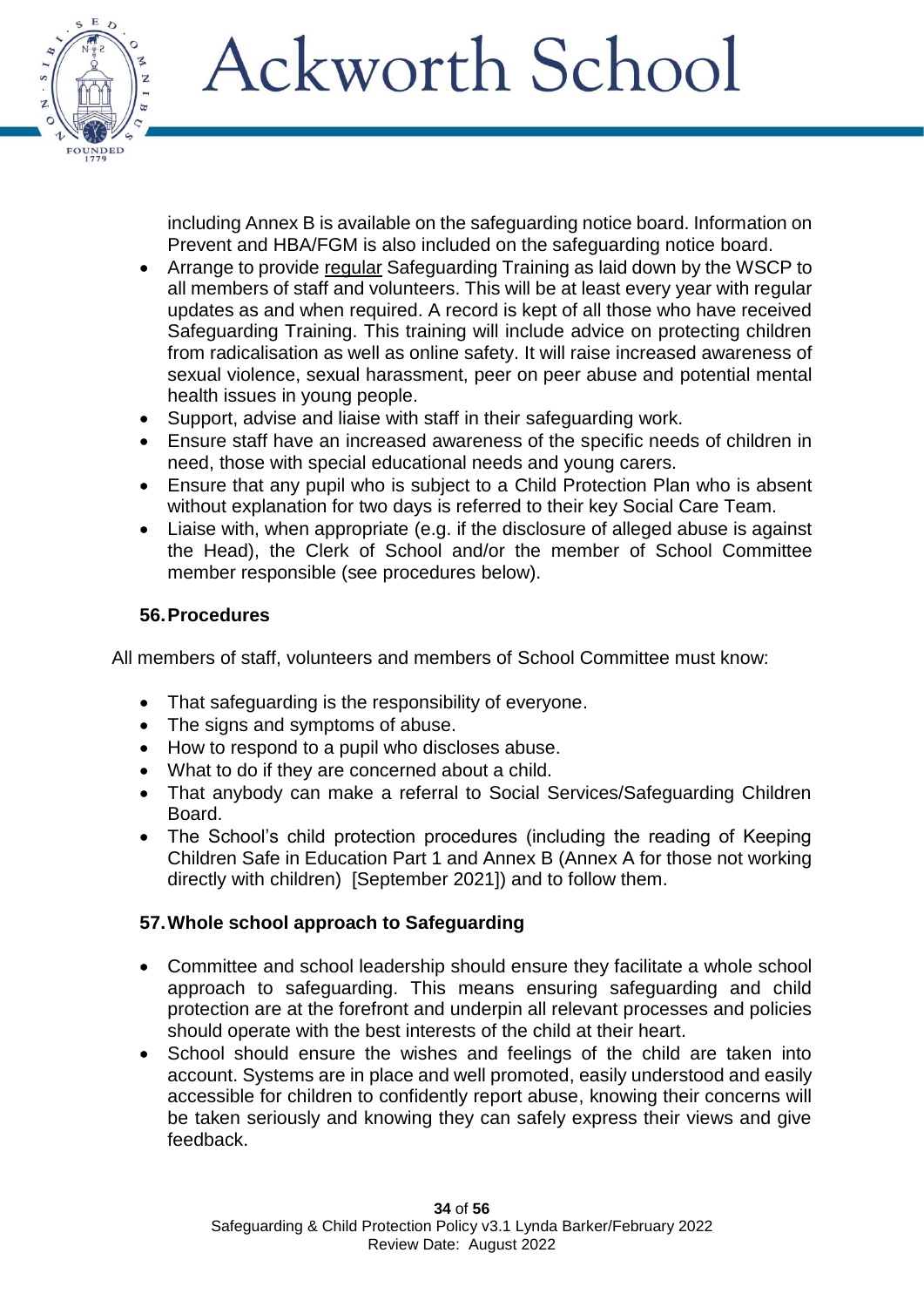

#### **58.When a disclosure of alleged abuse is made against another pupil or adult who is not a member of staff in school**

A member of staff aware of or suspecting abuse which does not involve a member of staff:

- Must listen carefully to the child, be supportive and keep an open mind. Staff should not take a decision as to whether or not the abuse has taken place.
- Must respond in a calm and non-judgemental way, asking questions which are open-ended e.g. is there anything else you want to tell me?
- Must not ask leading questions, that is, a question which suggests its own answer. Use words: 'Tell', 'Explain', 'Describe', never 'Why'. If at all possible, the questions asked should be recorded.
- Must **reassure** the child, but never give a guarantee of absolute confidentiality. The member of staff should explain that they need to pass the information to the Designated Safeguarding Lead who will ensure that the correct action is taken.
- Wherever possible, there should be a conversation with the Designated Safeguarding Lead and any Deputies who will help decide what to do next. Options include: managing any support for the child internally via the School's own pastoral support processes; an early help assessment; a referral to for statutory service, for example as the child might be in need, is in need or suffering or likely to suffer harm.
- If in exceptional circumstances, the Designated Safeguarding Lead (and any Deputies) is not available, this should not delay appropriate action being taken. Speak to a member of the Senior Management Team and/or take advice from local children's social care, MASH. Share any action with the Designated Safeguarding Lead as soon as possible.
- Must keep a sufficient written record of the conversation. This should be done immediately. The record should include the date, time and place of the conversation and the essence of what was said and done by whom and in whose presence. Include any observations on noticeable non-verbal behaviour and actual words used by the child. The record should be signed by the person making it and should use names, not initials.
- The record should include a clear and comprehensive summary of the concern, details of how the concern was followed up and resolved, a note of any action taken, decisions reached and the outcome.
- Must **report** and hand the **record** immediately to the Designated Safeguarding Lead for Senior School, or Head of Coram House, as appropriate.
- From September 2021 this record will be made on CPOMS and initially a hard copy will also be kept as a safeguard until the new system is embedded.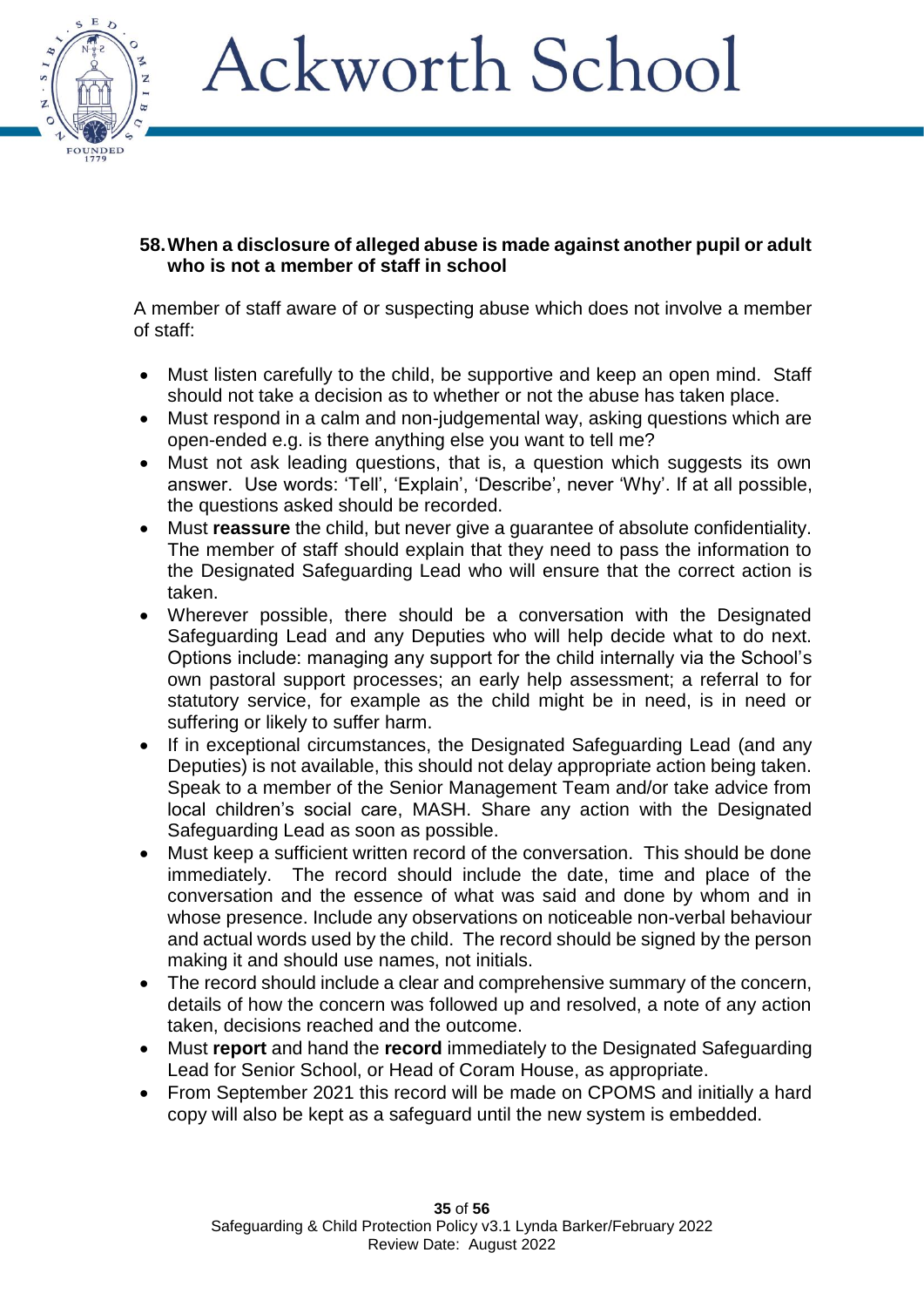

- All notes which may be hand written at the time, will be scanned and added to CPOMS.
- Should be aware of the process for making referrals to children's social care and for statutory assessments under the Children Act 1989, especially section 17 (children in need) and section 47 (a child suffering, or likely to suffer, significant harm) that may follow a referral, along with the role they might be expected to play in such assessments.

### **59.When a disclosure of alleged abuse is made against a member of staff**

We recognise the possibility that adults working or volunteering in the School may harm children. This includes members of the Committee, volunteers, supply teachers and agency staff.

Any concerns about the conduct of other adults in the School should be taken to the Head without delay; any concerns about the Head should go to the Chair of the Committee. Contact details are in section 2 of this document. Concerns may come from various sources, e.g. a suspicion; complaint; or disclosure make by the child, parent or other adult within or outside the organisation; or as the result of vetting checks undertaken.

All staff (which always includes supply staff and contractors for safeguarding purposes) and volunteers should take care not to place themselves in a vulnerable position with a child. It is always advisable for interviews or work with individual children or parents to be conducted in view of other adults. Particular care should be taken by those teaching on a one-to-one basis, by those involved in the personal care of children, and by those such as musicians and physical education staff who may come into physical contact in the course of educational demonstrations with pupils.

All staff and volunteers should have read and understand the School's staff behaviour and conduct policy.

Guidance about conduct and safe practice, including safe use of mobile phones by staff and volunteers, will be given at induction and reinforced at regular intervals. Particular note should be taken of the fact that communications between pupils and adults, by whatever method, are transparent and take place within clear and explicit professional boundaries and are open to scrutiny. Should a member of staff be required to use reasonable physical restraint on any occasion, this must be reported immediately to the Head or in their absence a member of the designated safeguarding team (DST): a written record is maintained of such instances by the Head.

KCSIE September 2021 sets out two levels of allegation/concern: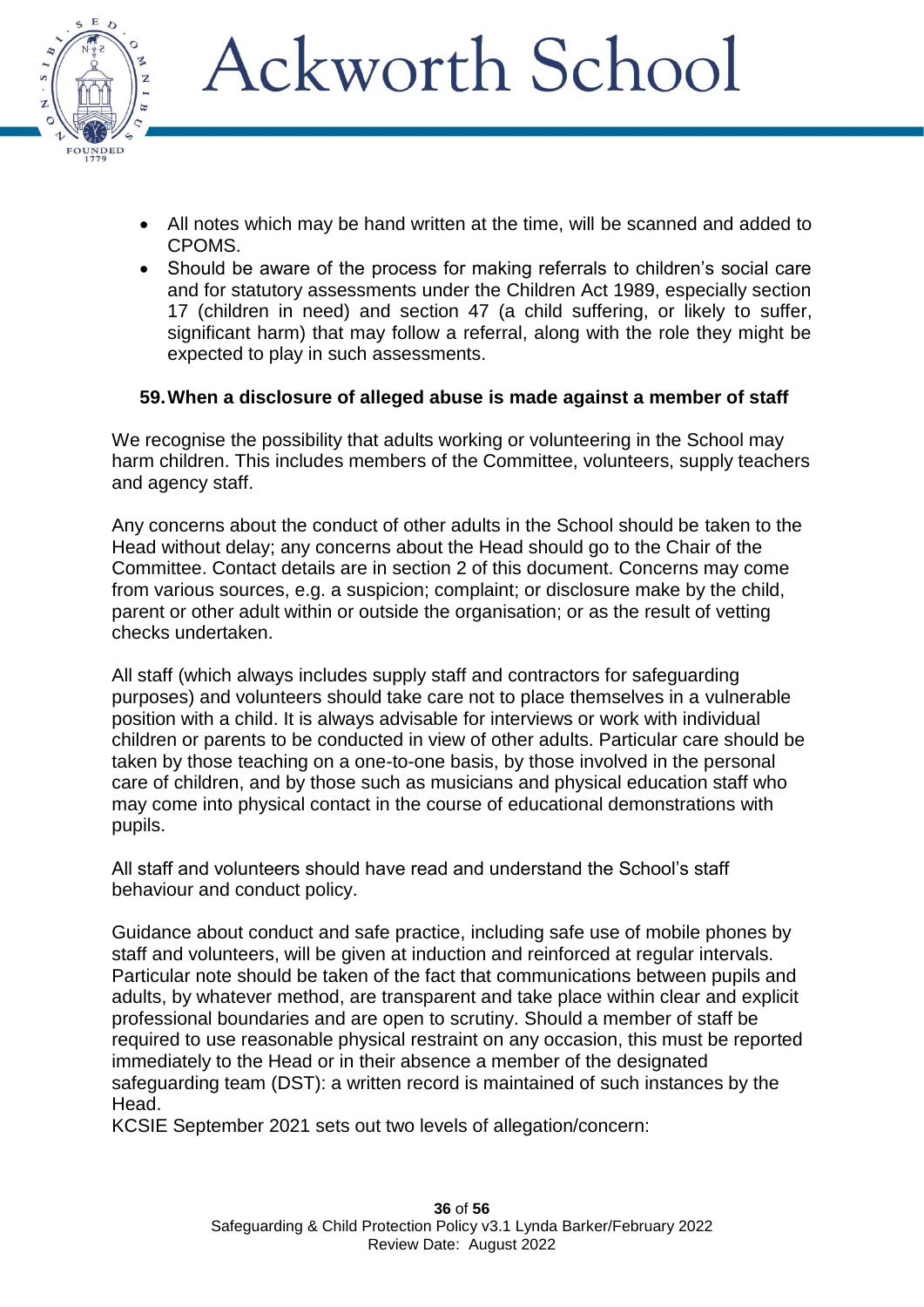

1. Allegations that may meet the harms threshold.

It is an allegation if the person has:

- **behaved in a way that has harmed a child, or may have harmed a child and/or;**
- **possibly committed a criminal offence against or related to a child and/or;**
- **behaved towards a child or children in a way that indicated he or she may pose a risk of harm to children; and/or**
- **behaved or may have behaved in a way that indicates they may not be suitable to work with children.**
- 2. Allegations/concerns that do not meet the harms threshold (referred to as 'lowlevel concerns'.

The term 'low-level concern' does not mean that it is insignificant, it means that it does not meet the criteria in 1. above.

A low-level concern is any concern – no matter how small, and even if no more than causing a sense of unease or a 'nagging doubt' – that an adult working in or on behalf of the College may have acted in a way that:

- is inconsistent with the staff code of conduct, including appropriate conduct outside of work, and
- does not meet the allegations threshold or is otherwise not considered serious enough to consider referral to the LADO

Examples of such behaviour could include, but are not limited to:

- being overfriendly with children;
- having favourites;
- taking photographs of children on their personal mobile phone or other device;
- engaging with a child in a one-on-one basis in a secluded area or behind a closed door; or,
- using inappropriate sexualised, intimidating or offensive language.

We believe that low-level concerns should not be ignored or discounted; we seek to

- encourage an open and transparent culture;
- enable us to identify concerning, problematic or inappropriate behaviour early;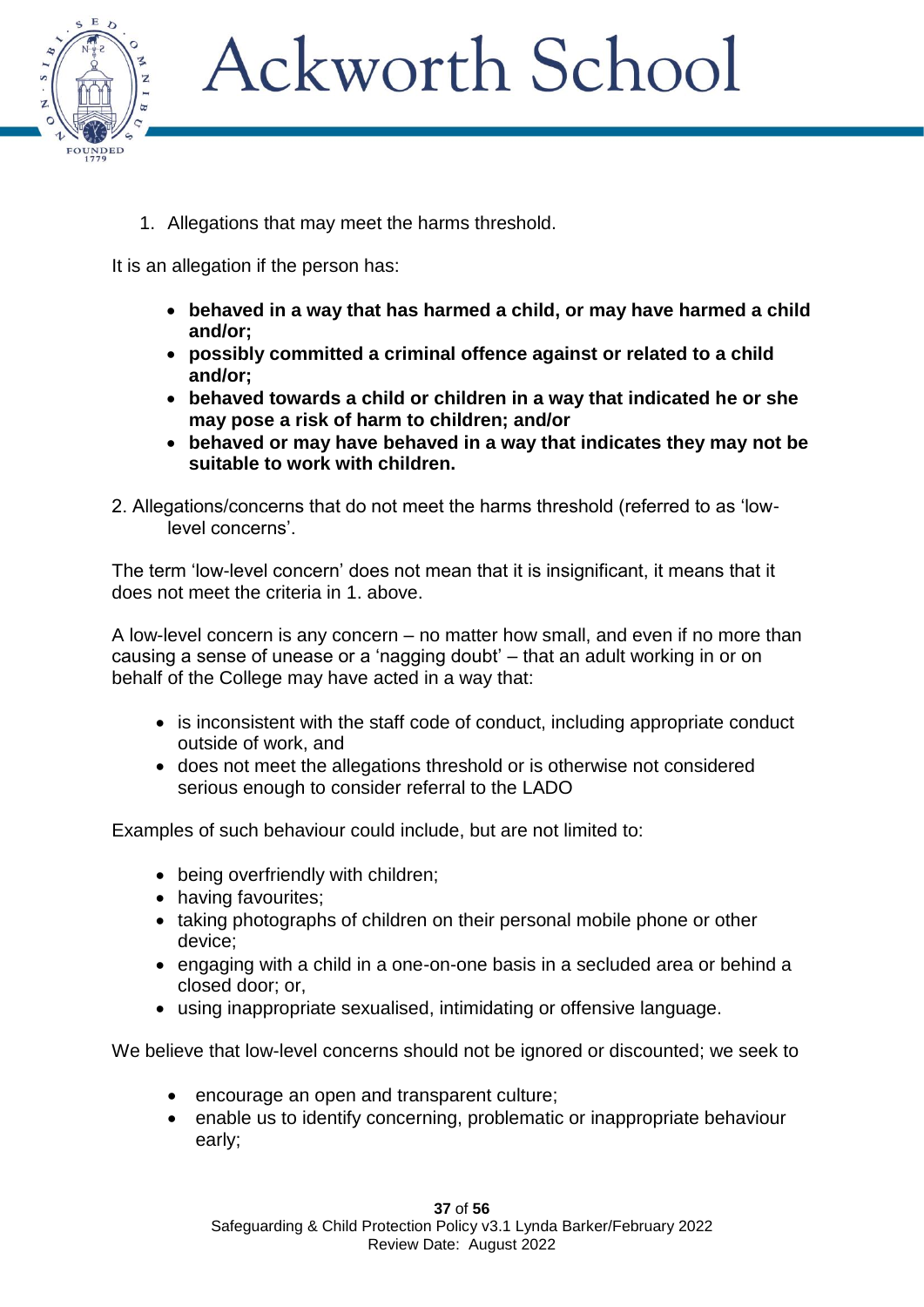

- minimise the risk of abuse; and
- ensure that adults working in or on behalf of the college are clear about professional boundaries and act within these boundaries, and in accordance with the ethos and values of the institution.

### **REPORTING ALLEGATIONS – ALLEGATIONS THAT MEET THE THRESHOLD**

If a pupil makes an allegation against a member of staff other than the Head, or information is received which suggests that a member of staff may be unsuitable to work with children, the member of staff receiving the allegation or being made aware of the information, will immediately inform the Head without informing the member of staff who is the subject of the allegation. Any children involved will be given the necessary welfare support.

Any person receiving an allegation must not ask leading questions nor guarantee confidentiality to the person making the allegation and must make a written record of what is said by the person making the allegation either contemporaneously or as soon as possible afterwards.. However, any person may make a referral to the local authority and/or police in such cases. The matter should not be discussed with others.

The Head on all such occasions has to decide whether the concern is an allegation or a low-level concern. The term low-level concern does not mean that it is insignificant, it means that the behaviour towards a child does not meet the threshold for referral to the Local Authority Designated Officer (LADO). With an allegation, the Head will discuss the content of the allegation with the LADO and if a crime is alleged with the police at the earliest opportunity and within one working day of receiving the allegation.

If the concern is about the Head, then this must be referred to the Chair of the Committee who will immediately (and within one working day) consult the LADO and, if a crime is alleged, with the police without notifying the Head first. In the absence of the Chair of Governors, the matter should be referred directly to the LADO, again without notifying the Head first.

The College will follow the local authority guidance for managing allegations against staff and will proceed only when given permission by the local authority and/or police to do so.

Suspension of the member of staff, excluding the Head, against whom an allegation has been made, needs careful consideration, and the Head will seek the advice of the LADO and if appropriate the College's HR and Legal Consultants in making this decision.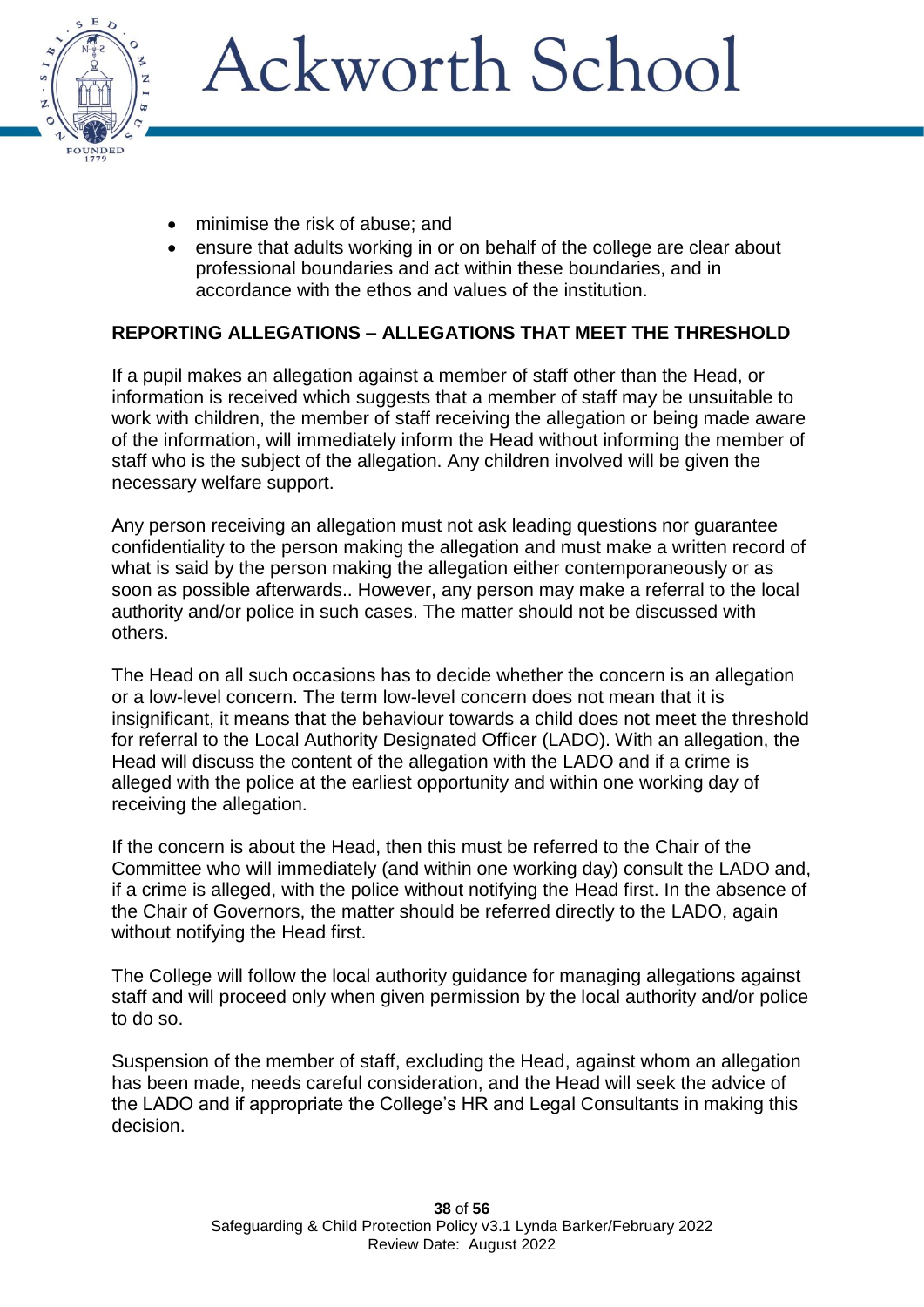

In the event of an allegation against the Head, the decision to suspend will be made by the Chair of the Committee in consultation with the LADO and if appropriate the College's HR and Legal Consultants in making this decision.

The School will ensure that any disciplinary proceedings against staff relating to child protection matters are concluded in full even when the member of staff is no longer employed at the College and that notification of any concerns is made to the DBS, in accordance with the legal requirement on the College to do so, with consideration being given to referral to the TRA, and included in references where applicable.

Staff who are the subiect of an allegation have the right to have their case dealt with fairly, quickly, and consistently and to be kept informed of its progress. Suspension is not mandatory, nor is it automatic but, in some cases, staff may be suspended where this is deemed to be the best way to ensure that children are protected.

Consideration will be given to the needs of the child and a recognition that a child may make an allegation against an innocent party because they are too afraid to name the real perpetrator. It is rare for a child to make an entirely false or malicious allegation, although misunderstandings and misinterpretations of events do happen.

The School will ensure that all staff are aware of the need for maintaining appropriate and professional boundaries in their relationships with pupils and parents/carers as advised within the staff behaviour code of conduct. As part of the Induction process, all staff will receive guidance about how to create appropriate professional boundaries (in both the real and virtual world) with all children, especially those with a disability or who are vulnerable.

The School will ensure that staff and volunteers are aware that sexual relationships with pupils aged under 18 (or any pupil classified as a vulnerable adult) are unlawful and could result in legal proceedings taken against them under the Sexual Offences Act 2003 (Abuse of Trust). Sexual relationships between a member of staff and any pupil aged 18 and over constitute gross professional misconduct and will result in disciplinary proceedings.

Should the School employ supply staff from an agency, the College will inform the agency of its process for managing allegations: the College and not the agency is responsible for reporting allegations to the local authority and/or police.

#### **REPORTING ALLEGATIONS – LOW-LEVEL CONCERNS BELOW THE THRESHOLD**

Low-level concerns about a member of staff should be reported to the Head. Where a low-level concern is raised about the Head, it should be shared with the Chair of the Committee.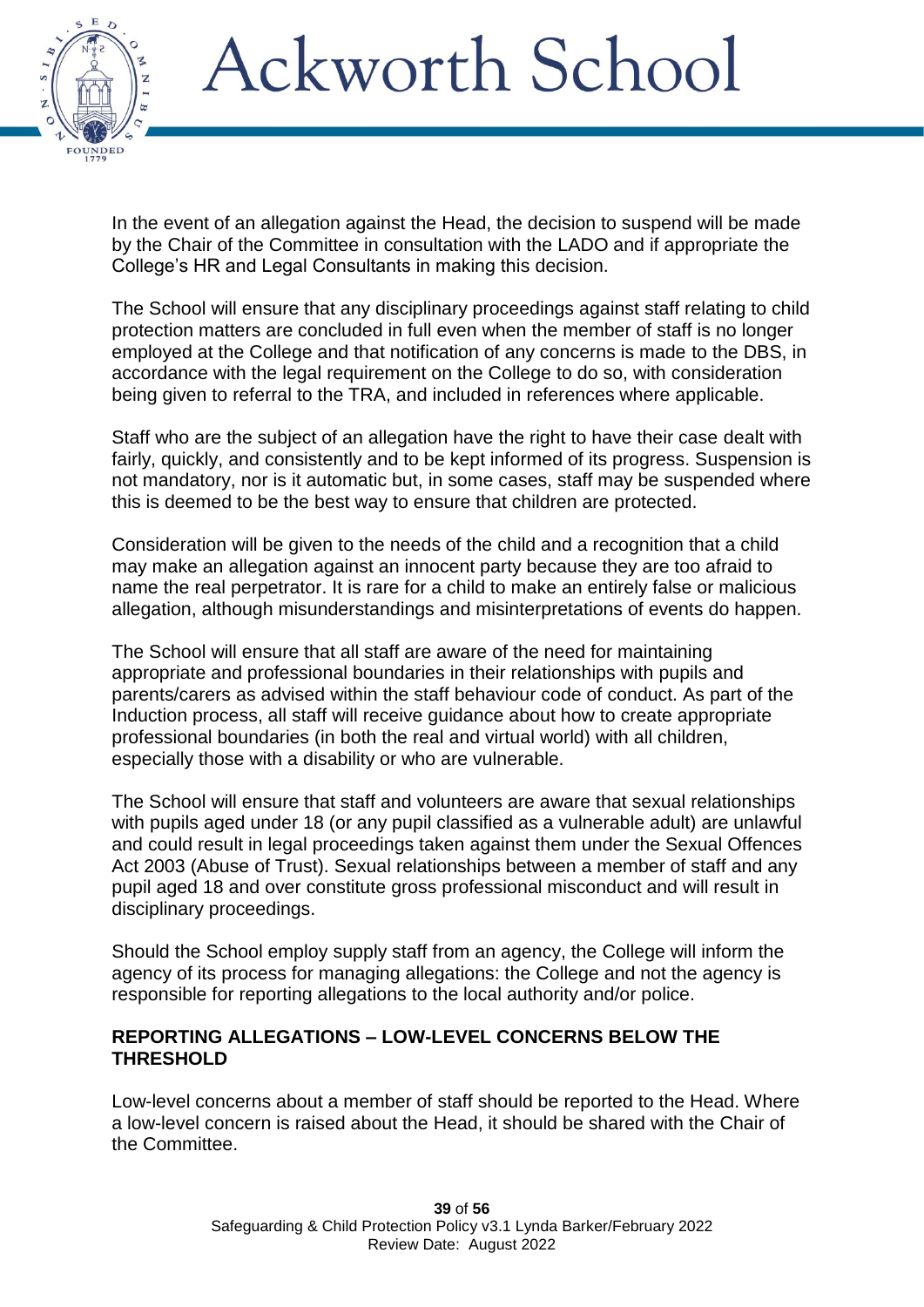

Staff should self-refer if they find themselves in a situation that could be misinterpreted, which might appear compromising to others, and/or on reflection they believe they have behaved in a such a way that they consider falls below the expected professional standards.

If the concern has been raised by a third party, the Head will collect as much evidence as possible by speaking

- directly to the person who raised the concern, unless it has been raised anonymously
- to the individual involved and any witnesses.
- •

If the low-level concern is about a person employed by a supply agency or a contractor, this concern should be shared with the Head and recorded in accordance with the School's staff code of conduct policy which contains guidance on low-level concerns. Their employer will be notified about the concern, so that any potential patterns of inappropriate behaviour can be identified.

Information collected will help the Head categorise the type of behaviour and determine what further action needs to be taken.

Low-level concerns will be recorded in writing, including:

- name of the individual sharing their concerns
- details of the concern
- context in which the concern arose
- action taken
- rationale for decisions and action taken

If the person sharing the concern wishes to remain anonymous this should be respected as far as reasonably possible.

Records will be kept confidential, held securely and comply with the Data Protection Act 2018. Records will be kept at least until the individual leave the employment of the School.

Records will be reviewed so that potential patterns of concerning, problematic or inappropriate behaviour can be identified. If a concerning pattern of behaviour is identified and now meets the criteria for an allegation (level 1), then the matter will be referred to the LADO. The records' review may identify wider cultural issues within the College that enabled the behaviour to occur. This may lead to revision of policies and processes or extra training would be delivered to minimise the risk of it happening again.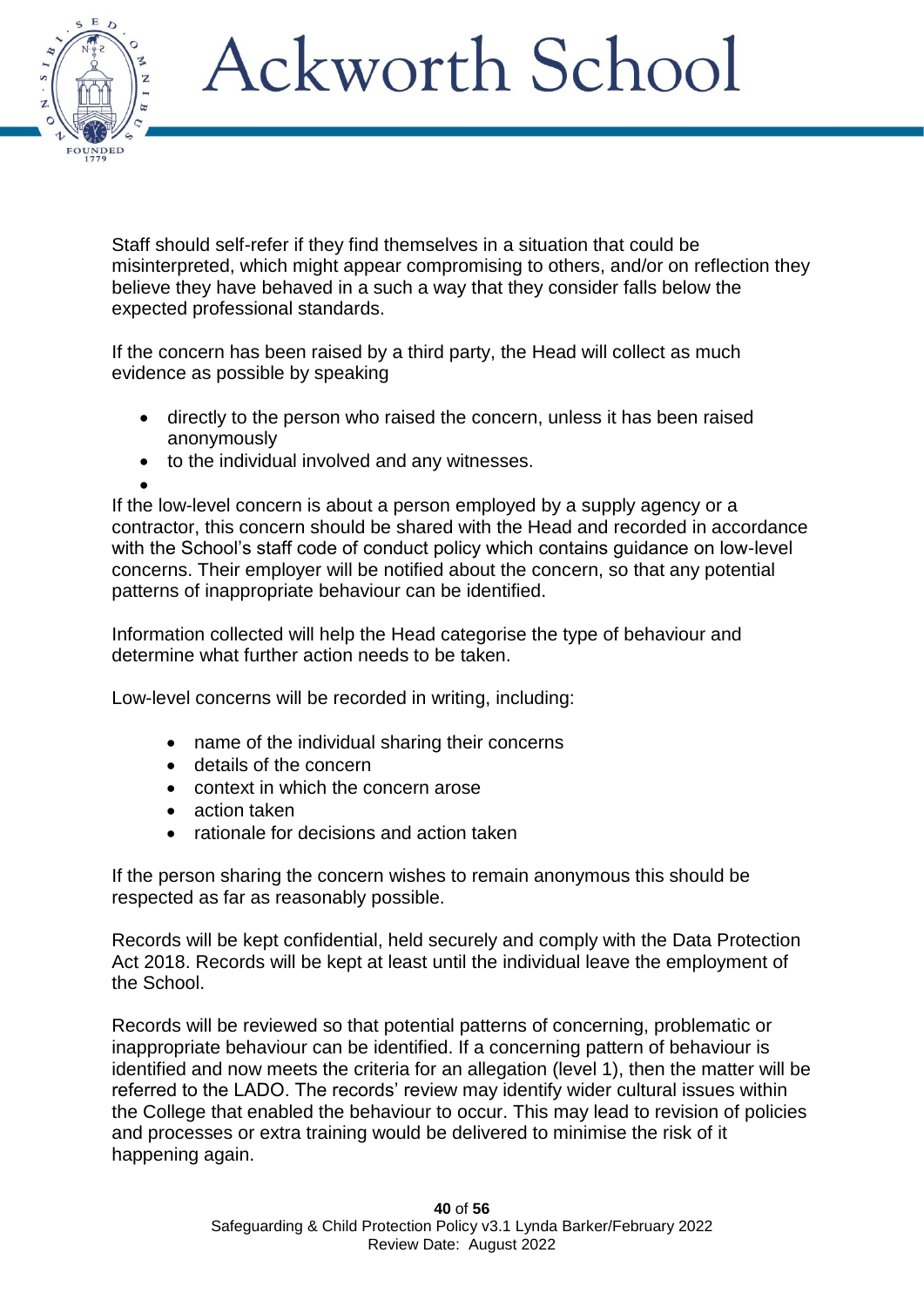

Concerns may be raised with staff through a direct disclosure, by a pupil or indirectly through their work or via friends. A member of staff may overhear a concern. A parent may approach the School directly, or may contact social services or the police. An anonymous report will be acted on, but this fact will be kept in mind when considering the context of the disclosed alleged abuse.

If a direct disclosure of alleged abuse against a member of staff is made to another member of staff, the member of staff should listen, and make note of what is being said and then report this immediately to the Head.

### **60.Initial Assessment**

When making the initial assessment, the context in which the alleged incident occurred may provide important information. This includes:

- The conduct of the member of staff (e.g. previous concerns, past disciplinary action, exemplary professional behaviour)
- The conduct of the pupil (e.g. record of behaviour and any previous disclosures of alleged abuse made)
- Any special circumstances (e.g. family problems or special needs)
- The perspective of the person making the disclosure of alleged abuse.

A trivial allegation does not have to result in a child protection referral, but the danger is that what may appear trivial to staff may be significant to the pupil and may still constitute an assault or abuse.

Staff should, however, take care not to place themselves in a vulnerable position with a child. It is always advisable for interviews or work with individual children or parents to be conducted in view of other adults. Further guidance for staff is given in the Staff Handbook and Staff Code of Conduct ('Dealing with Pupils'). If a member of staff living in school boarding accommodation is suspended in circumstances of a child protection nature, the School will provide alternative accommodation, away from pupils.

#### **61.The three possible outcomes of the initial assessment:**

- 1. Where it is clear that the pupil has suffered, is suffering or is likely to suffer significant harm or has alleged that a criminal offence has been committed, including abuse by one or more pupils against another, a referral will be made to the local agency MASH and the police may carry out a criminal investigation.
- 2. The allegation, whilst not in 1. above (as does not meet threshold) and is therefore a low-level concern, which represents inappropriate or poor practice by a member of staff which needs to be dealt with by the School's disciplinary procedures. This would be placed on a member of staff's file.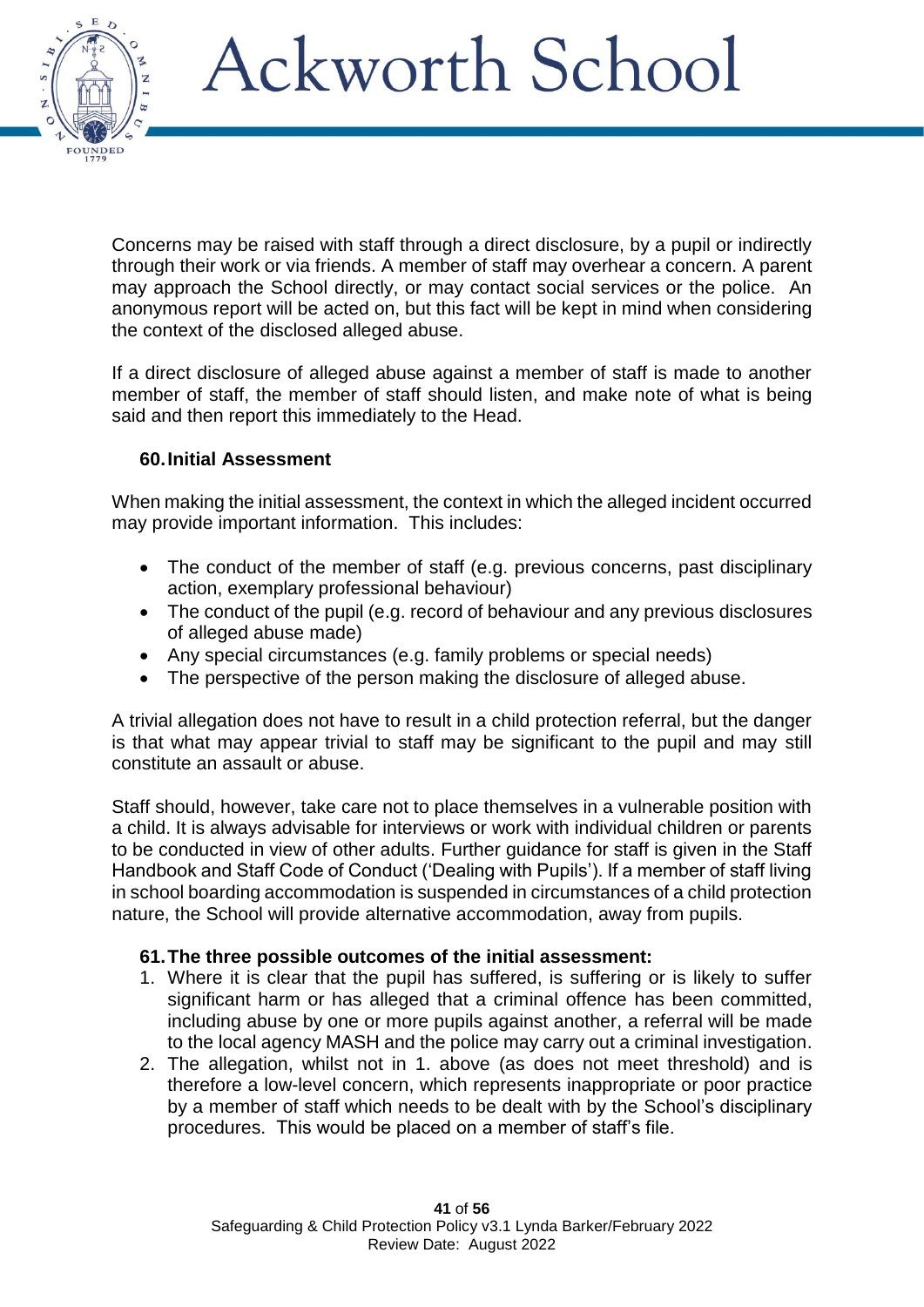

3. The immediate circumstances show that it is not possible for the allegation to be true.

All evidence, (for example, scribbled notes, mobile phones containing text messages, clothing, and computers), must be safeguarded and preserved.

### **62.Whistle Blowing**

The School recognises that children cannot be expected to raise concerns in an environment where staff fail to do so. The whole school approach to safeguarding will promote an open and transparent culture in which all concerns about all adults working in or on behalf of school are dealt with promptly and appropriately.

School will create a culture in which all concerns are shared responsibly and where concerning, problematic or inappropriate behaviour is identified early, minimising the risk of abuse, ensuring that adults are clear about professional boundaries and that they act within these boundaries and in accordance with the ethos and values of the school.

Where staff or volunteers reasonably believe that safeguarding concerns exist, or where they have concerns regarding the management of safeguarding issues, it is their duty to raise concerns.

If staff members have concerns about another staff member, then this should be referred to the Head. Where there are concerns about the Head, this should be referred to the Clerk of School Committee.

If it becomes necessary to consult outside the School, the staff or volunteer should first liaise with the Clerk of School Committee.

Any child protection concern relating to the conduct of a member of staff or other person working or volunteering for the school will be thoroughly investigated under the School's whistle-blowing procedures as stated in our Whistle-Blowing Policy 2021 but only when the local authority and or any external agencies involved (e.g. the police) have authorised the school to do so.

Where there are disclosures of alleged criminal activity, the statutory authorities will always be informed and any internal investigation will be approved by them before it proceeds. Wherever possible, and subject to the rights of the pupil, the member of staff will be informed of the outcome of the investigation. No one who reports a genuine concern in good faith needs to fear retribution. Under the Public Interest Disclosure Act 1998 the member of staff may be entitled to raise a concern directly with an external body where circumstances justify it.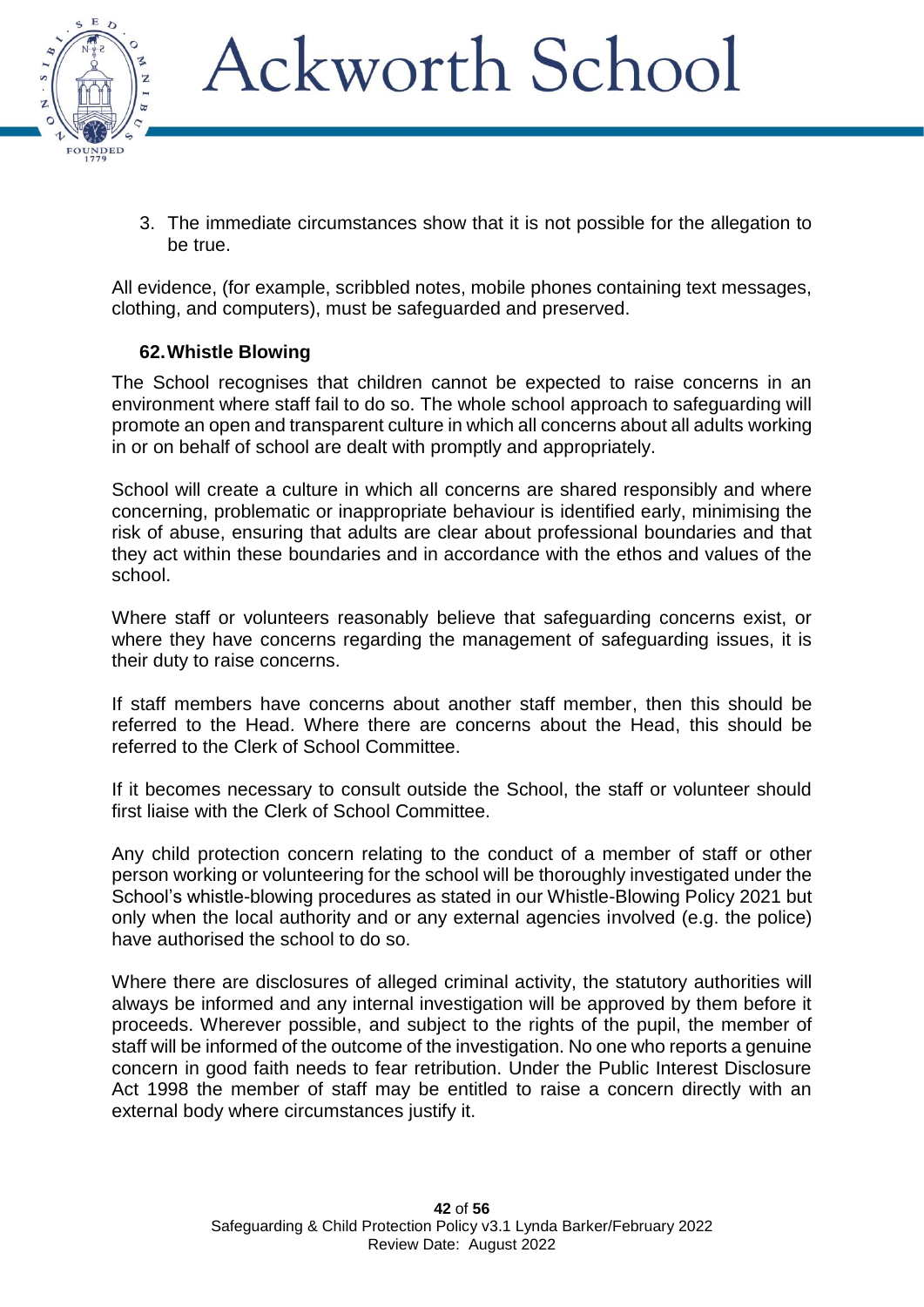

The NSPCC whistleblowing helpline is available for staff who do not feel able to raise concerns regarding child protection failures internally. Staff can call: 0800 028 0285 – line is available from 8.00am to 8.00pm, Monday to Friday and Email: [help@nspcc.org.uk.](file:///C:/Users/Secretary/AppData/Local/Microsoft/Windows/INetCache/Content.Outlook/RJ2RN1MN/help@nspcc.org.uk)

#### **63.Referring Concerns to MASH**

Within 24 hours of receipt of information about abuse or suspected abuse, the DSL must report the matter to the Children's Services – MASH, which will investigate the issue and advise on the action the School must take. It is important to note that anyone can make a referral to Children's Social Care Services. In exceptional circumstances, such as in emergency or a genuine concern that appropriate action has not been taken, staff members can speak directly to children's social care. However, if staff members are unsure, they should always speak to the Designated Safeguarding Lead.

#### **64.Multi-Agency Referral Form (MARF)**

The Designated Safeguarding Lead will then send a written record by completing a Multi-Agency Referral Form (MARF) of the referral to the Assessment Team by the end of the working day the referral is made. If there are concerns about a child, but there is no need to make an immediate referral (this will be on the advice of the Assessment Team), written records will still be kept (and placed in the Child Protection File).

#### **65.Record Keeping**

Well-kept records are essential to good child protection practice. The School will record its concerns and be ready to share them with other agencies as appropriate. All of the School's records are kept in a manner which ensures compliance with the Data Protection Act 1998. As required by the KCSIE all concerns, discussions and decisions made and the reasons for those decisions will be recorded in writing.

Written records of all Child Protection concerns will be kept confidentially and securely on the Child Protection File, separate from pupil records. Access to these files is restricted to the Head and the Designated Safeguarding Lead and Deputy Designated Safeguarding Leads in Senior School; access in Coram House is restricted to the Head, Head of Coram House, Deputy Head of Coram House and the Designated Safeguarding Lead. There will be a note on CPOMS if any further records, such as hard copy files exist relating to Child Protection. The records are stored securely, separate from a pupil's academic and other school files. These files must be ring bound not loose leaf with an accurate chronology of events.

From September 2021 CPOMS will be an electronic version of the records.

#### **66.Working with External Agencies – Attending meetings, providing reports**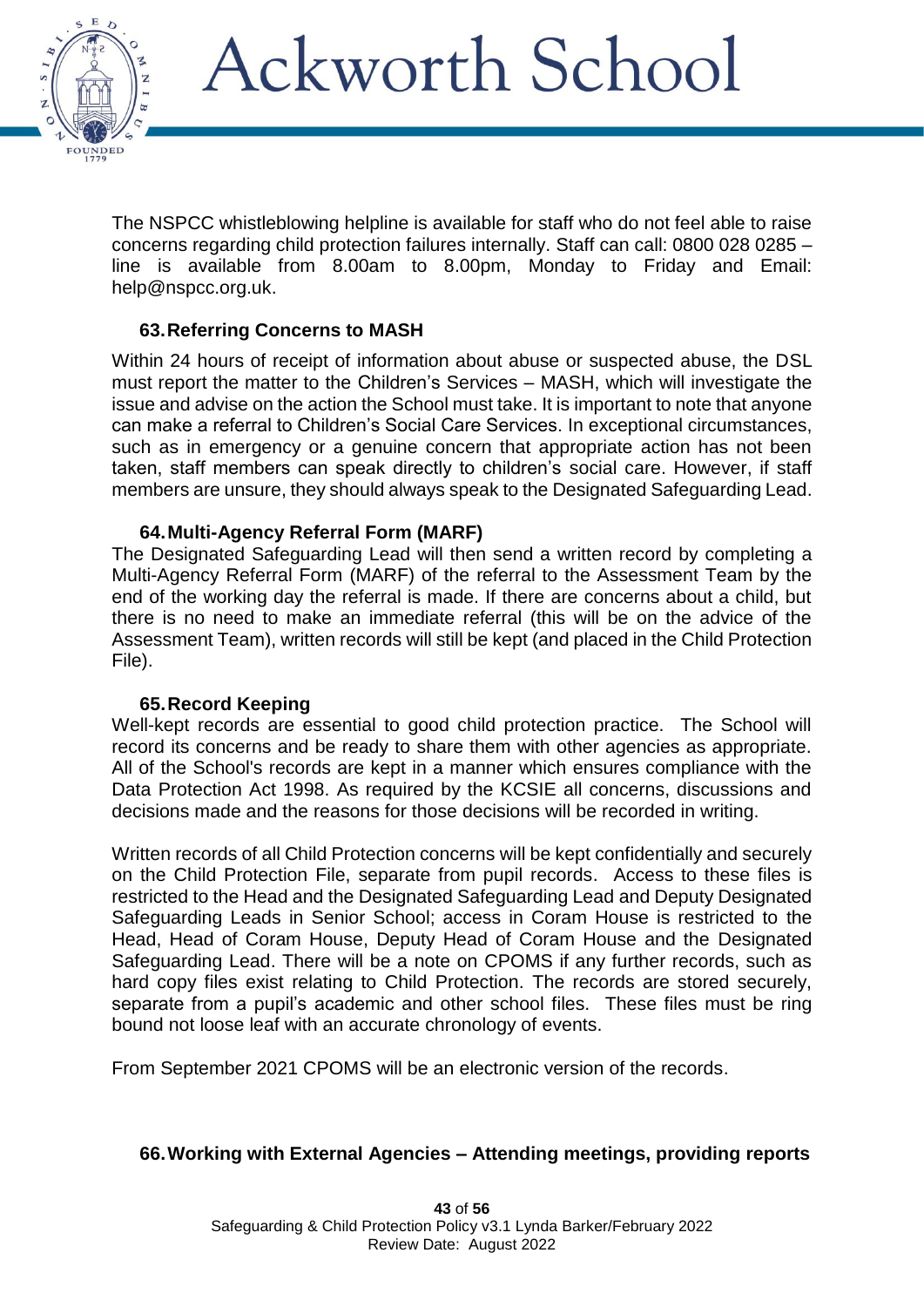

The Designated Safeguarding Lead will also ensure that Heads of Houses, Pastoral and Academic Leaders will attend Child Protection Conferences, core groups, or other multi-agency planning meetings if they are called, and will contribute to assessments and provide a report, which will have been shared with parents where possible before the initial conference and any subsequent meetings.

The Designated Safeguarding Lead will advise Children's Services - MASH of any disclosure of alleged abuse or suspicion of abuse against a pupil.

Given that the School is registered with Ofsted because it has children under the age of three, the Designated Safeguarding Lead must inform Ofsted of any disclosure of alleged abuse or serious harm of any person living, working or looking after children on the premises (whether that disclosure of alleged abuse relates to harm or abuse committed on the premises or elsewhere), or any other abuse which is alleged to have taken place on the premises, and of the action taken in respect of these disclosures of alleged abuse. Ofsted must be informed as soon as reasonably practicable but at the latest within 14 days.

The flowchart *Actions when a child has suffered or is likely to suffer harm* from KCSIE (2021) illustrates the action that should be taken when there are concerns about a child **(Appendix C).**

#### **67.Supporting Children**

We recognise that a child who is abused or who witnesses violence may feel helpless and humiliated, may blame themselves, and may find it difficult to develop and maintain a sense of worth. Children should be reassured and understand that as a member of staff you are listening and are here to help. School will try to help, but staff MUST NOT make promises, especially in regard to confidentiality.

Staff should also ensure any report of sexual violence or harassment is treated with zero tolerance and that this behaviour is never acceptable. If there is a disclosure of alleged abuse of this kind involving pupils in school, consideration will be given immediately to safeguarding the victim, alleged perpetrator or any other children directly involved.

#### **68.Advice for Staff Dealing with Pupils**

Staff act *in loco parentis* and should therefore aim to act as a reasonable parent would. Staff should be approachable and friendly but there is a line which teacher should not cross. Staff should be consistent, open and honest.

When speaking to pupils on a one to one basis staff should try to avoid rooms with closed doors (and windows in doors should always be kept clear). Depending on the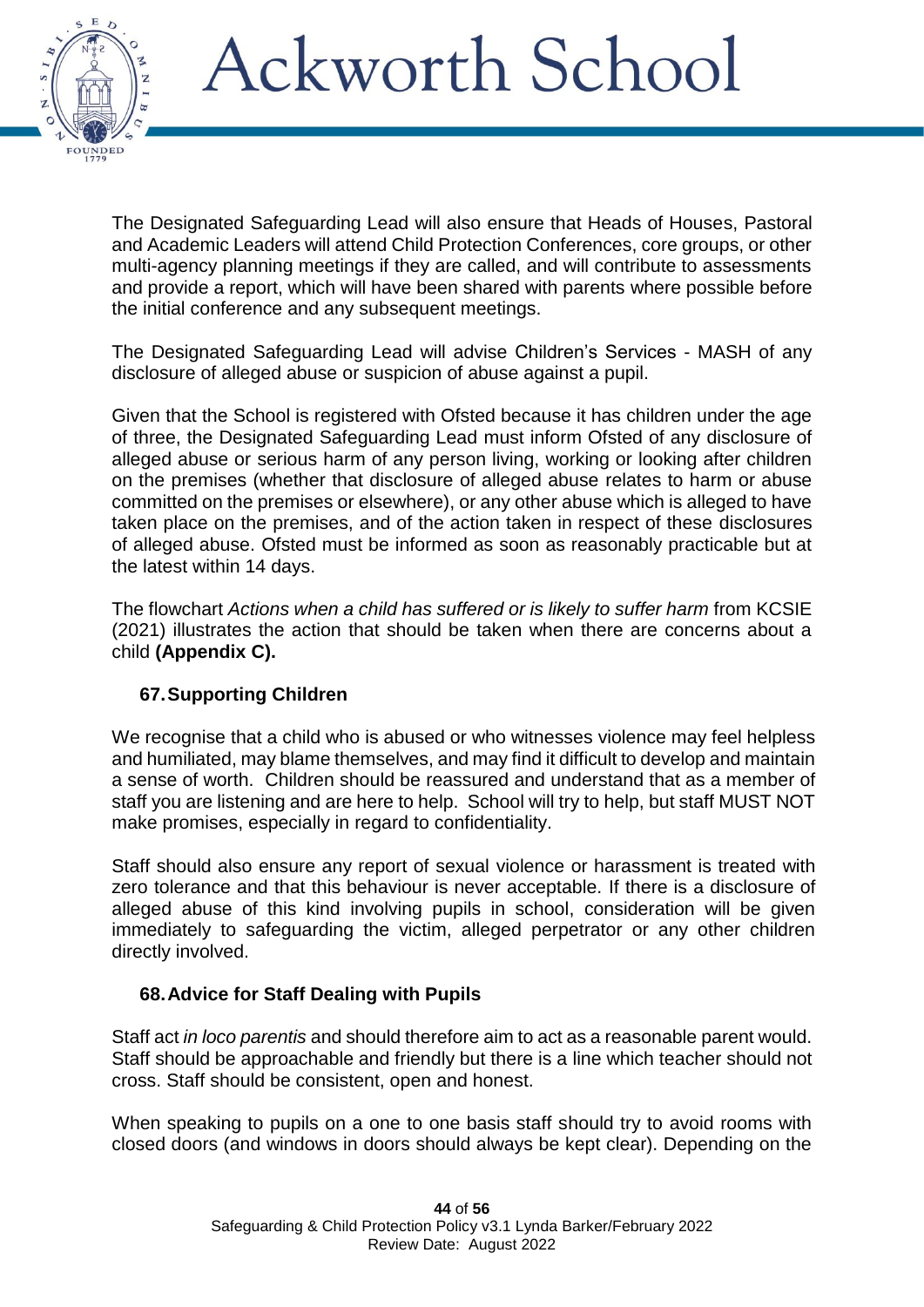

circumstances it may be good practice to have another member of staff present or nearby. There should always be another member of staff within calling distance.

In general, physical contact with pupils should be avoided (the precise details of when it might be appropriate can be found in the Staff Handbook and Staff Code of Conduct). When a pupil is making a disclosure, physical contact must be avoided.

### **69.Training and Support**

The Designated Safeguarding Lead, the Head, the Named Member of School Committee and School Nurse will receive regular training appropriate to their role. This will include counselling support especially after particularly difficult or distressing cases. In addition, we will ensure all staff, volunteers and members of School Committee are also given regular and appropriate training.

Professional Confidentiality: Confidentiality is essential when dealing with child protection issues. Professionals can only work together to safeguard children if there is an exchange of relevant information between them. Normally, personal information should only be disclosed to third parties with the consent of the subject of that information. In some circumstances, obtaining consent may not be possible nor in the best interests of the child and the law permits the disclosure of confidential information necessary to safeguard children.

We recognise that the School may provide the only stability in the lives of children who have been abused or who are at risk of harm. Our School will support all pupils by:

- Encouraging self-esteem and self-assertiveness, whilst not condoning aggression or bullying.
- Promoting a caring, safe and positive environment within the School.
- Liaising and working together with all other support services and those agencies involved in safeguarding children.
- Notifying the Assessment Team as soon as there is a significant concern.
- Providing continuing support to a pupil, about whom there have been concerns, who leaves the School by ensuring that appropriate information is forwarded under confidential cover to the pupil's new school and ensuring the school medical records are forwarded as a matter of priority.
- Some groups such as SEN can be disproportionally impacted by bullying/communication barriers/dismissal of signs and indicators as relating to the disability without further exploration. To ensure that all our pupils receive equal protection, we will give special consideration to these groups.

#### **70.Supporting Staff**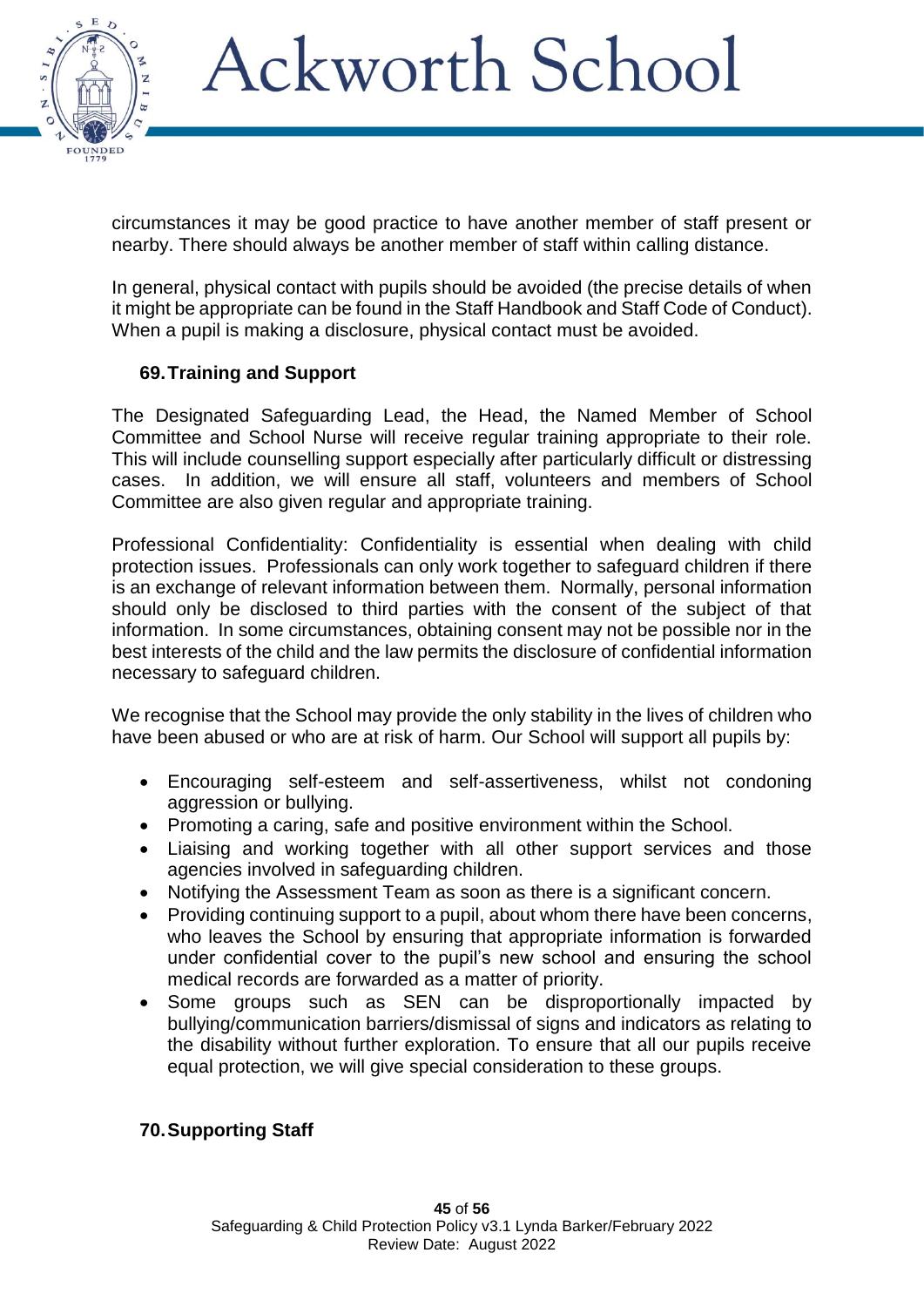

We recognise that staff working in the School who have become involved with a child who has suffered harm, or appears to be likely to suffer harm, may find the situation stressful and upsetting.

We will support such staff by providing an opportunity to talk through their anxieties with the Designated Safeguarding Lead and to seek further support as appropriate. Counselling support is also available.

### **71.Equal Opportunities**

In meeting its safeguarding obligations, the School will be mindful of the obligations under the Equality Act 2010, which covers discrimination against a pupil or prospective pupil on grounds of sex, race, caste, disability, religion or belief, sexual orientation, gender reassignment, pregnancy or maternity. All staff, volunteers and members of School Committee with responsibilities under this Policy must take into account the Equal Opportunities Policy when discharging their duties.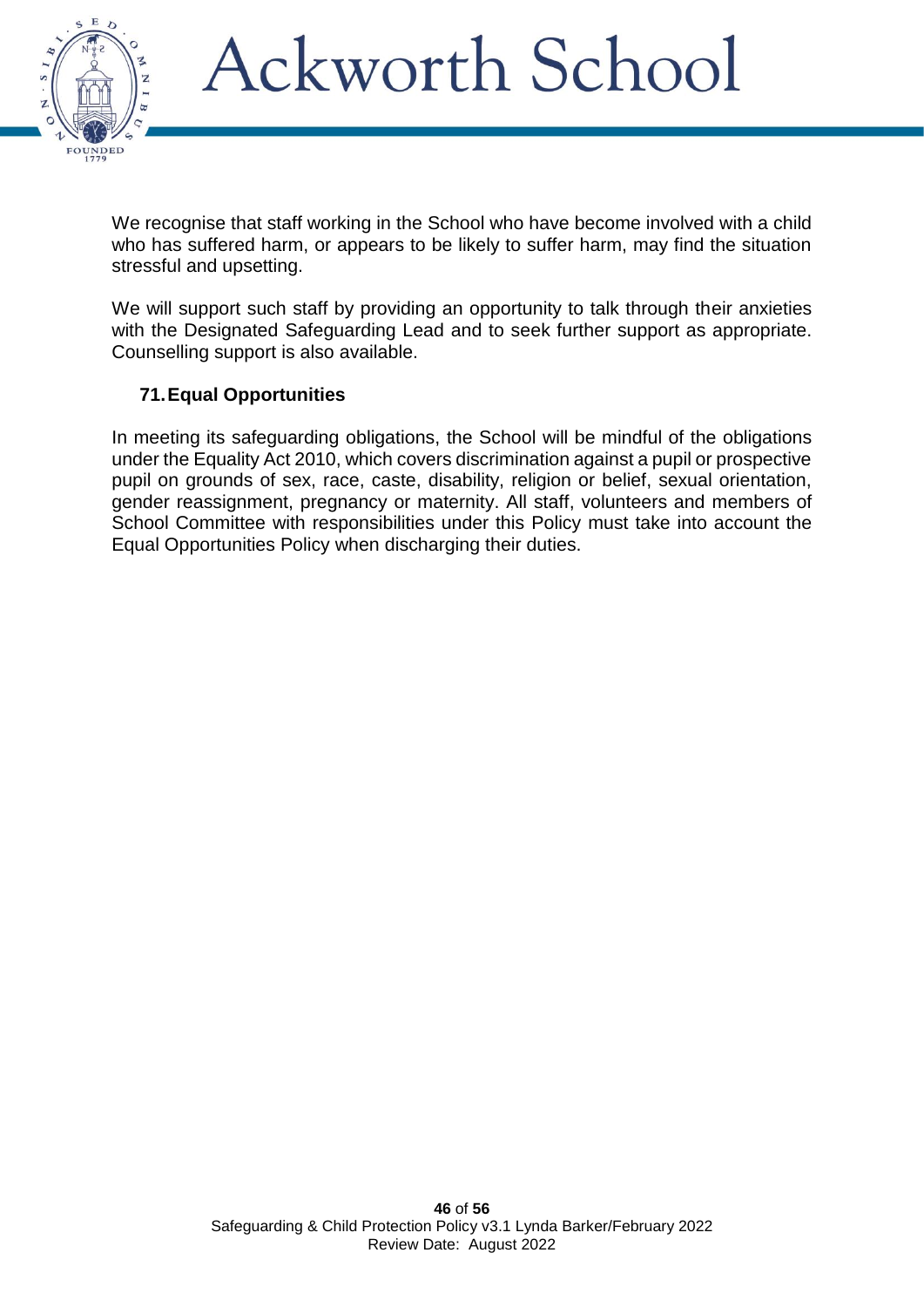

### **Appendix A**

**Annex B KCSIE 2021**

#### **Additional information to help staff to understand how to safeguard children against specific forms of abuse and safeguarding issues. Further examples are contained within this document.**

### **Child abduction and community safety incidents**

Child abduction is the unauthorised removal or retention of a minor from a parent or anyone with legal responsibility for the child. Child abduction can be committed by parents or other family members; by people known but not related to the victim (such as neighbours, friends and acquaintances); and by strangers.

Other community safety incidents in the vicinity of a school can raise concerns amongst children and parents, for example, people loitering nearby or unknown adults engaging children in conversation.

As children get older and are granted more independence (for example, as they start walking to school on their own) it is important that we give practical advice to the pupils on how to keep themselves safe, in addition to parental advice. It is important that this practical advice focuses on building children's confidence and abilities rather than simply warning them about all strangers. Further information is available at: [www.actionagainstabduction.org](http://www.actionagainstabduction.org/) and [www.clevernevergoes.org.](http://www.clevernevergoes.org/)

### **Children and the court system**

Within School there may be many children who are sometimes required to give evidence in criminal courts, either for crimes committed against them or for crimes they have witnessed. There are two age appropriate guides to support children 5-11 year olds and 12-17-year olds.

[https://assets.publishing.service.gov.uk/government/uploads/system/uploads/attach](https://assets.publishing.service.gov.uk/government/uploads/system/uploads/attachment_data/file/708114/ywp-5-11-eng.pdf) [ment\\_data/file/708114/ywp-5-11-eng.pdf](https://assets.publishing.service.gov.uk/government/uploads/system/uploads/attachment_data/file/708114/ywp-5-11-eng.pdf)

[https://assets.publishing.service.gov.uk/government/uploads/system/uploads/attach](https://assets.publishing.service.gov.uk/government/uploads/system/uploads/attachment_data/file/708093/ywp-12-17-eng.pdf) [ment\\_data/file/708093/ywp-12-17-eng.pdf](https://assets.publishing.service.gov.uk/government/uploads/system/uploads/attachment_data/file/708093/ywp-12-17-eng.pdf)

The guides explain each step of the process, support and special measures that are available. There are diagrams illustrating the courtroom structure and the use of video links is explained.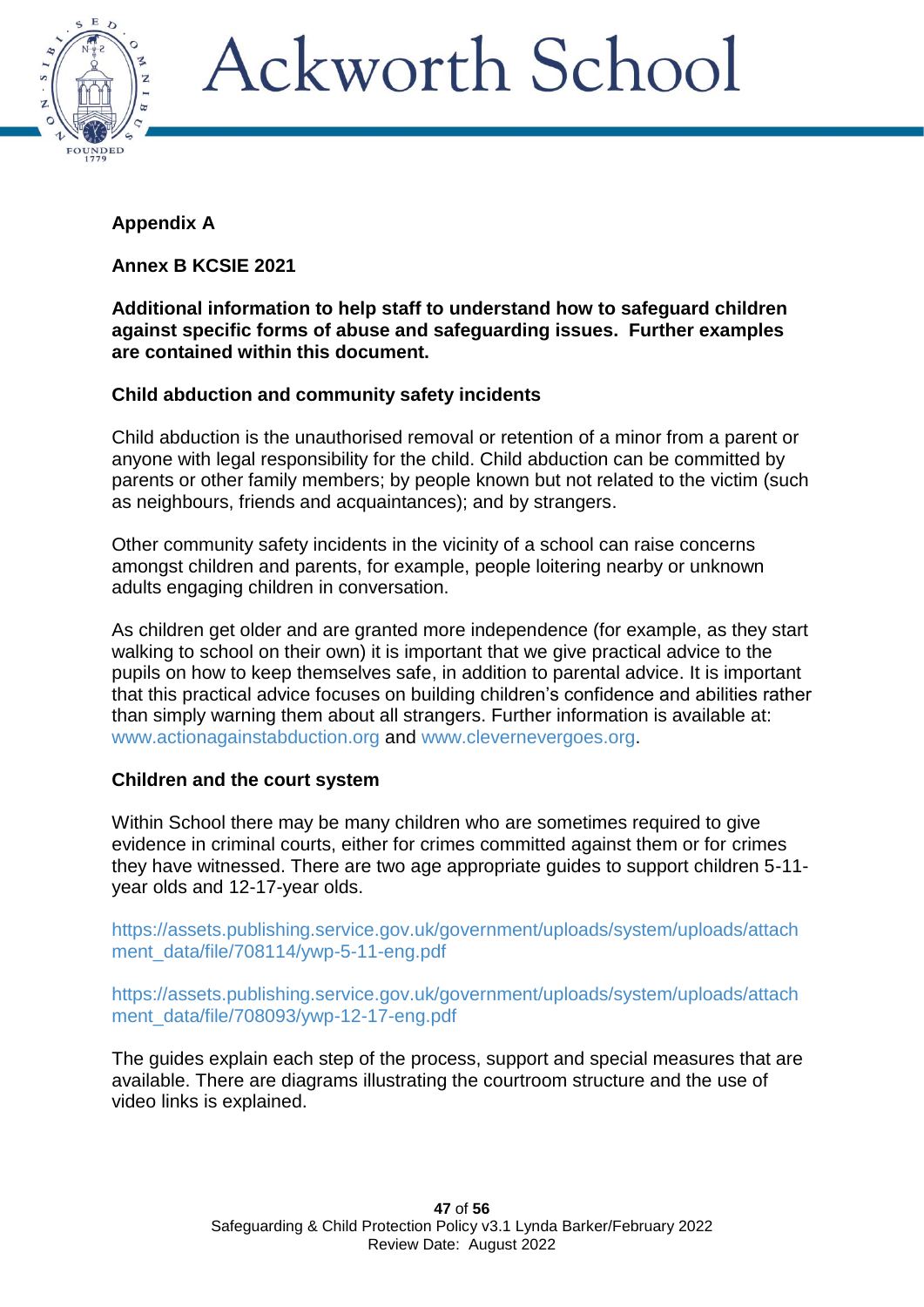

Making child arrangements via the family courts following separation can be stressful and entrench conflict in families. This can be stressful for children. The Ministry of Justice has launched an online child arrangements information tool with clear and concise information on the dispute resolution service. This may be useful for some parents and carers. <https://helpwithchildarrangements.service.justice.gov.uk/>

### **Children with family members in prison**

We may have children in the School who have parents or family members who have either been in prison or who are in prison. It is important to recognise that this can have a lasting effect on their emotional wellbeing. In School we would look to support these children and refer for additional advice and support to external agencies where appropriate.

Approximately 200,000 children in England and Wales have a parent sent to prison each year. These children are at risk of poor outcomes including poverty, stigma, isolation and poor mental health. The National Information Centre on Children of Offenders, NICCO provides information designed to support professionals working with offenders and their children, to help mitigate negative consequences for those children.

#### **Modern Slavery and the National Referral Mechanism**

Modern slavery encompasses human trafficking and slavery, servitude and forced or compulsory labour. Exploitation can take many forms, including: sexual exploitation, forced labour, slavery, servitude, forced criminality and the removal of organs. Further information on the signs that someone may be a victim of modern slavery, the support available to victims and how to refer them to the NRM is available in the Modern Slavery Statutory Guidance. Modern slavery: how to identify and support victims - GOV.UK [\(www.gov.uk](http://www.gov.uk/)**)**

#### **Cybercrime**

We are aware of the increasing risks to young people through their use of the internet. We take steps to safeguard all pupils in School by educating them through PSHE and ICT to be aware of internet safety and the possibility of cybercrime. This is also addressed through Active Tutorial lessons.

Children with particular skill and interest in computing and technology may inadvertently or deliberately stray into cyber-dependent crime.

If there are concerns about a child in this area, the designated safeguarding lead (or a deputy), should consider referring into the **Cyber Choices** programme. This is a nationwide police programme supported by the Home Office and led by the National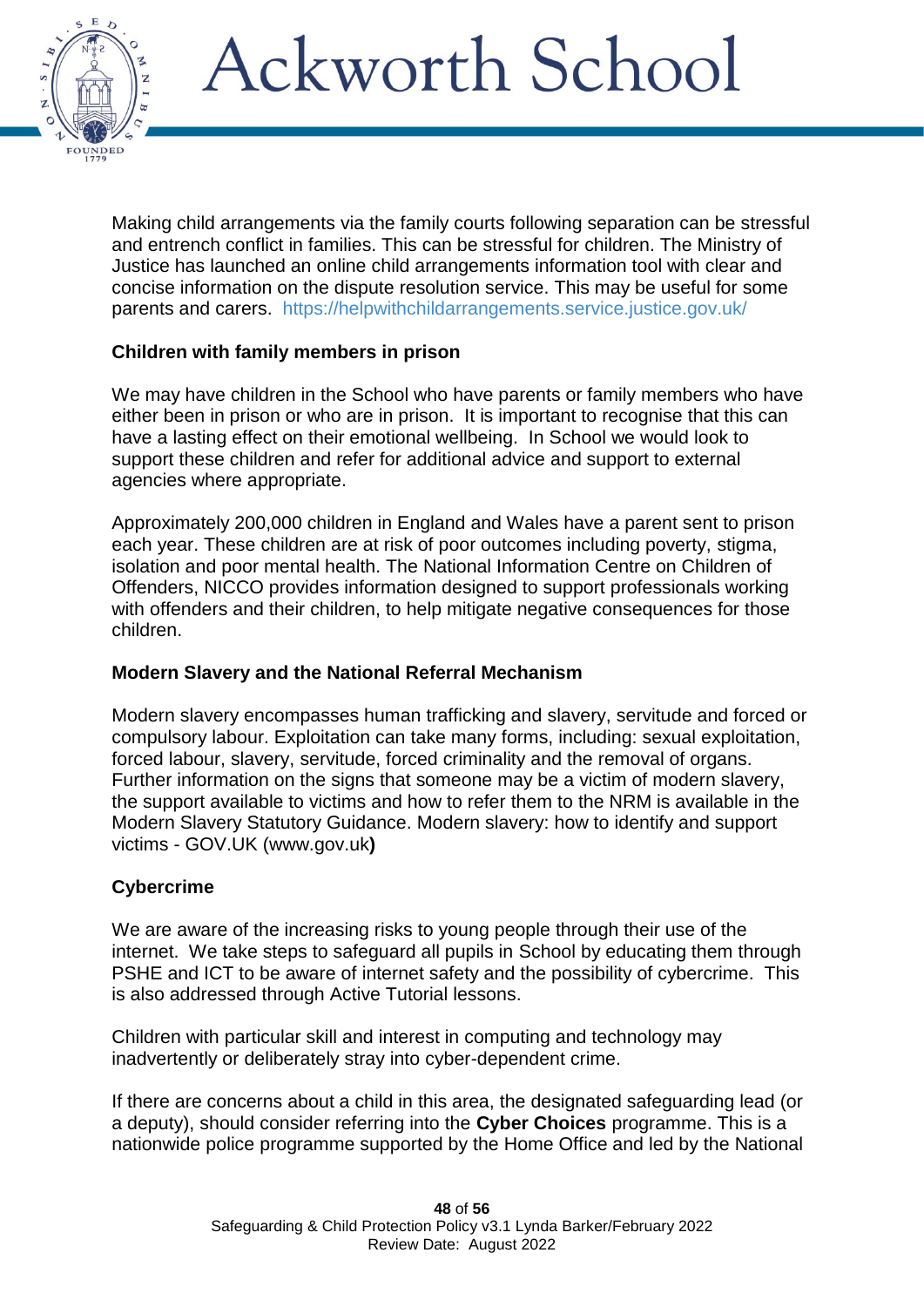

Crime Agency, working with regional and local policing. It aims to intervene where young people are at risk of committing, or being drawn into, low level cyberdependent offences and divert them to a more positive use of their skills and interests.

Note that **Cyber Choices** does not currently cover 'cyber-enabled' crime such as fraud, purchasing of illegal drugs on-line and child sexual abuse and exploitation, nor other areas of concern such as on-line bullying or general on-line safety.

Additional advice can be found at: Cyber Choices, 'NPCC- When to call the Police' and National Cyber Security Centre - NCSC.GOV.UK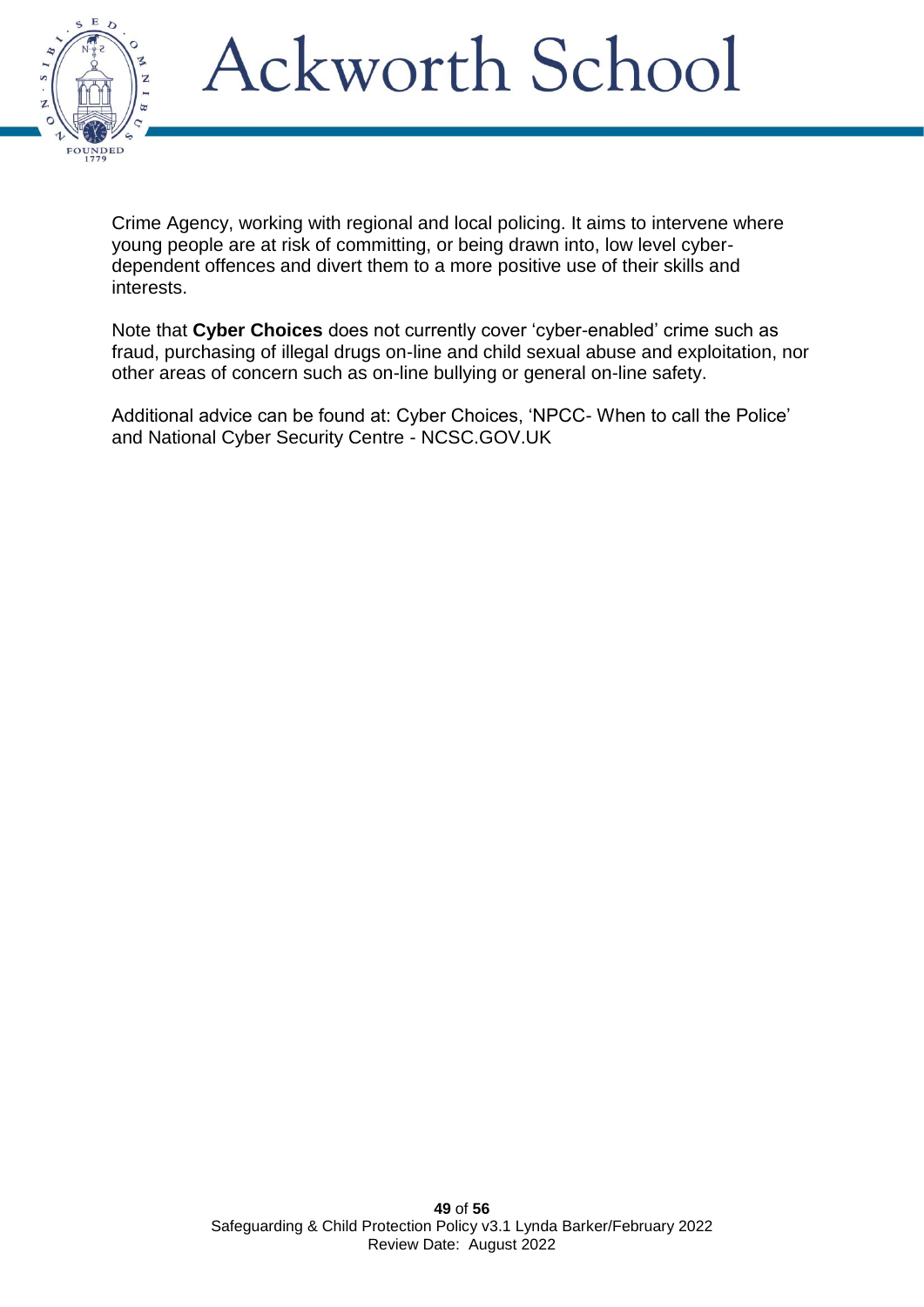

### **Appendix B**

### **External Contacts**

The telephone numbers of the Wakefield & District Social Services Department are as follows:

**Children's Social Care Integrated Front Door and Multi Agency Safeguarding Hub (MASH)** (24 hours 7 days) Tel. 0345 850 3503 Fax: 01924 303455 Minicom: 01924 303450 Email: [social\\_care\\_direct@wakefield.gov.uk](file:///C:/Users/Secretary/AppData/Local/Microsoft/Windows/INetCache/Content.Outlook/RJ2RN1MN/social_care_direct@wakefield.gov.uk) Wakefield Safeguarding Children Partnership (WSCP) 01977 722047 Email [WSCP@wakefield.gov.uk](mailto:wdscb@wakefield.gov.uk)

Early Help Hub Children's First Hub Mid Wakefield (Normanton Rural) Tel. 01924307878 North East (Castleford, Pontefract, Knottingley) Tel. 01977 724350 South East (Featherstone, Hemsworth) Tel. 01977 722305 Wakefield West (Ossett, Horbury) Tel. 01924 303272

### **Child Safeguarding Unit**

[Wakefield.sguchild@westyorkshire.pnn.police.uk](file:///C:/Users/Secretary/AppData/Local/Microsoft/Windows/INetCache/Content.Outlook/RJ2RN1MN/Wakefield.sguchild@westyorkshire.pnn.police.uk)

### **CSE Police Team**

Tel. 01924 878125 Email: [wakefield.cse@westyorkshire.pnn.police.uk](mailto:wakefield.cse@westyorkshire.pnn.police.uk)

#### **Ofsted**

0300 123 1231

### **Designated Officer (LADO)**

Wakefield District Social Services Department – Mark Goddard (interim LADO) Wakefield Safeguarding Children Partnership Civic Centre Ferrybridge Road **Castleford** WF10 4JH Tel. 01977 727032 Email: [lado.referrals@wakefield.gov.uk](mailto:lado.referrals@wakefield.gov.uk)

### **NSPCC Primary Schools Service**

Michelle Poucher – Area Coordinator Tel. 07834 498354 Email: [mpoucher@nspcc.org.uk](mailto:mpoucher@nspcc.org.uk)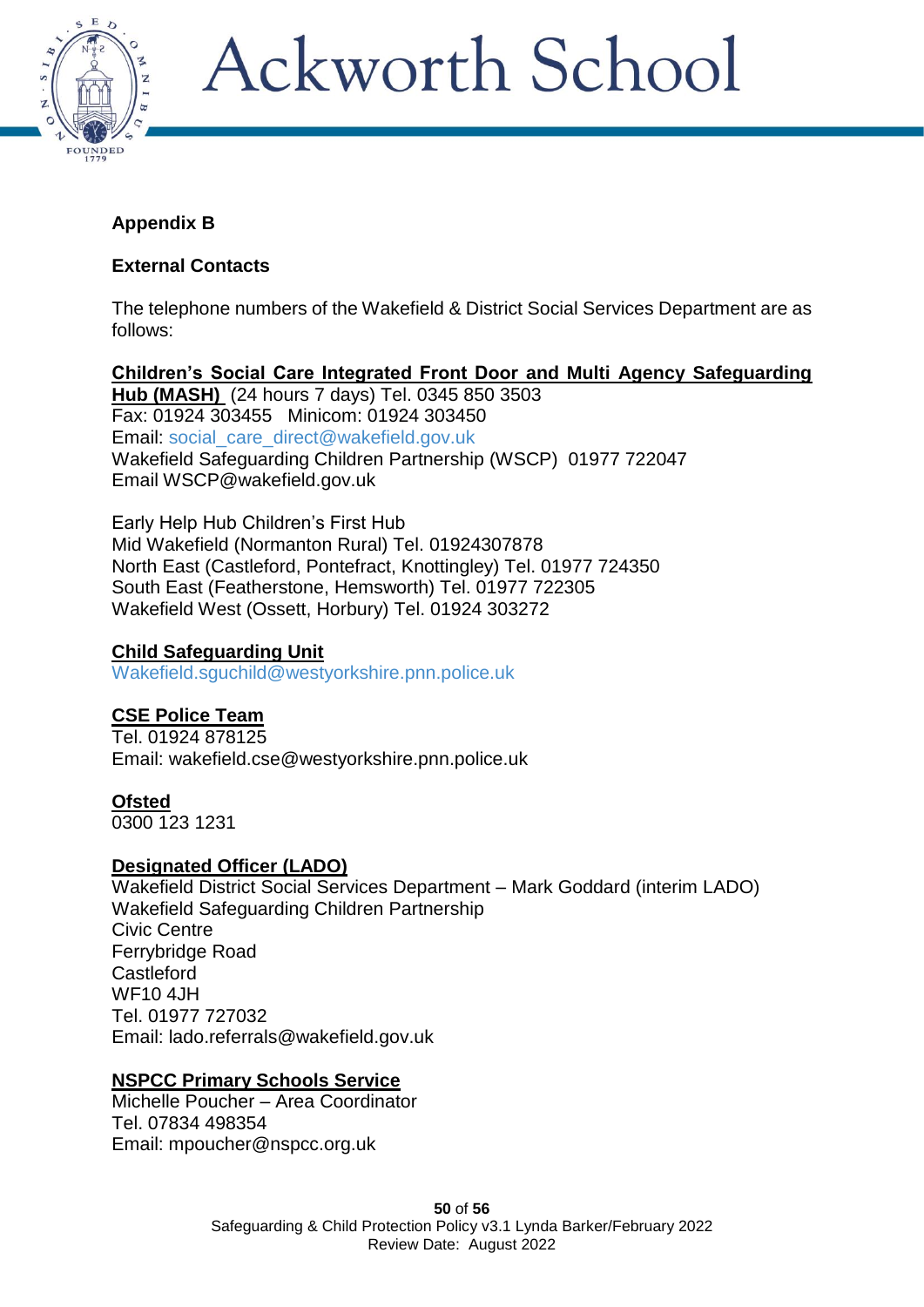

### **NSPCC Whistleblowing Helpline**

Tel: 0800 0280285

### **Safeguarding Advisor for Wakefield**

Vicki Maybin Tel. 07788743527 Email: [vmaybin@wakefield.gov.uk](mailto:vmaybin@wakefield.gov.uk)

### **Prevent – Counter Terrorism Unit Officer**

PC Gary Blezard Email: [communities.prevent@wakefield.gcsx.gov.uk](mailto:communities.prevent@wakefield.gcsx.gov.uk) Tel: 01924 306645 / 01924 305352 or 07468 700810 / 07825 281312

### **Confidential Counter-Terrorist Hotline**

Tel. 0800 789 321

### **Disclosure and Barring Service (DBS)**

Tel. 01325 953795

### **Child Missing Education Officer**

Marina Oldreive – Education Welfare Officer Tel: 01924 307467

### **Virtual Head for LAC**

Gary Stuart Email: [gstuart@wakefield.gov.uk](file:///C:/Users/Secretary/AppData/Local/Microsoft/Windows/INetCache/Content.Outlook/RJ2RN1MN/gstuart@wakefield.gov.uk)

### **The Forced Marriage Unit**

Telephone: +44 (0) 20 7008 0151 Email: [fmu@fco.gov.uk](file:///C:/Users/Secretary/AppData/Local/Microsoft/Windows/INetCache/Content.Outlook/RJ2RN1MN/fmu@fco.gov.uk)

### **CAMHS Single Point of Access**

01977 465865

### **National Association People Abused in Childhood NAPAC**

Tel: 0808 801 0331 [https:/napac.org.uk/](https://napac.org.uk/)

#### **Professional Online Safety Helpline**

Tel: 0844 3814772

The following telephone numbers and websites may be useful for pupils: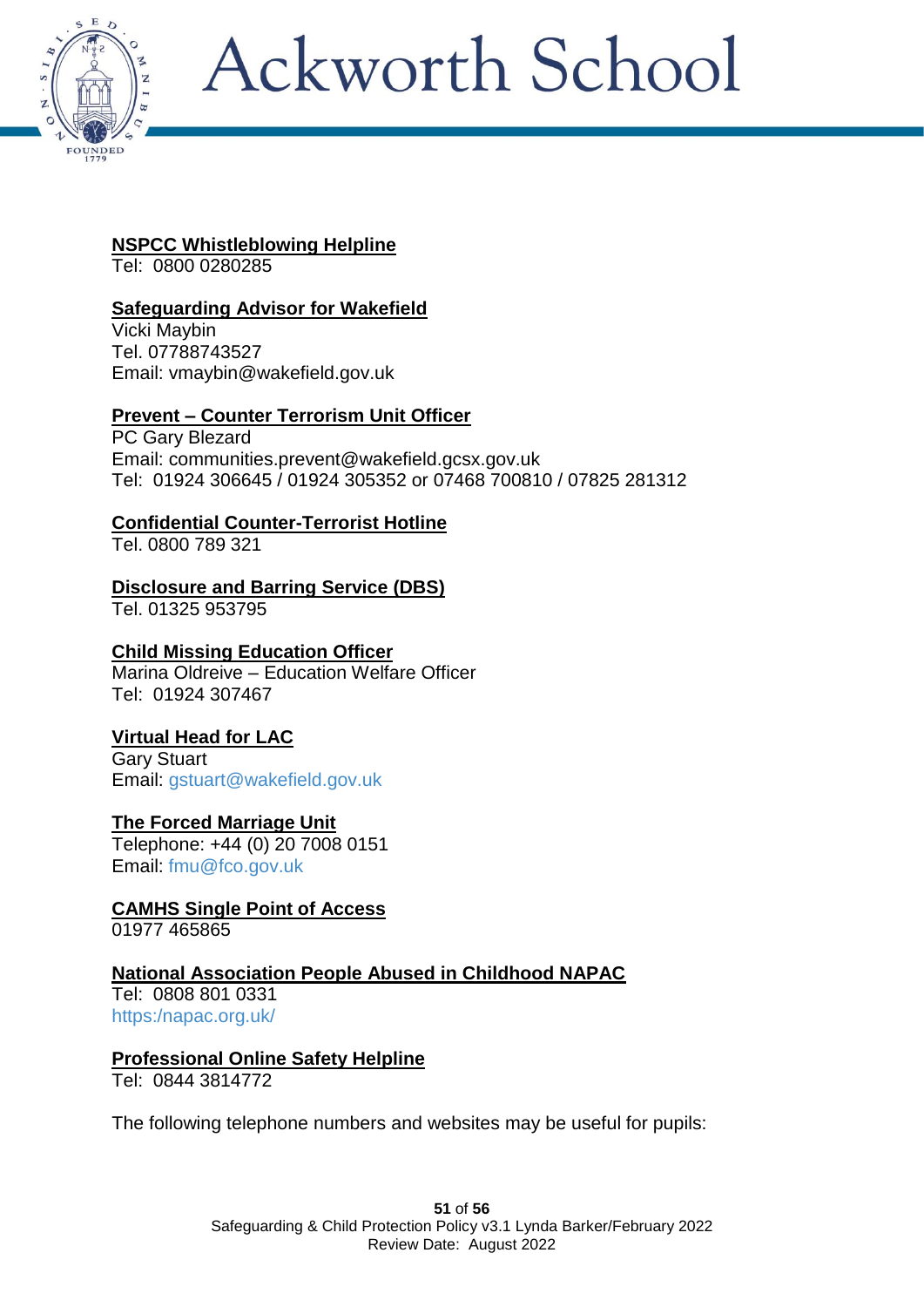

ChildLine 0800 1111 West Yorkshire Police 101 (non-emergency)<br>NSPCC 0800 800 500 The Samaritans 0845 790 9090 Turning Point 020 7481 7600 Young Minds 020 7089 5050 KOOTH www.kooth.com

0800 800 500 Beat Bullying 0208771337 (9.00am-6.00pm) Beat (eating disorders) 0845 634 7650 (National Youthline)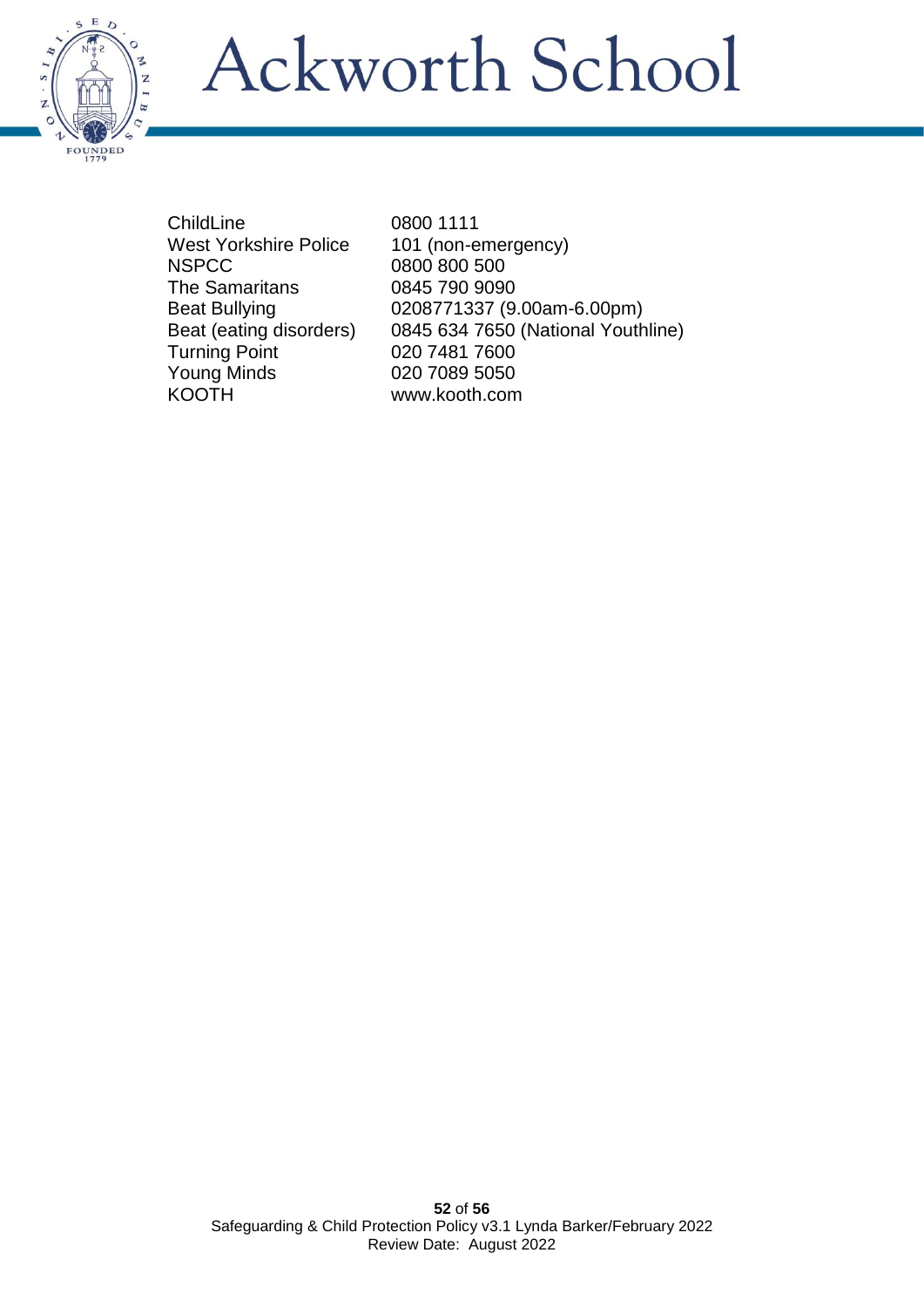

### **Appendix C (from Keeping Children Safe in Education September 2021)**



<sup>&</sup>lt;sup>4</sup> Under the Children Act 1989, local authorities are required to provide services for children in need for the purposes of safeguarding and promoting their welfare. Children in need may be assessed under section 17 of the Children Act 1989. Under section 47 of the Children Act 1989, where a local authority has reasonable cause to suspect that a child is suffering or likely to suffer significant harm, it has a duty to make enquiries to decide whether to take action to safeguard or promote the child's welfare. Full details are in Chapter one of Working Together to Safeguard Children.<sup>5</sup> This could include applying for an Emergency Protection Order (EPO).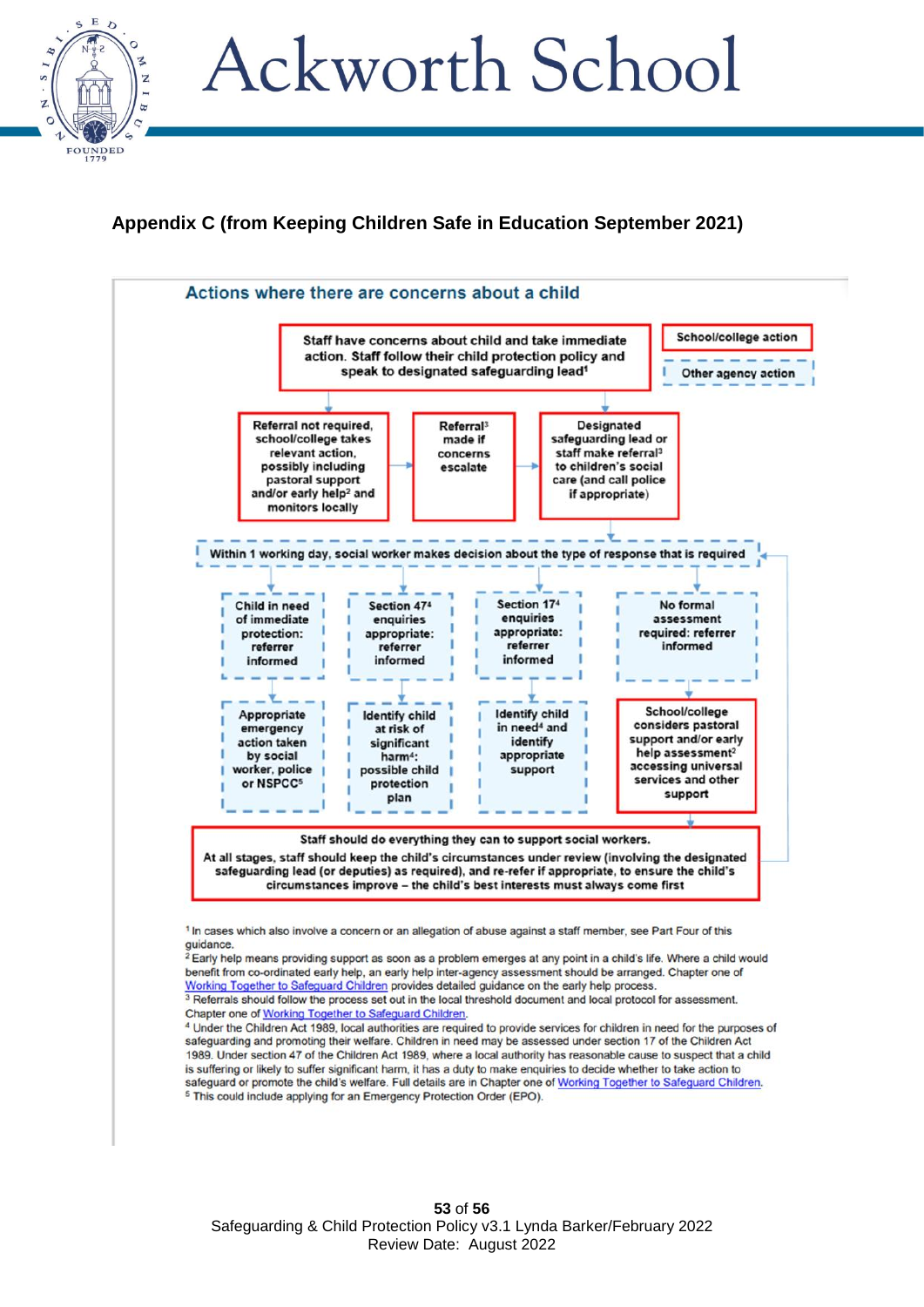

#### **Appendix D Links to other School Policies and Procedures**

This policy should be read in conjunction with the following School policies, Staff Handbook and Staff Code of Conduct.

Policies, Staff Code of Conduct and Staff Handbook can be found on the School network are available on request from the Bursar's office.

- Anti-Bullying (Policy)
- Behaviour (Staff Handbook)
- Code of Conduct for Staff and Staff Handbook
- Complaints: Parents & Pupils (Policy)
- Computer Acceptable Use (Policy)
- Data Protection (both for Staff and for Pupils and Parents) (Policy)
- Disclosure and Barring Service (DBS) (Policy)
- 'Guidance for Visitors' Leaflet
- Missing Pupils (Policy)
- Safeguarding Concern Form
- Safer Recruitment Policy
- Visitors (Staff Handbook)
- Visiting Speaker (Policy)
- Whistleblowing (Policy)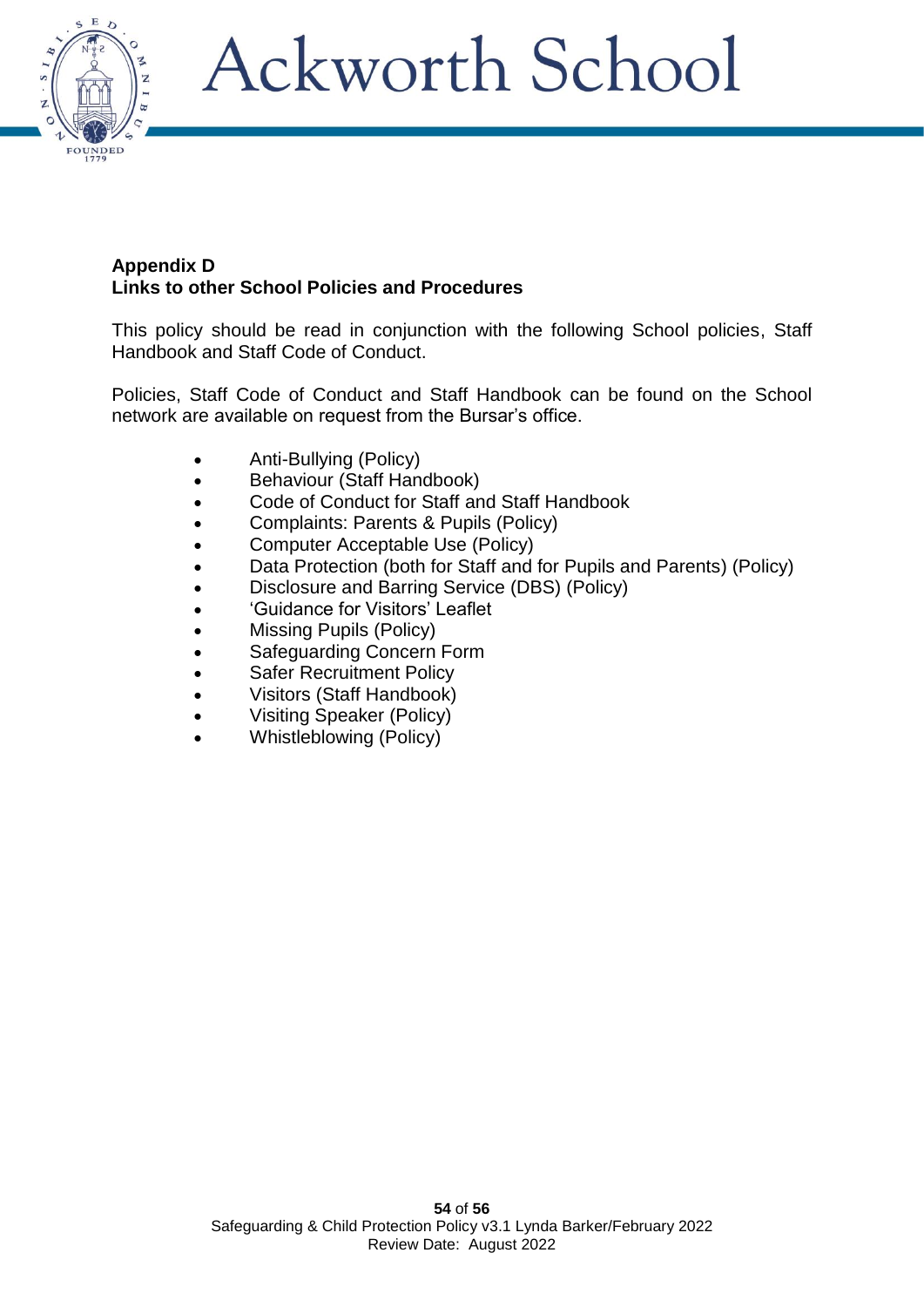

### **Appendix E**

**Safeguarding Concern Form to be used in conjunction with CPOMS from Sept. 2021**

|                                                | Senior School / Coram House / Nursery (please circle)                                                    |
|------------------------------------------------|----------------------------------------------------------------------------------------------------------|
|                                                | Please complete this form in as much detail as possible and return it to Lynda Barker for further action |
| ORIGINATOR NAME                                | <b>JOB TITLE</b>                                                                                         |
| PUPIL NAME                                     | FORM                                                                                                     |
| Note the reason(s) for recording the incident: |                                                                                                          |
| Record the following factually:                |                                                                                                          |
|                                                | Who? What (if recording a verbal disclosure by a child, use their words)? Where? When (date & time of    |
|                                                |                                                                                                          |
|                                                |                                                                                                          |
|                                                |                                                                                                          |
|                                                |                                                                                                          |
|                                                |                                                                                                          |
| incident)? Any witnesses?                      |                                                                                                          |
|                                                |                                                                                                          |
|                                                |                                                                                                          |
|                                                | Note actions, including names of anyone to whom your information was passed.                             |
| Any other relevant information (factual)       |                                                                                                          |

**55** of **56** Safeguarding & Child Protection Policy v3.1 Lynda Barker/February 2022 Review Date: August 2022